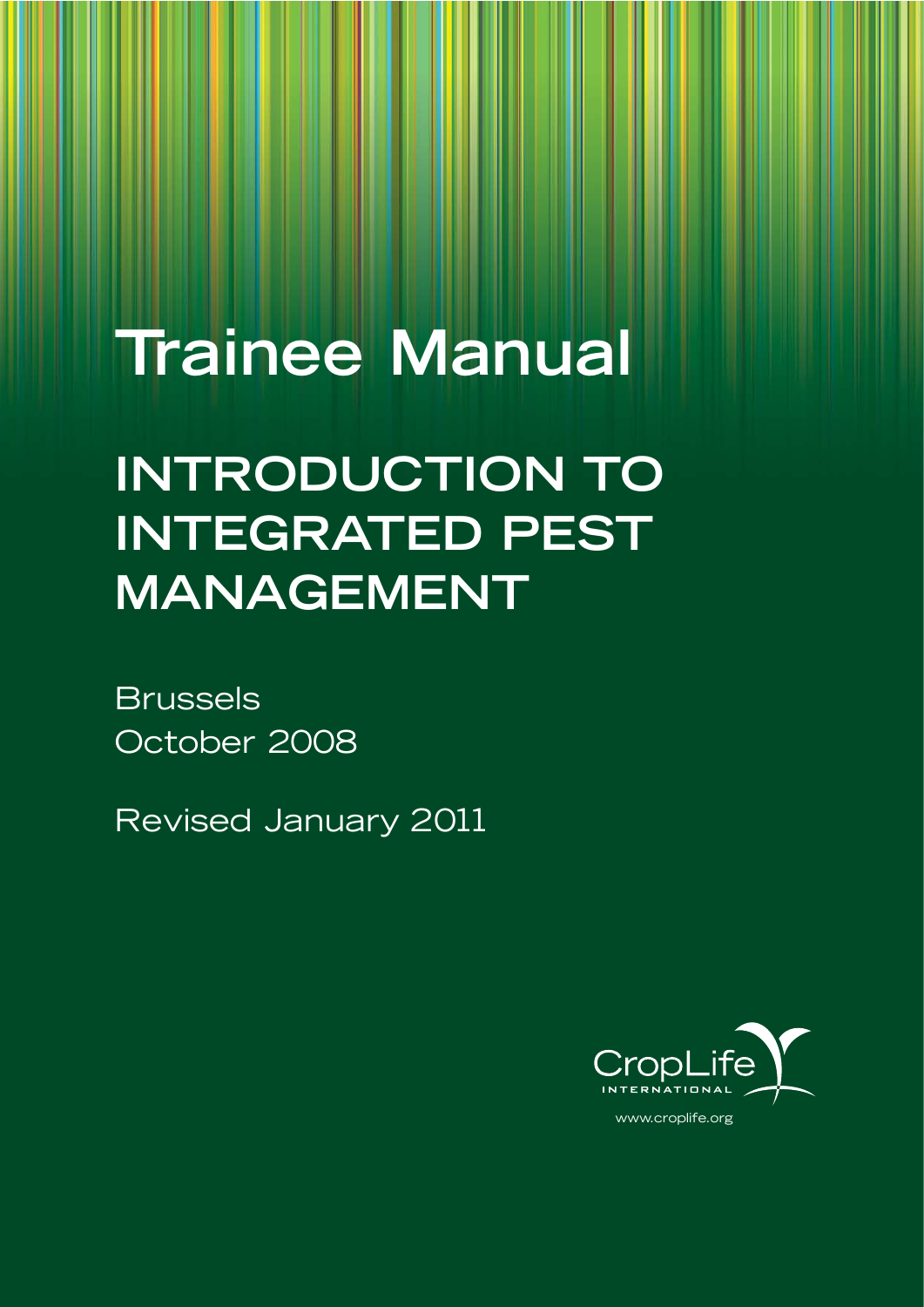

## **CONTENTS**

| 1                | <b>INTRODUCTION</b>                                                                                                                                                                                                                                     | 1.1                                           |
|------------------|---------------------------------------------------------------------------------------------------------------------------------------------------------------------------------------------------------------------------------------------------------|-----------------------------------------------|
| $\overline{2}$   | <b>INTEGRATED PEST MANAGEMENT - WHAT? HOW?</b><br>What is a Pest?<br>What is IPM?<br>How is IPM Implemented?                                                                                                                                            | 2.1<br>2.1<br>2.2<br>2.5                      |
| 3                | <b>CROP MANAGEMENT</b><br>Good Crop Management<br><b>External Factors</b>                                                                                                                                                                               | 3.1<br>3.2<br>3.5                             |
| $\boldsymbol{4}$ | THE PRINCIPLES OF PEST MANAGEMENT<br>Methods of Pest Management<br>Examples of Mechanical, Cultural, and Sanitary Control Practices<br><b>Enhancing Biological Control</b><br>Economic Principles of Pest Management<br>Pest Management Decision Making | 4.1<br>4.1<br>4.4<br>4.4<br>4.6<br>4.7        |
| 5                | <b>CHEMICAL CONTROL</b><br>The Place of Pesticides in IPM<br><b>Thresholds and Pest Scouting</b><br><b>Pesticide Selection</b><br>Pesticide Dose Rate<br>Causes of Failure of Pesticide Applications<br>Causes of Pesticide Resistance in Pests         | 5.1<br>5.1<br>5.2<br>5.3<br>5.4<br>5.5<br>5.6 |
| 6                | PESTICIDES AND FORMULATIONS<br><b>Pesticide Names</b><br>Pesticide Classification                                                                                                                                                                       | 6.1<br>6.1<br>6.2                             |
| 7                | <b>PESTICIDES AND FORMULATIONS PART 2</b><br><b>Pesticide Formulations</b><br>Pesticide Adjuvants<br>The Pesticide Label                                                                                                                                | 7.1<br>7.1<br>7.7<br>7.7                      |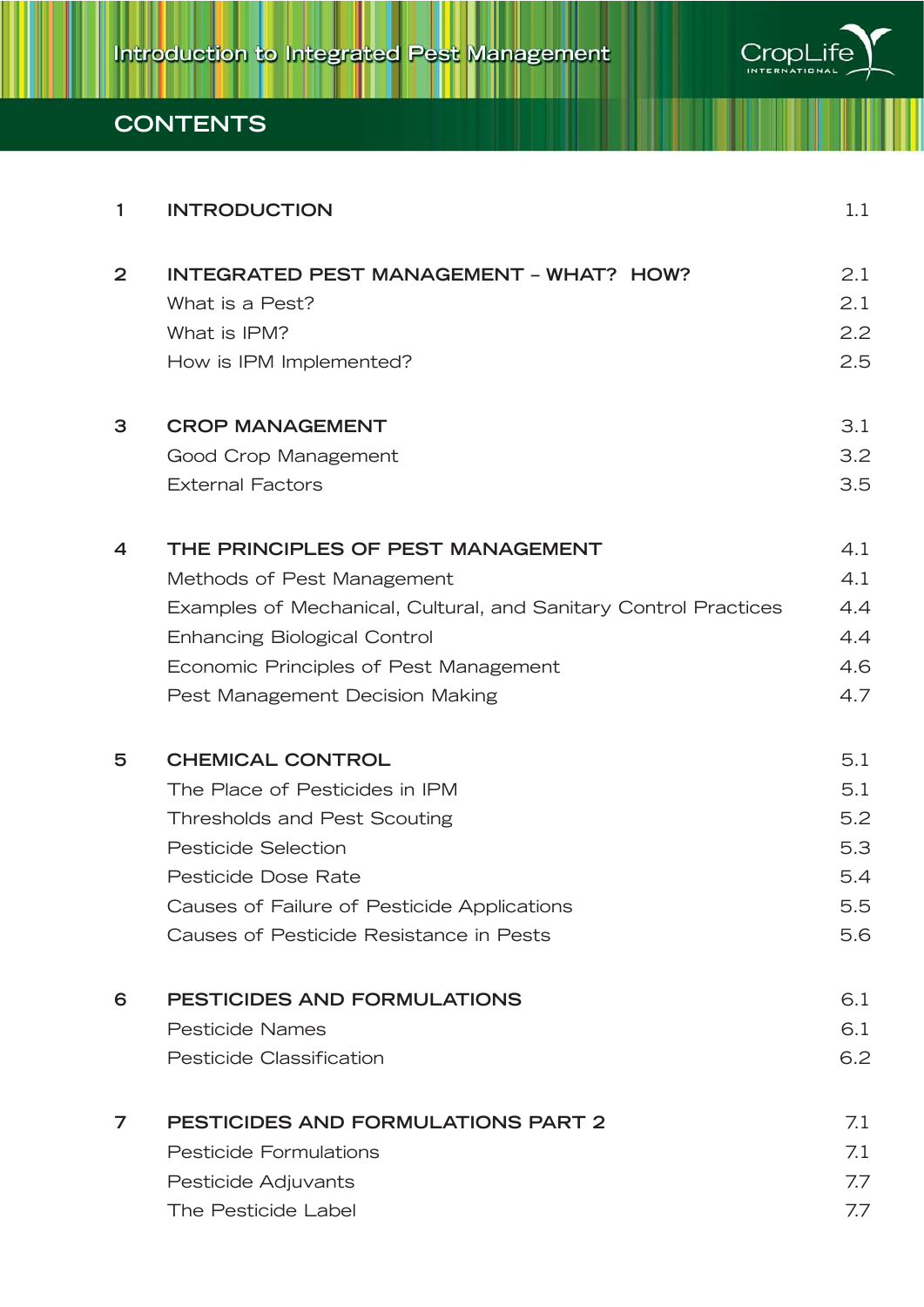

## **CONTENTS**

| 8  | <b>PESTICIDE APPLICATION</b>                            | 8.1  |
|----|---------------------------------------------------------|------|
|    | Objectives of Pesticide Application                     | 8.1  |
|    | Plant Coverage, Droplet Size, and Volume of Water       | 8.2  |
|    | <b>Effectiveness of Spray Applications</b>              | 8.3  |
|    | Nozzles and Sprayer Calibration                         | 8.4  |
|    | Sprayer Calibration and Maintenance                     | 8.5  |
|    | Comparisons of Sprayer Types                            | 8.6  |
| 9  | <b>HEALTH AND SAFETY</b>                                | 9.1  |
|    | Risk, Hazard, Toxicity, and Exposure                    | 9.1  |
|    | How Pesticides Enter the Body                           | 9.1  |
|    | Common Ways of Pesticide Exposure                       | 9.2  |
|    | <b>Harmful Effects of Pesticides</b>                    | 9.3  |
|    | General Symptoms and Signs of Acute Pesticide Poisoning | 9.4  |
|    | <b>First Aid</b>                                        | 9.5  |
|    | Personal Protective Clothing                            | 9.6  |
| 10 | <b>ENVIRONMENTAL ASPECTS</b>                            | 10.1 |
|    | What is the Environment                                 | 10.1 |
|    | Pesticide Sources of Environmental Contamination        | 10.1 |
|    | Pesticide Movement in the Environment                   | 10.2 |
|    | Sensitive Areas                                         | 10.2 |
|    | Residues on Food Crops and Pre-Harvest Intervals        | 10.3 |
|    | <b>Consumer Protection</b>                              | 10.4 |
|    | <b>APPENDIX 1:</b>                                      | A1.1 |
|    | Examples of Cultural, Mechanical, and                   |      |
|    | Sanitation Methods of Pest Management                   | A1.1 |
|    | <b>APPENDIX 2:</b>                                      | A2.1 |
|    | Sources of IPM Information                              | A2.1 |
|    | Guidelines                                              | A2.5 |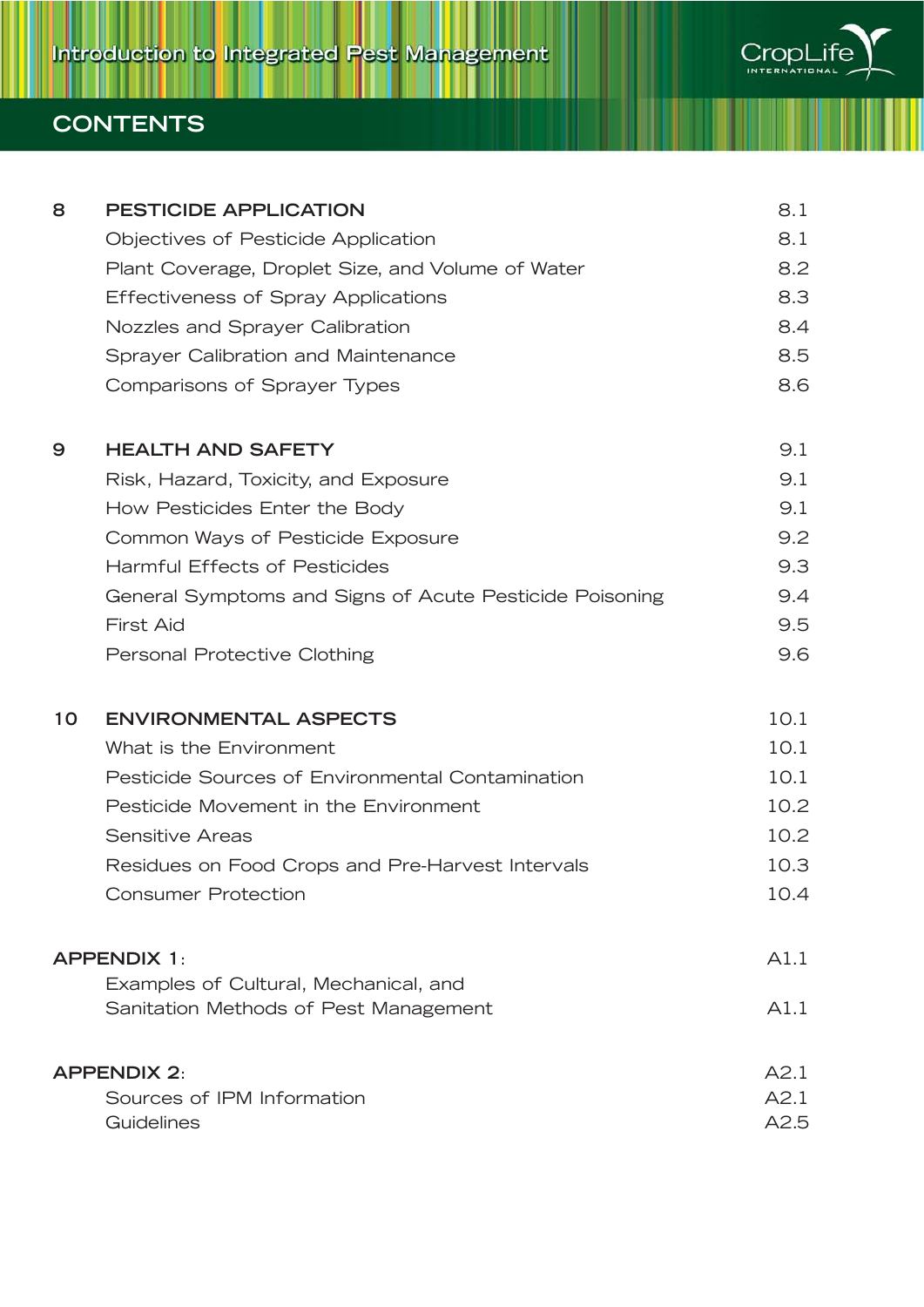

## **1 INTRODUCTION**

This handbook has been prepared by CropLife International as part of a training course on Integrated Pest Management (IPM). The objective of the course is to provide an overall understanding of the concepts of IPM, together with the principles for implementation in all crops. In this handbook, and during the course, it is assumed that participants are aware of IPM, but are not fully familiar with the concepts, and practical principles of implementation.

The handbook contains all the information that should be presented in the training course, together with some additional background information.

The main target groups of the course are pesticide retailers and agricultural extension officers, although farmers could also be included. With the understanding of IPM provided by the course, participants should be able to understand the practical implementation of IPM in actual farm and crop situations.

> **The overall concepts and principles of IPM are the same for all crops or pests.**

**However, IPM is not a fixed recipe of recommended practices.**

**Crops or pests in different locations may require different IPM practices to be implemented.**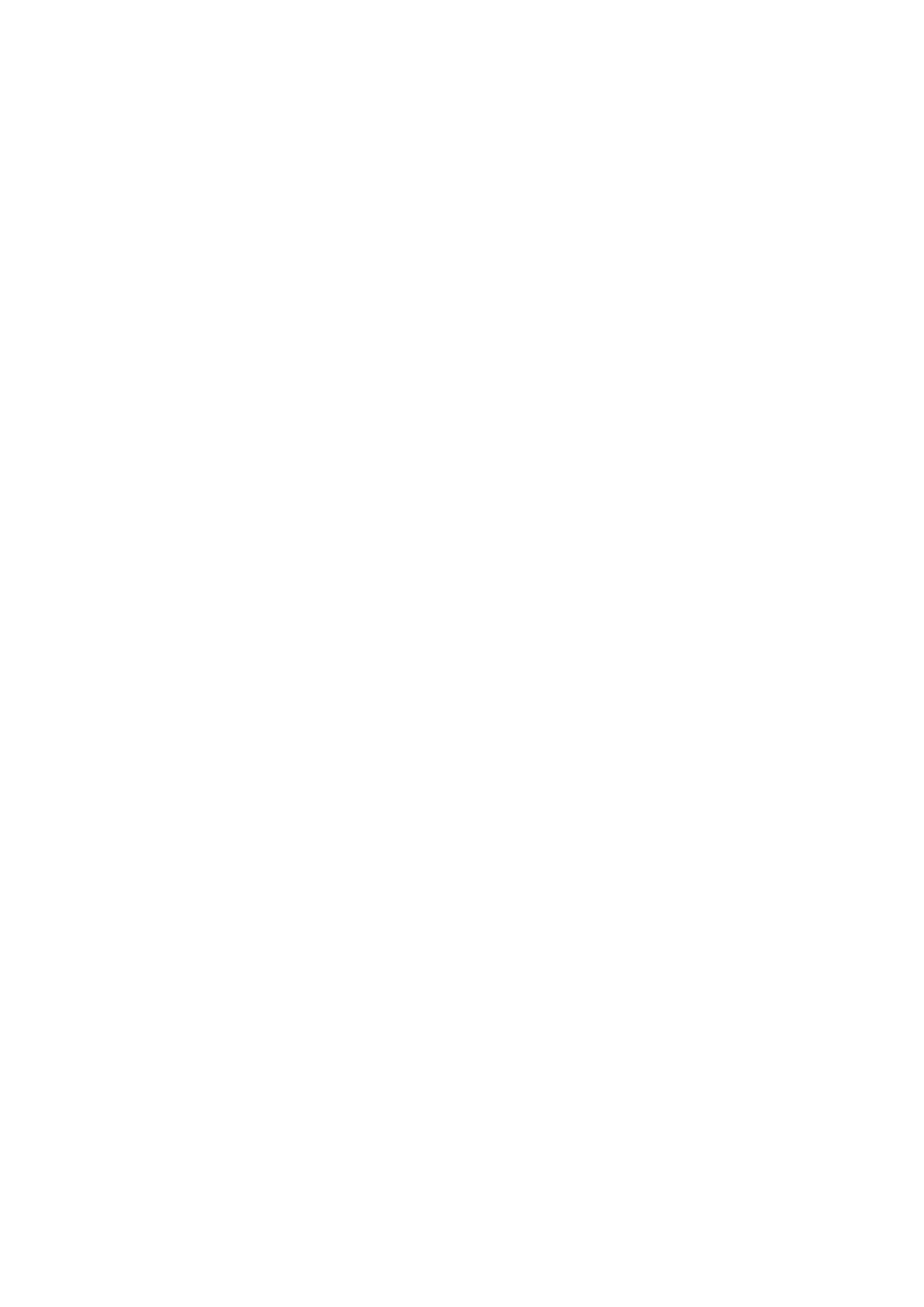

## **2 INTEGRATED PEST MANAGEMENT - WHAT? HO**

This section outlines the reasons why we need to implement IPM in crop production, what is meant by IPM, and the strategies which can be used in an IPM programme. These outlines will be expanded in subsequent sections of the handbook.

### **What is a Pest?**

Before defining IPM, we need to consider exactly what is a pest. There are many animals, plants and other organisms in the world, of which we may consider some to be of benefit, some to be pests, and some to be neutral. But what makes an animal, plant or other organism to be considered a pest? For example, bees produce honey and wax which are eaten and used by man, and so bees can be classed as beneficial. However, if bees make a nest close to a house and sting the people in the house, then in this situation they are a definite nuisance and are classed as a pest. Alternatively, one Striga plant in a field is not a problem, but if there are so many that the cultivated crop is affected then the Striga is classed as a pest or weed.

No organism, therefore, is inherently a pest, and to call something a pest is a subjective classification depending on the situation in which the organism occurs and in what numbers. A pest, disease or weed can be described as any organism that:

- Competes in any manner with humans, domestic animals or useful plants.
- Injures humans, domestic animals, useful plants, structures or possessions.
- Spreads disease to humans, animals or plants.
- Annoys humans or animals.

#### **Put simply, a pest can be defined as:**

**Any organism which adversely affects man, his crops, his livestock, or anything that he considers to be of value.**

The types of pests include:

• Insects Aphids, beetles, caterpillars, mosquitoes,

cockroaches etc.

- Insect-like organisms Mites, spiders, ticks, etc
- Weeds **Any plant growing where it is not wanted**
- Parasitic weeds Orobanche, Striga, etc
- Molluscs Slugs, snails, etc
- Vertebrates Rats, mice, etc.
- Nematodes Root knot nematode, etc
- Micro-organisms Bacteria, fungi, viruses

In this handbook, whenever the word "pest" is used, it implies any animal, plant or other organism which is harmful to crop growth or agricultural production.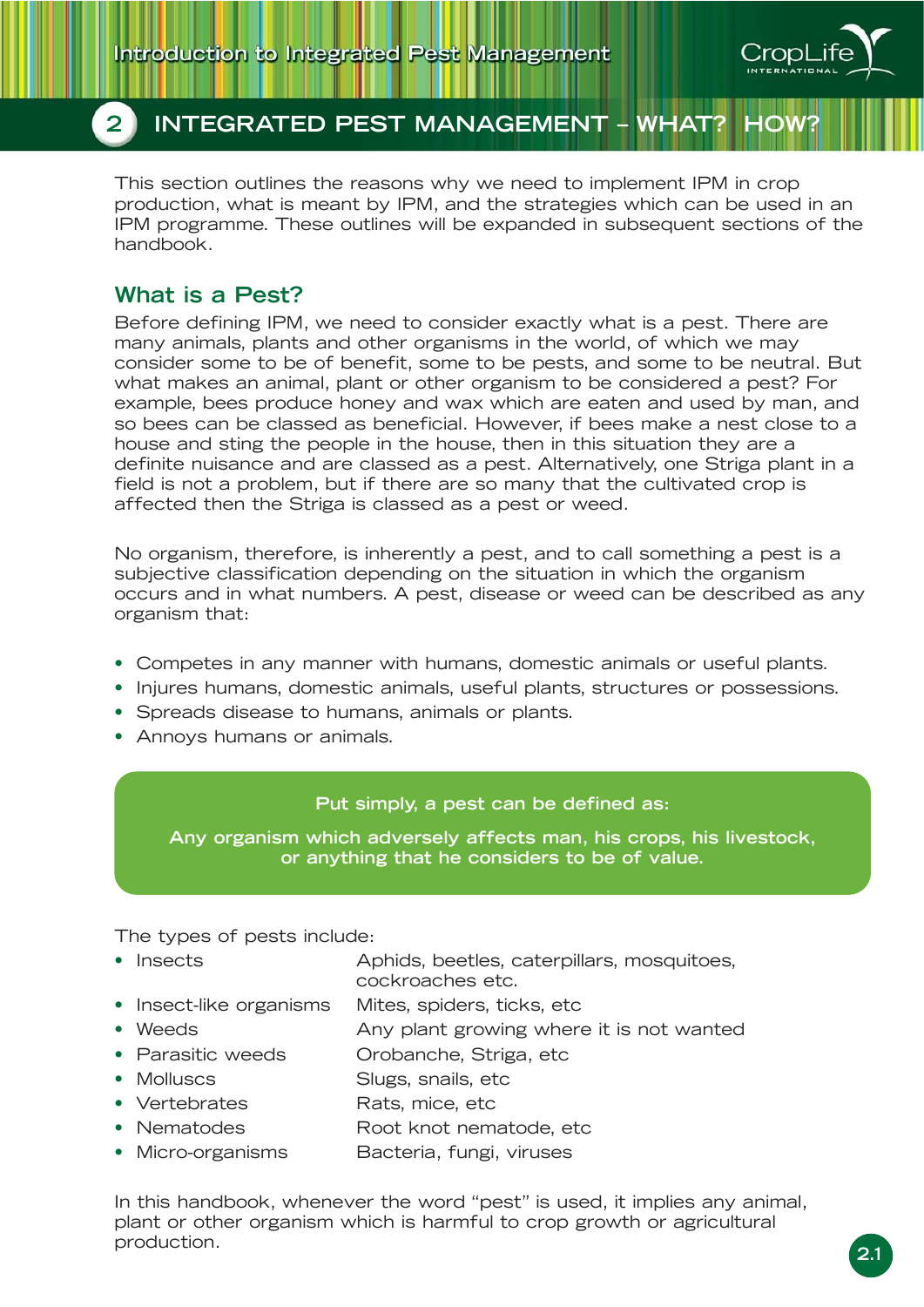

## **2 INTEGRATED PEST MANAGEMENT – WHAT? HOW?**

## **What is IPM?**

**2.2**

**Pest control** is a corrective measure, used when pests are already a problem. It mainly relies on pesticides, and often attempts to reduce pest populations to the lowest possible level or to eradicate them completely.

**Pest management** includes preventative methods as well as corrective measures, and manages the population of a pest so that it is below damaging levels.

**Integrated pest management (IPM)** uses all available pest management techniques in an overall crop / pest management programme which considers all the potential pests. Pesticides are applied only when absolutely necessary, and an important part of IPM is determining when pesticides are actually needed.

**In some countries, the use of pest control based on pesticides in certain crops has resulted in the development of pest resistance to pesticides (see 5.6), pest resurgence, the development of secondary pests into major pests, an increase in pesticide use, an increase in production costs, and uneconomic crop production. These effects have resulted in production of those crops being abandoned, as well as the contamination of food, water and soil.**

**Integrated Pest Management provides a long term solution to these problems by employing as many pest management techniques as possible and by using pesticides rationally. IPM is not new – mechanical, cultural and biological techniques were used by farmers for hundreds of years before chemical pesticides became available. In addition, there are IPM techniques that have been developed more recently.**

Integrated Pest Management has been defined in many different ways; the definition agreed by the UN's Food and Agriculture Organisation (FAO), NGOs, such as the Pesticide Action Network (PAN), and the pesticide industry, is:

An approach which "means the careful consideration of all available pest control techniques and subsequent integration of appropriate measures that discourage the development of pest populations and keep pesticides and other interventions to levels that are economically justified and reduce or minimise risks to human health and the environment. IPM emphasises the growth of a healthy crop with the least possible disruption to agro-ecosystems and encourages natural pest control mechanisms."

(International Code of Conduct on the Distribution and Use of Pesticides, FAO, November 2002)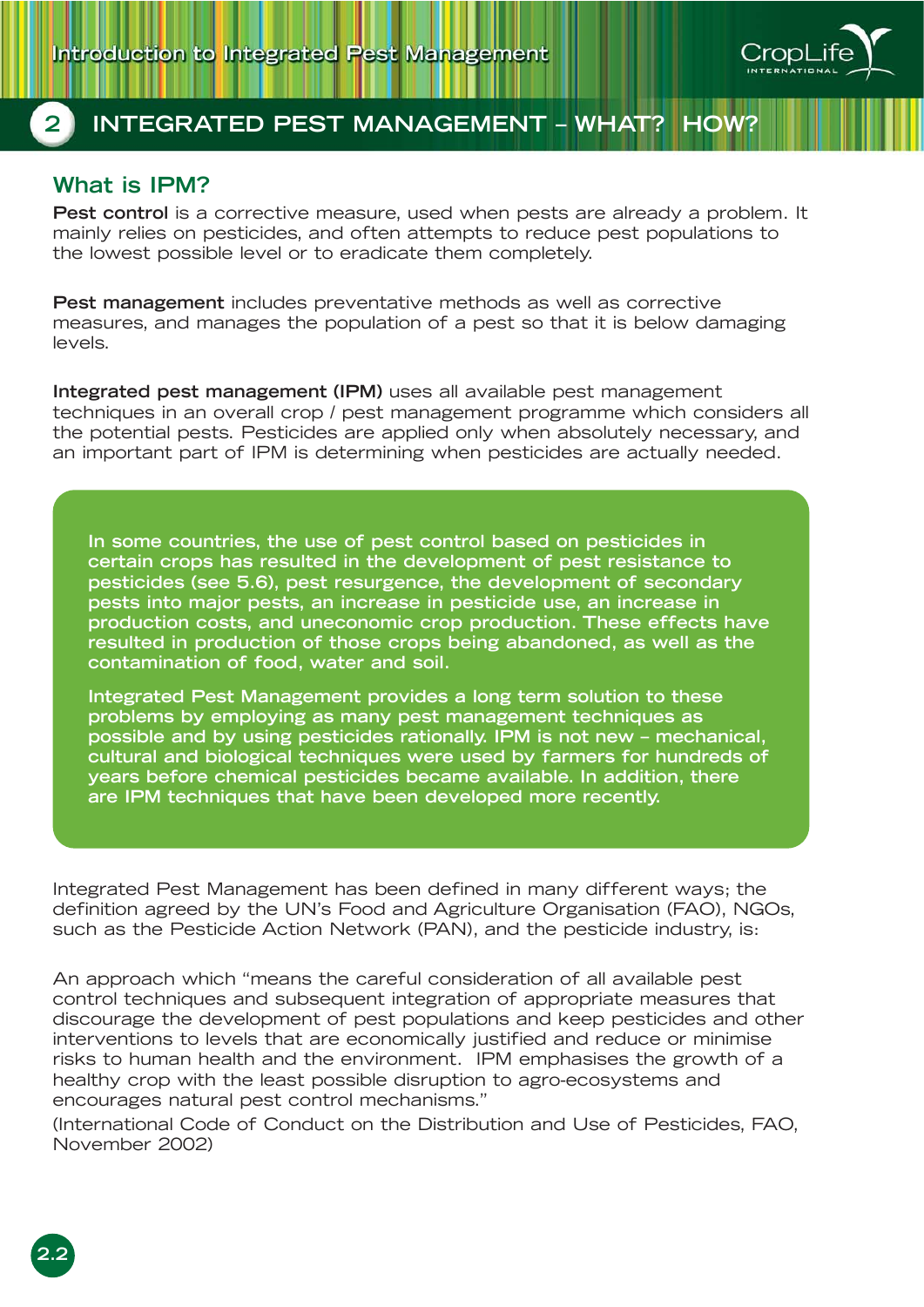

## **2 INTEGRATED PEST MANAGEMENT - WHAT?**

This definition incorporates the underlying concepts that IPM:

- is farmer based,
- is not a "package" but is location specific (even down to the field level or crop growth stage),
- is a combination of all suitable techniques,
- must be considered as an integral part of crop production together with all agronomic techniques (ie integrated crop management – ICM),
- considers the economics of pest management, and
- optimises pesticide use, eliminates unnecessary use of pesticide, and promotes safe handling and application for the protection of health and the environment – as little as possible, as much as necessary.

**IPM is not a fixed package of recommendations for any crop. Put simply: "IPM is the combination of all appropriate practices into a single plan for crop and pest management that optimises input use to reduce pests and damage to an acceptable level, maximise yield, and minimise negative effects."**

To take the concepts one by one:

IPM is farmer based as the farmer is the one who has to put the techniques into practice in his or her field. The farmer must, therefore, possess the knowledge and the resources required to do this.

IPM is not a package of fixed recommendations, such as variety, land preparation, time of planting, plant spacing, fertiliser or irrigation rates and timing, time of thinning, times of weeding etc. Each of these factors is largely fixed - for a particular crop the land should be prepared in a certain way, there is a best time for planting, there should be a particular spacing between the plants, etc.

IPM is not like this. There is no single "recipe" for IPM. Even within one crop there will be differences between locations, crop growth, yield potential, the attacks of the different pests, and the farmer's resources. It is impossible to give one package of recommendations that will adequately cope with all the combinations of these possibilities. The implementation of IPM, therefore, must be flexible, and adapt to local agronomic, pest, and farmer circumstances.

IPM is a combination of all suitable techniques which minimise pest numbers and damage. The actual techniques included in an IPM programme will vary, not only between crops, but also within the same crop grown in different locations, depending on the suitability of the different techniques for that situation and availability of tools and resources.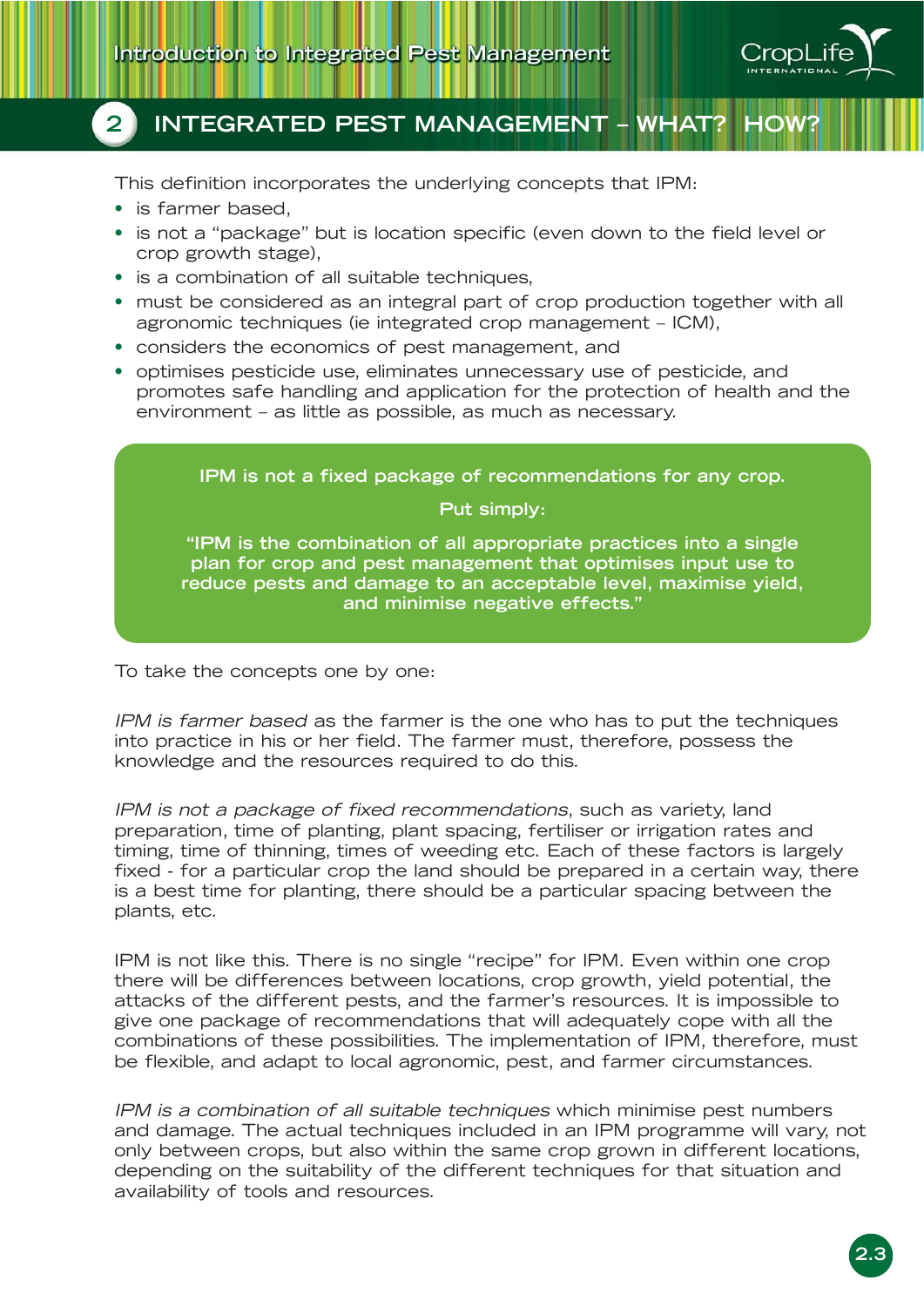

## **2 INTEGRATED PEST MANAGEMENT – WHAT? HOW?**

IPM must be considered as an integral part of crop production together with all agronomic techniques (ie integrated crop management – ICM). Pest management cannot be considered on its own, it is a part of the overall production practice of a crop, which include seed/variety selection, land preparation, fertility and water management etc. Changes to production practices will affect pest management practices.

IPM considers the economics of pest management as the crop has to pay for all the input costs. If unnecessary inputs are used, such as unnecessary pesticide applications, profits and the farmer's income are reduced.

IPM optimises pesticide use, eliminates unnecessary use of pesticide, and promotes safe handling and application for the protection of health and the environment – as little as possible, as much as necessary.

These points will be covered in greater detail in later sections.

IPM practices are not new. Farmers used many of the practices that we now incorporate into IPM strategies for hundreds of years before synthetic pesticides were available, using their own knowledge of the crops and pests to minimise pest damage. These practices were largely abandoned when synthetic pesticides, which provided an easy answer to pest problems, were developed in the 1940s and then widely used in the 1950s. However, in the 1960s the above problems of pesticide use started to become acute. In consequence, pesticide use began to be rationalised in certain crops, particularly cotton. IPM has gradually developed since then, and modern IPM combines aspects of the old farmer knowledge with more recent technical advances.

> **IPM practices were used by farmers long before synthetic pesticides were available.**

The advantages of using IPM are that:

- Use of inputs is optimised
- Unnecessary pesticide use is avoided
- Pest management costs are reduced
- Crop losses are reduced
- Pest resistance to pesticides is avoided
- Crop production is sustainable
- Biodiversity is sustained

**2.4**

• The risk of human, animal, food, wildlife and environmental contamination is reduced.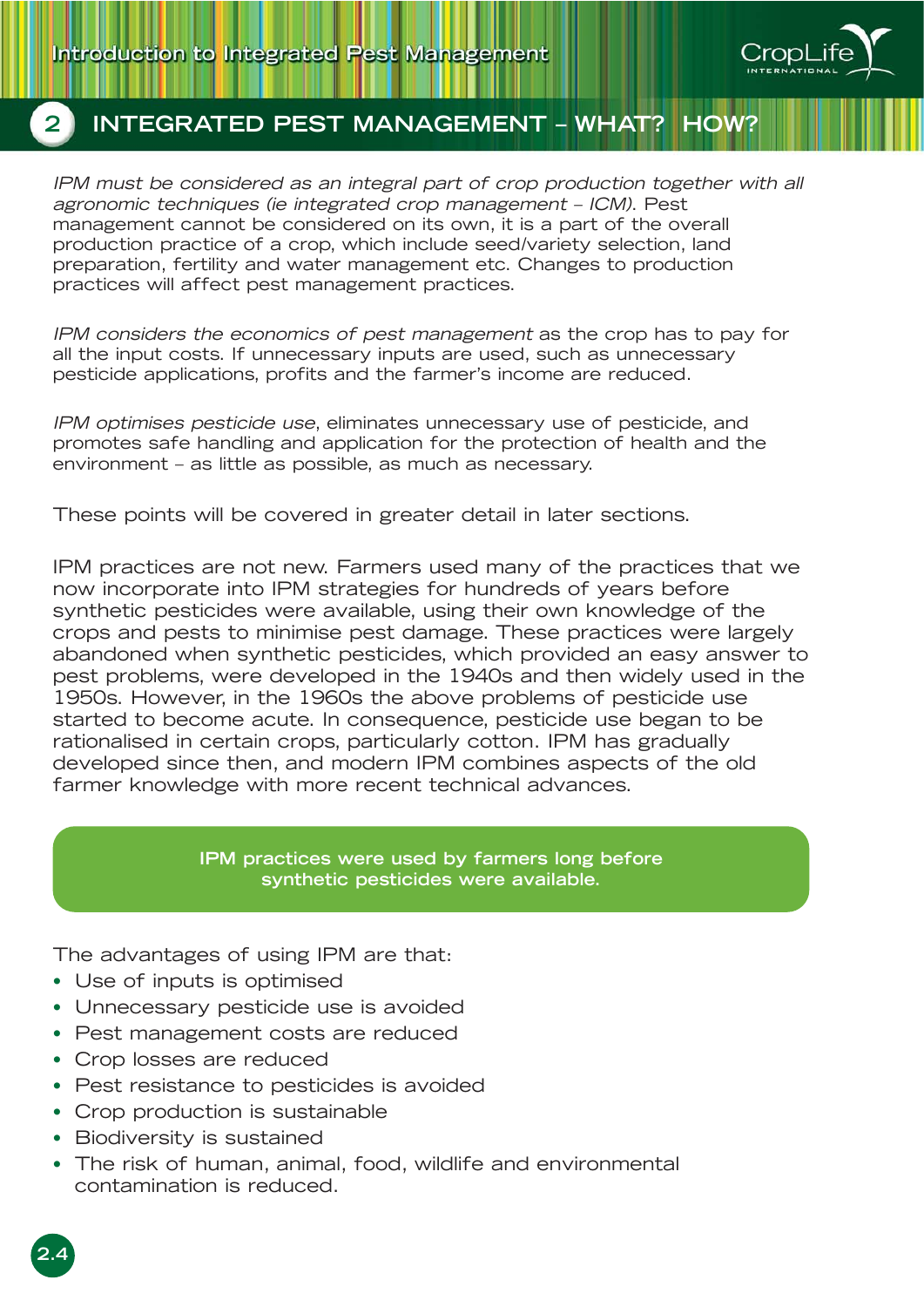

## **2 INTEGRATED PEST MANAGEMENT - WHAT?**

## **How is IPM Implemented?**

As noted above, IPM uses all suitable techniques or strategies to keep pests below levels that cause unacceptable crop loss. These different strategies are usually placed under the main headings of Mechanical, Cultural, Sanitation, Biological, and Chemical methods of pest management.

There are many individual methods under these headings which can be used in an IPM programme. Those which are actually used will depend on the crop and pest situation, and also to some extent on the infrastructure under which the crop is produced, as well as the availability of resources.

It is also important to remember that any crop is a dynamic system – it is constantly changing. It is changing within a season due to the natural growth stages of the crop (seedling, vegetative, reproductive stages), as a result of the farmers management practices (thinning, weeding, fertiliser application, irrigation etc), and as a result of changes in pest types and numbers. It also changes between seasons as one year may be generally hotter or cooler than another, or one year may have more rainfall than another. The implementation of pest management needs to take this dynamic situation into account.

**A crop is dynamic and constantly changing.**

**Pest management must take this into account.**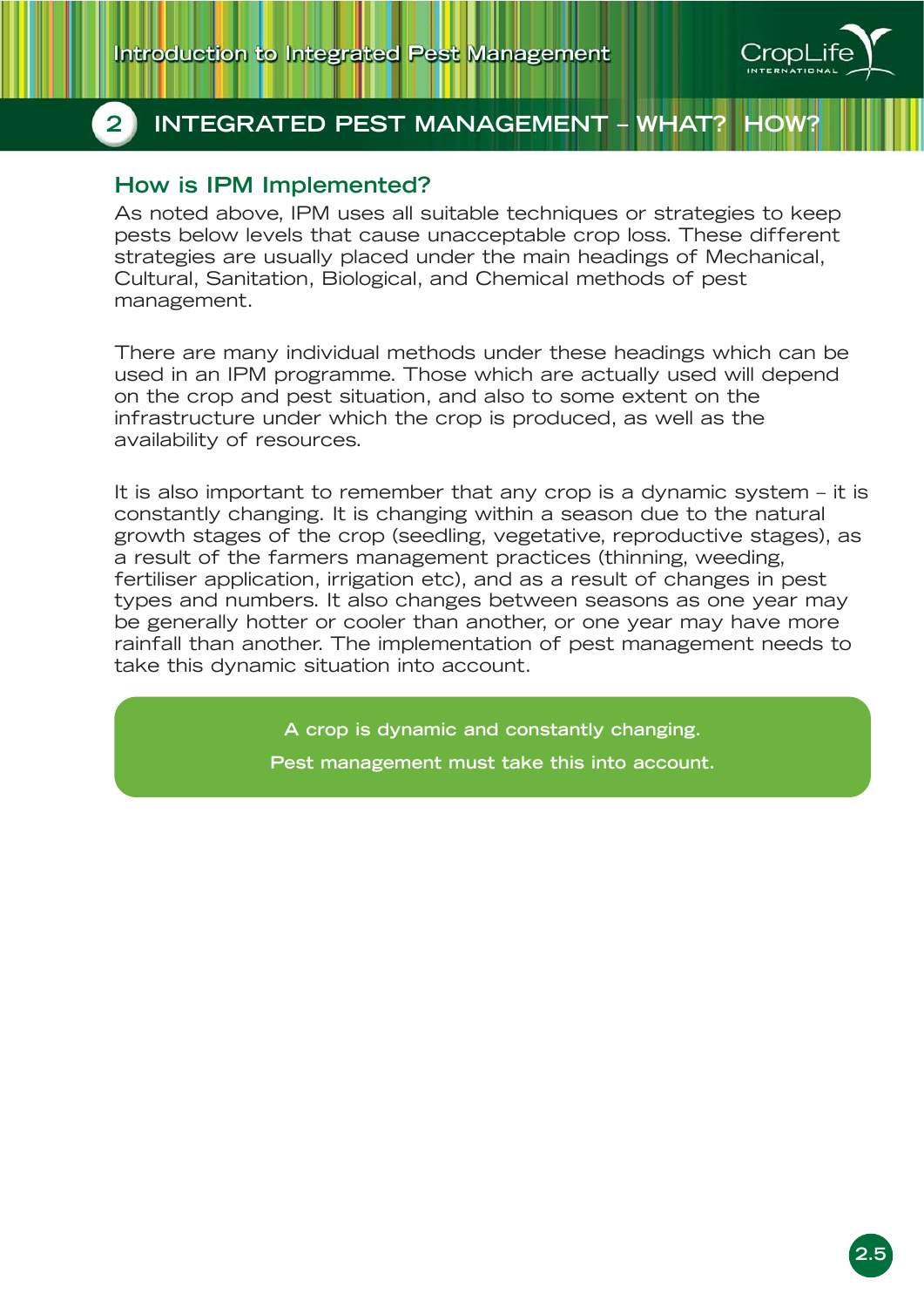

## **2 INTEGRATED PEST MANAGEMENT – WHAT? HOW?**

## **The Components of IPM – The IPM Circle**



**2.6**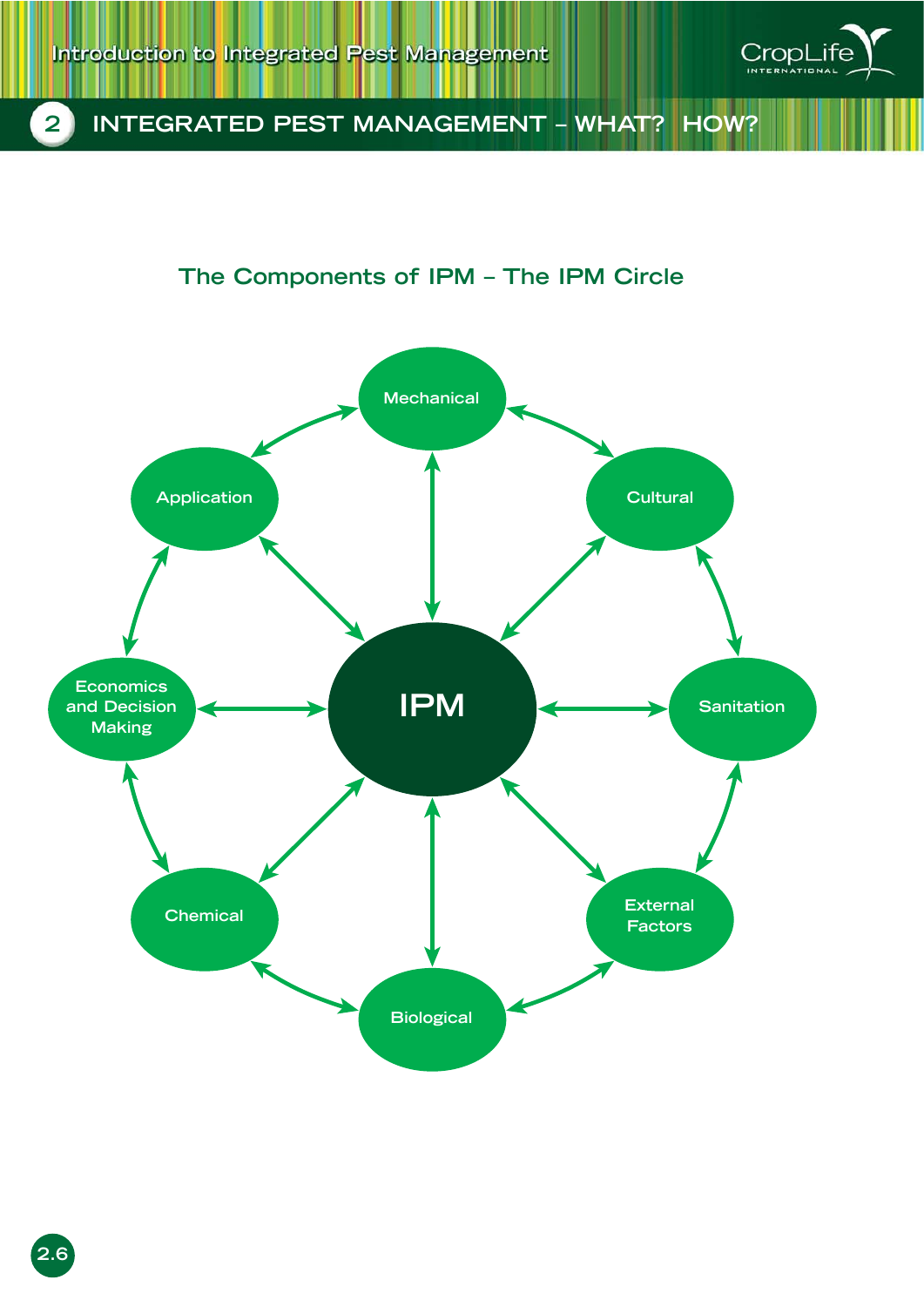

Pest management is only one aspect of overall crop production. It cannot be considered on its own as crop management affects pest management, and vice versa. The first requirement of IPM is to grow a healthy crop, which is more able to withstand the effects of pests than a weak crop or one under stress. A healthy crop also has a higher yield potential, and is more able to repay any costs of pest management.

The genetic makeup of the seed, together with crop management practices, determines the potential of a crop to produce a high yield. Pest management, good or bad, does not affect this potential, it only protects what the crop produces. For example, poor cotton seed and poor crop management may give a maximum yield potential of 300 kg per ha. Pest management, no matter how good, cannot increase this potential to 400 or 500 kg per ha.

> **Pest management does not increase the potential of a crop to produce a high yield.**

**It only protects the crop against yield losses.**

The primary objective of crop production, and the foundation of IPM, is to use good seed and good crop management practices to grow a healthy crop with maximum yield potential. Such a crop is also more able to withstand pest attack and damage before yield loss occurs. Pest management is coordinated with these practices to obtain economic protection of the crop from pest injury or loss, while minimising hazards to human health, other crops, animals and the environment.

Understanding how a crop grows and develops, and its place in the cropping system, is essential to successful pest management. Without the knowledge of how pests and crop management practices interact to affect crop growth and development, it is not possible to apply effective and economic pest management techniques.

Furthermore, there are external factors which can affect the crop and make it more susceptible to pest attack or provide more suitable conditions for pest development, for example, dust settling on leaves, which attracts mites. Knowledge of these factors, their effects and prevention or treatment, is also essential to successful pest management.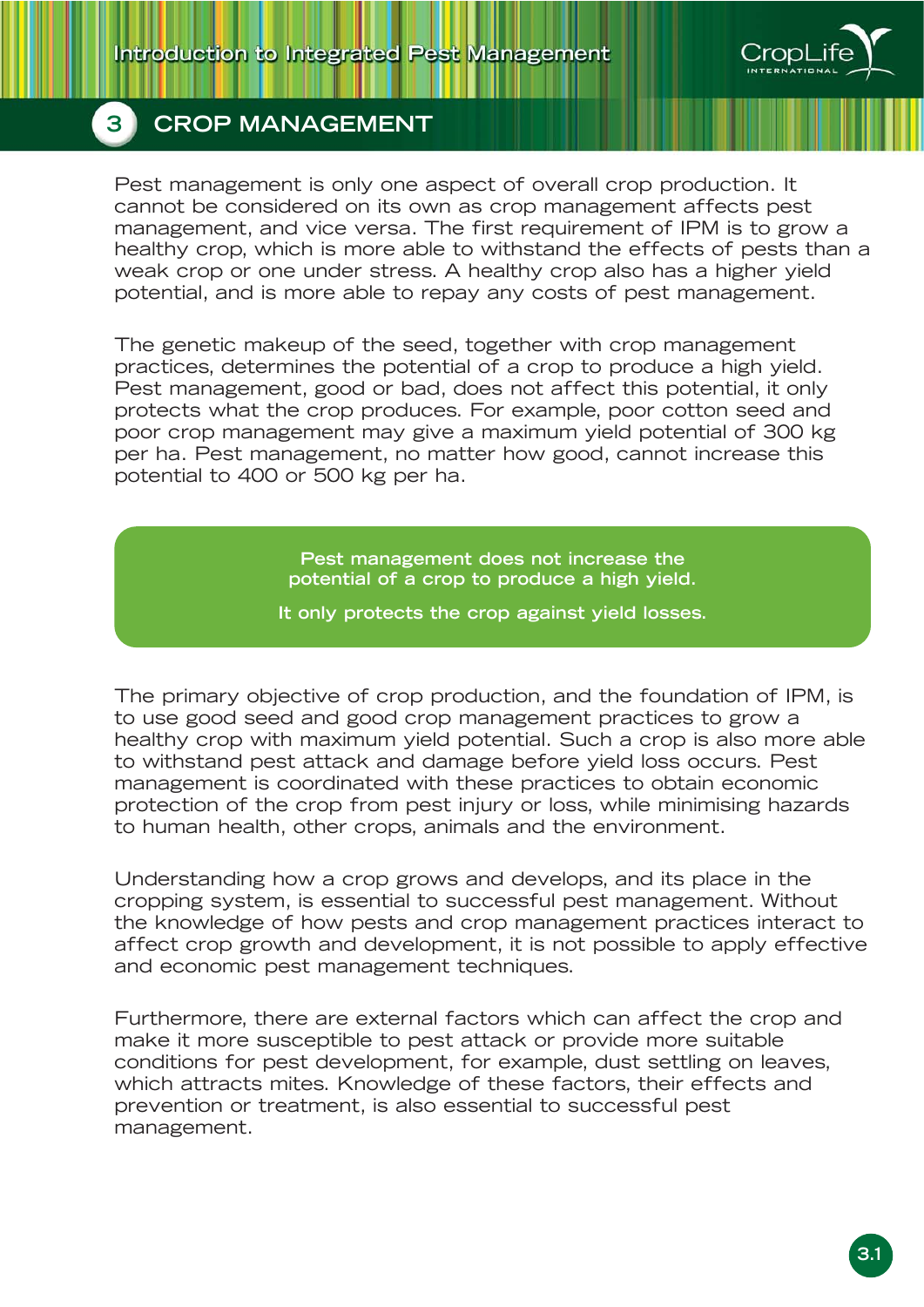

## **Good Crop Management**

Growing a strong, healthy crop depends on:

#### **Quality of site and soil texture**

The selection of a suitable site, particularly for perennial crops such as fruit trees, is most important. Stony areas or areas with shallow soils or poor soil texture should be avoided, as these are often associated with a hard pan, which prevents proper root development. Soils with poor drainage should also be avoided.

#### **Crop rotation**

Crop rotations and the previous crops can affect the growth of a crop. For example, nematodes can build up with repeated tomato crops in the same field; clover and legumes before another crop puts nitrogen into the soil, reducing the need for applied nitrogen in the following crop; crops such as maize and wheat can reduce the level of Fusarium in the soil.

Crop rotation helps to minimise the build-up of soil-borne pests, weeds and diseases, such as nematodes, weeds (eg Orobanche – broomrape), diseases (eg Fusarium, and root rots such as Phytopthora and Pythium).

#### **Land preparation**

**3.2**

Appropriate land preparation is important. Soil tillage of the field removes hard pans and allows roots to fully penetrate, while a correctly prepared seed bed allows seeds to germinate and grow quickly. Improved soil tilth and drainage can reduce nematode levels. Tillage can destroy the pupae and overwintering stages of many insect pests. However, the advantages of tillage should be weighed against other advantages gained through no-till agriculture (build-up of organic matter, water retention, soil conservation, lower labour etc).

#### **Certified seed or root stock**

Clean, certified seed/root stock is the essential foundation of a healthy crop with a high yield potential. No crop management practices are able to compensate for problems arising from poor quality seed or planting material. Clean and certified seed and root stock is free of any weed seeds, pests and diseases, for example virus-free tomato seed. Seed and root stock which is dressed will also protect against soil-borne diseases and early season sucking pests. When establishing an orchard, root stock should be obtained only from a certified nursery.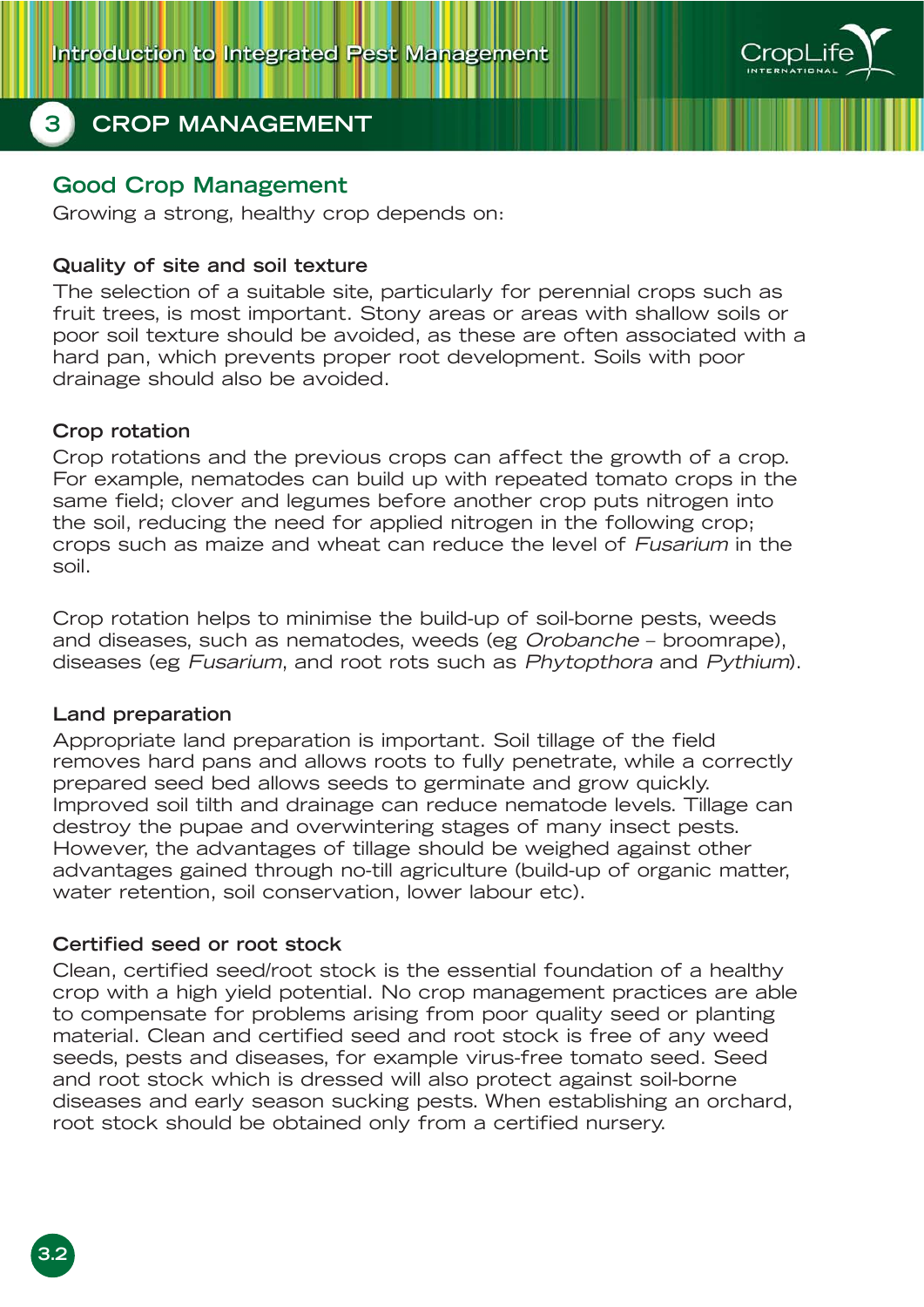

#### **Transplanting**

Seed beds should be insect pest, disease and nematode free so as to avoid transferring these pests to the field with the seedlings.

#### **Time of planting**

Planting at the correct time promotes healthy plant growth and avoids periods of attack by major pests, such as late planting of Faba bean to avoid infestation by aphid from other legumes, and early planting of cotton to avoid late season bollworm attack.

#### **Plant spacing and density**

Plants sown too close together are weaker and more susceptible to pest attack. Too close spacing also provides suitable micro-climatic conditions within the crop for the build-up of pests and diseases, such as aphids and whitefly in cotton, blight in tomatoes, downy mildew in cucumber, and aphids, mites, blight and mildew in apple.

#### **Thinning of seedlings**

When seedlings are not thinned or thinned too late, the plants are weaker and more susceptible to pest attack.

#### **Weeding**

Weeds compete with the crop for sunlight, nutrients, and water, resulting in a weak crop. Cotton, for example, is extremely susceptible to weed competition at the seedling and early growth stage. Weeds can also harbour or attract pests and diseases which then spread to the crop, such as fruitworm in tomato. However, weed species can also encourage populations of beneficial insects by acting as refuges, and are often left at the edges of fields, or as 'strips' through the field. Tall weeds in orchards can attract rodents, but a low cover of weeds or grass between trees avoids the dusty conditions which promote red spider mite.

#### **Timing and amount of fertiliser**

Ideally an integrated soil fertility management (ISFM) should be adopted. ISFM aims to replenish soil nutrient pools, maximize on-farm recycling of nutrients, reduce nutrient losses to the environment and improve the efficiency of external inputs of natural or artificial fertiliser. Wrongly timed or excess fertiliser can promote vegetative and dense plant growth which encourages pests such as aphids and whitefly. Excess nitrogen fertiliser weakens plants and makes them susceptible to pests such as aphids and whitefly, and diseases such as mildews and blights.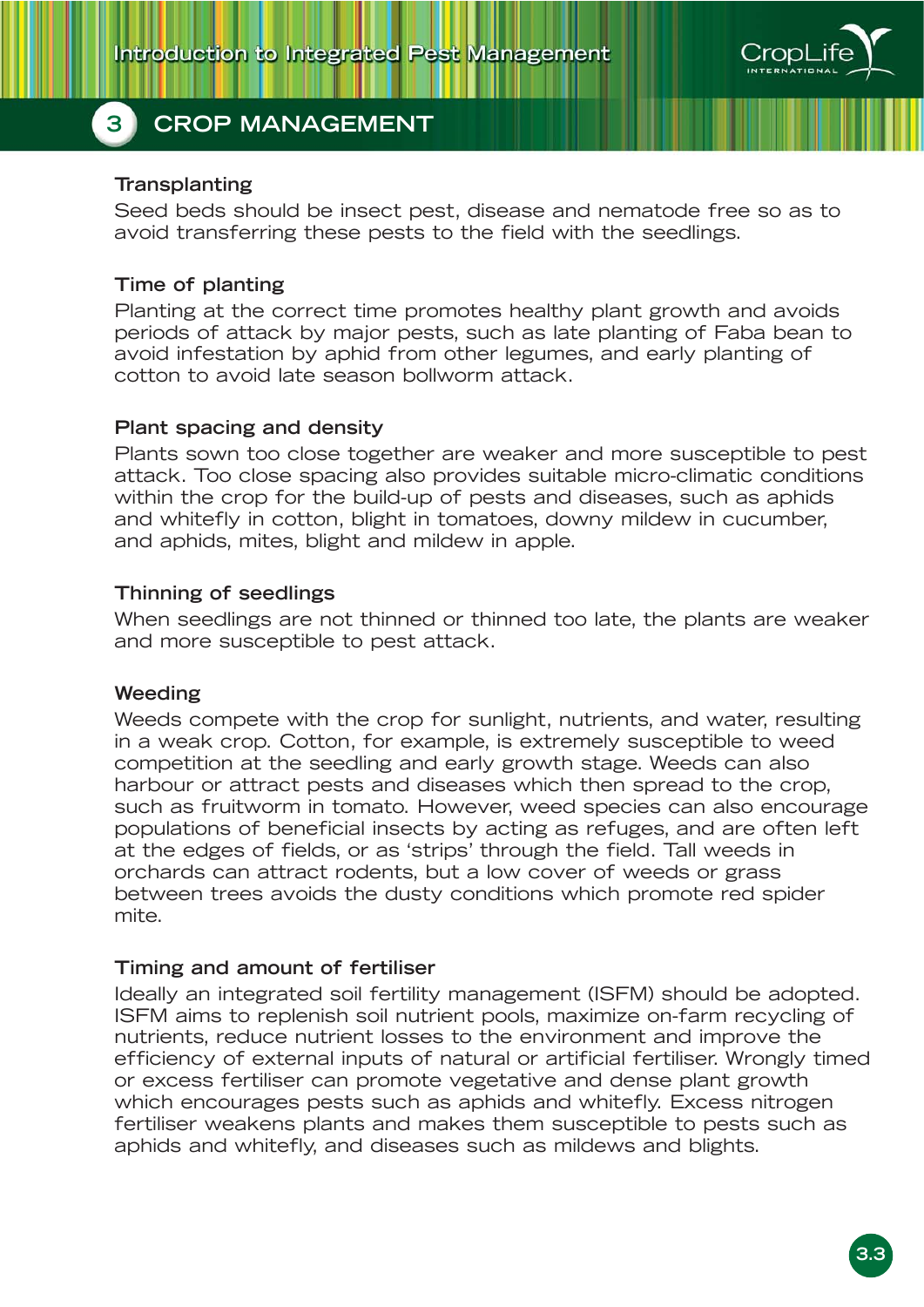

#### **Origin, timing and amount of irrigation water**

Similarly to fertiliser, wrongly timed or excess irrigation can promote vegetative plant growth which encourages pests and diseases such as aphids and whitefly in cotton, blight and Orobanche in tomatoes, root rot in citrus and Faba beans, and spider mite, aphids and blight in apple. The trunks of citrus trees should not come into contact with irrigation water in order to avoid gummosis. Irrigation water must also meet the necessary criteria of hygiene (not obtained from drainage or sewage canals) and salinity, must not contain harmful materials such as heavy metals.

(Dryland crops depend on rainfall, which is out of the control of the farmer, although crop management practices such as crop rotation, land preparation, mulching or no-till cultivation, time of sowing, and plant spacing can ensure the best use of available rainfall,).

#### **Pruning of tree and vine crops**

Correct shaping of fruit trees and regular pruning allows more air and light to enter, and lowers humidity so that diseases and pests are discouraged. Infested branches should be removed after harvesting.

#### **Removal of infested plants/branches**

Disease infested plants and branches provide a source of infestation to healthy plants. They should be removed and burnt to prevent the spread of disease. Plants infested with Orobanche or other parasitic weeds can also be treated in this way in low infestations.

#### **Post-Harvest Sanitation**

Crop residues left in the field can provide shelter for over-wintering insect pests, such as pink bollworm, cotton stainer, and codling moth, and for diseases such as blights and mildews. Crop residues, fallen fruit etc, should be ploughed-in, burnt, or buried.

#### **General**

One of the main problems caused to pest management by poor crop management (particularly by too close spacing, excess fertiliser or water) is the development of a vegetative, tall, or dense crop.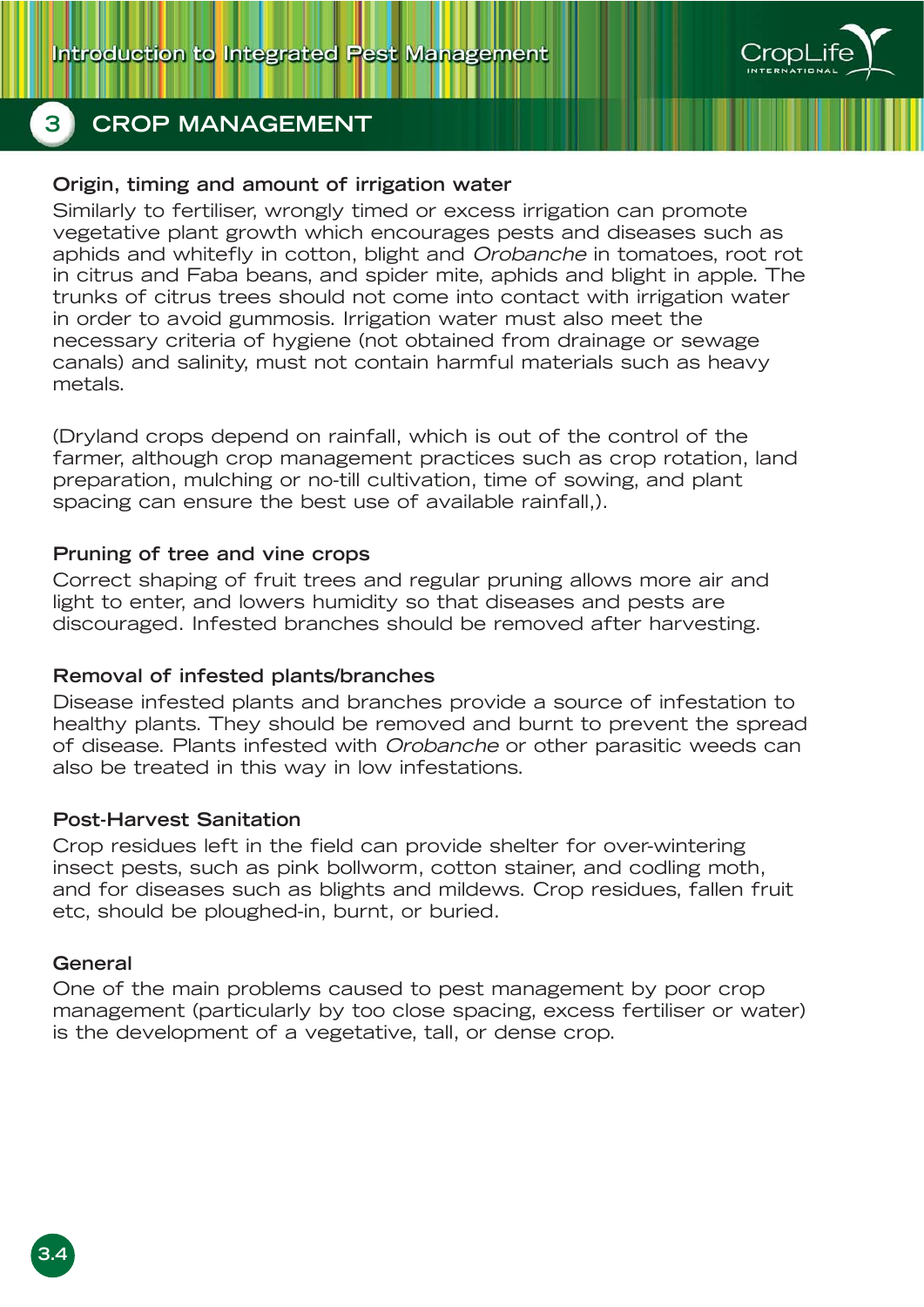

Such a crop has a climate inside it which promotes the development of pests such as aphid, jassid and whitefly, and diseases such as blight and mildews. In addition, chemical control is less effective as spray penetration and coverage of all the plant surfaces is poor, and it is difficult for the spray operator to walk through the crop. There is thus the double effect of encouraging pests and diseases while reducing the effectiveness of chemical control measures. As a result, pests and diseases are much more difficult to control effectively in crop which has grown dense through poor crop management.

## **External Factors**

External factors act on the crop indirectly by creating conditions that encourage pest development, or weaken the plants so that they are more susceptible to attack. If these factors cannot be avoided, then suitable treatment must be applied to overcome or minimise the effects.

Examples of external factors are:

- The dust deposited on leaf surfaces by desert winds, which provides a suitable environment for the development of spider mites in many crops, particularly fruit and palm trees. The dust should be washed off with water and detergent if at all possible.
- Sun scorch of leaves of crops such as tomato and cucumber, particularly when grown in plastic tunnels, which facilitates infestations by diseases such as Alternaria (early blight) in tomatoes, and Peronospora (downy mildew) in cucumbers. Tomato fruits should be protected from the sun by covering with foliage or straw, and plastic tunnels should be opened for ventilation during the hours of strong sunshine.

Examples of other external factors which may be difficult to avoid, but which will affect crop growth and product quality are:

- Soil conditions such as pH, structure, hard pans, or water logging.
- Irrigation water quality, such as high salinity or toxic contents.
- Humidity after rain or sprinkler irrigation.
- Air pollution and dust, particularly downwind of heavy industries such as cement or brick factories.
- Mechanical damage by wind or agricultural machinery to branches, foliage and roots.
- Temperature during the crop growing season, which can affect both crop development and the development of pests and diseases.

The potential effects of external factors need to be considered in an IPM programme, and mitigated wherever possible.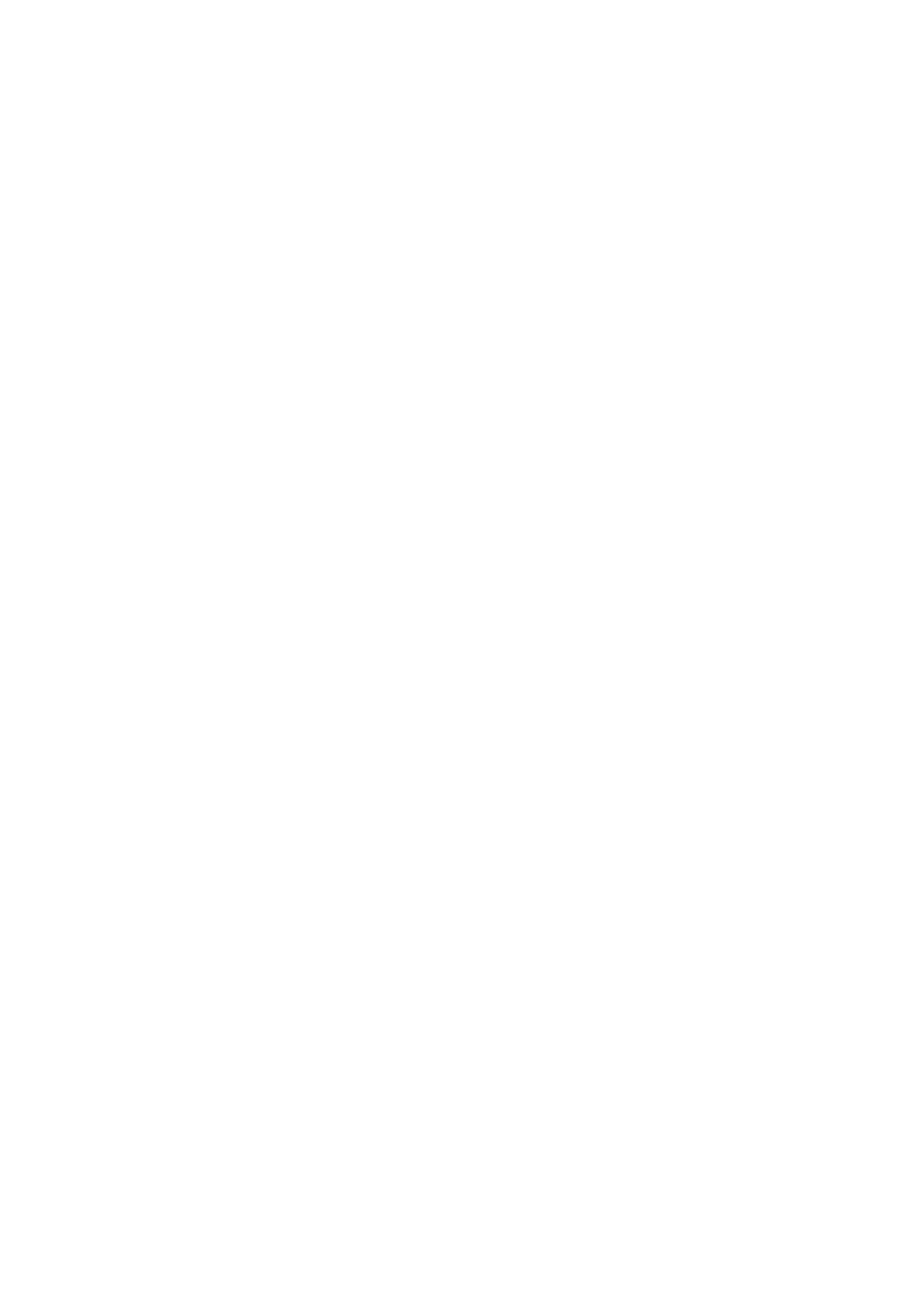

Pests can occur in many situations – for example in crops, where they cause damage and loss to produce; in houses and buildings, where they cause damage and loss to food, structures and fabrics; in public health, where they spread disease; and as general nuisance organisms.

Often, the first reaction to a pest situation is to use a pesticide. However, chemical control is only one component of an IPM programme. This section outlines other methods of pest management, describes the place of pesticides in the overall pest management strategy, and gives the principles for effective and economic pesticide use. Although many of the examples given refer to crop protection, the underlying principles apply in almost any pest situation, be that in the field, a house, or wherever.

## **Methods of Pest Management**

There are many methods of pest management available, some of which have been used for hundreds of years – before modern chemical pesticides were invented. With regard to crop production, these other methods concentrate on producing a healthy crop or on producing an environment that is unfavourable to pest populations. Many of these methods can be implemented at little or no extra cost to the farmer, as they are part of good crop production practices.

**Mechanical control** is sometimes called physical control, and involves the use of machines or other tools. Some of the practices were detailed in Section 3.1.

- Soil cultivation and tillage, which physically kills some pests, buries them, or exposes them to drying conditions on the soil surface or as food for birds or other predators.
- Soil cultivation also buries and kills weed seedlings, and buries potential food sources for insect pests.
- Traps, such as rat traps and sticky insect traps.
- Hand collection of insects, leaves/fruits that are diseased, with insect eggs, or infested with insect pests, etc.
- Hand weeding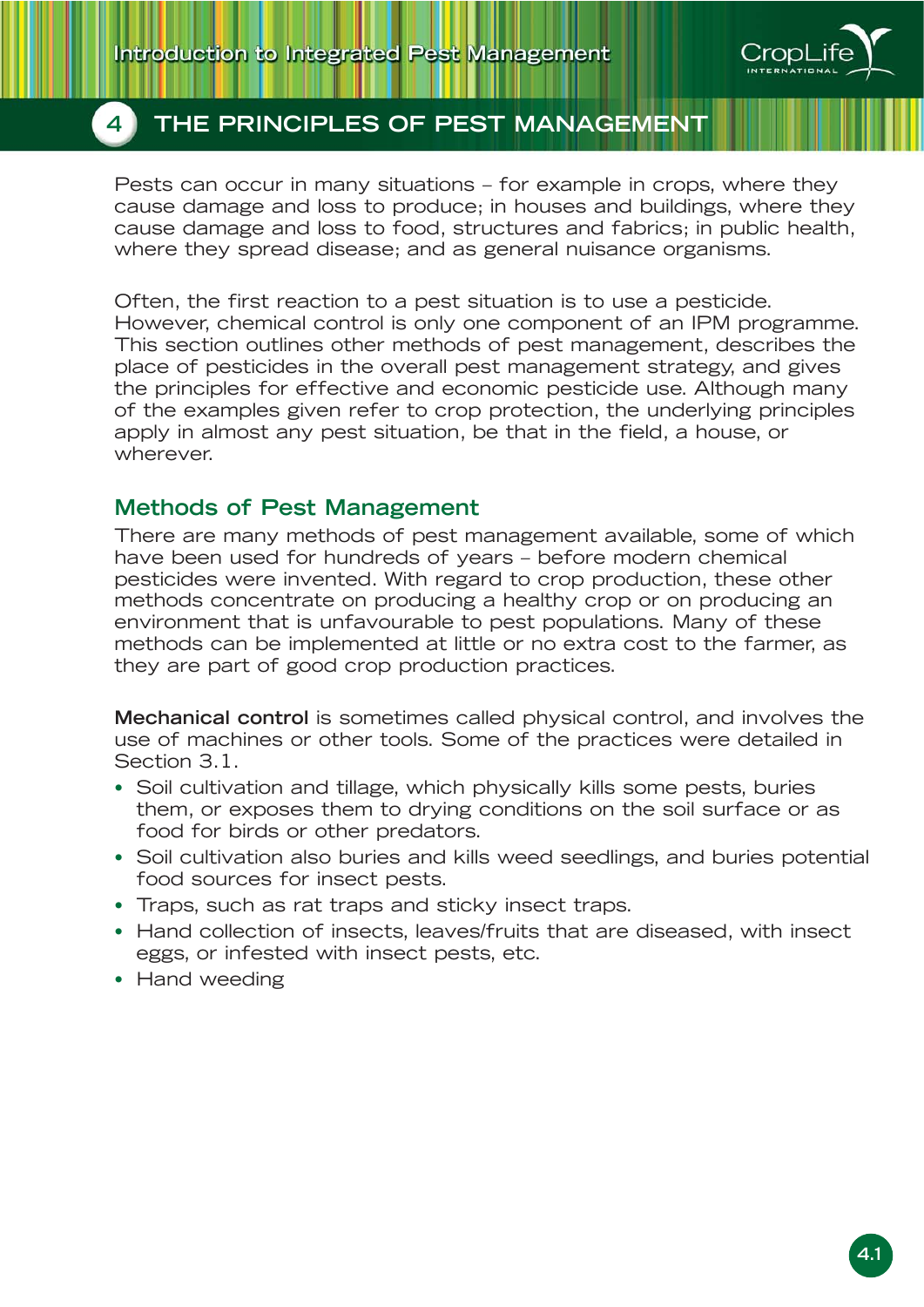

**Cultural control** includes practices that optimise plant growing conditions, or produce unfavourable conditions for pests. Optimal growing conditions provide a healthy crop that is more able to resist pest attack. These crop management practices were detailed in Section 3.1.

- Quality of site and soil texture
- Crop rotation
- Land preparation
- Use of clean, certified seed and planting material
- Time of sowing
- Plant spacing
- Timing and amount of fertiliser
- Weeding
- Origin, timing and amount of irrigation water

Additional practices which can be included under cultural control are resistant crop varieties and trap crops.

Resistant crop varieties have in-built resistance or tolerance to attack by certain pests. The degree of resistance can vary from slight to almost complete. A resistant variety is resistant to some pests, but not all pests. Resistance mechanisms work in three main ways:

- Chemicals in the plant repel the pest, or prevent it from completing its life cycle.
- The plant is more vigorous or tolerant than other varieties, and thus suffers less damage from pest attack, or is not susceptible to the disease.
- The plant has physical characteristics that make it more difficult for the pest to attack it.

Examples are varieties of tomatoes tolerant to virus diseases and Fusarium wilt, and Faba beans tolerant to Orobanche. Genetically modified crops, such as Bt cotton, also fall under this category.

Trap crops attract pests away from the main crop, such as eggplant attracting spider mite. These crops are then either sprayed with pesticide, harvested, or destroyed.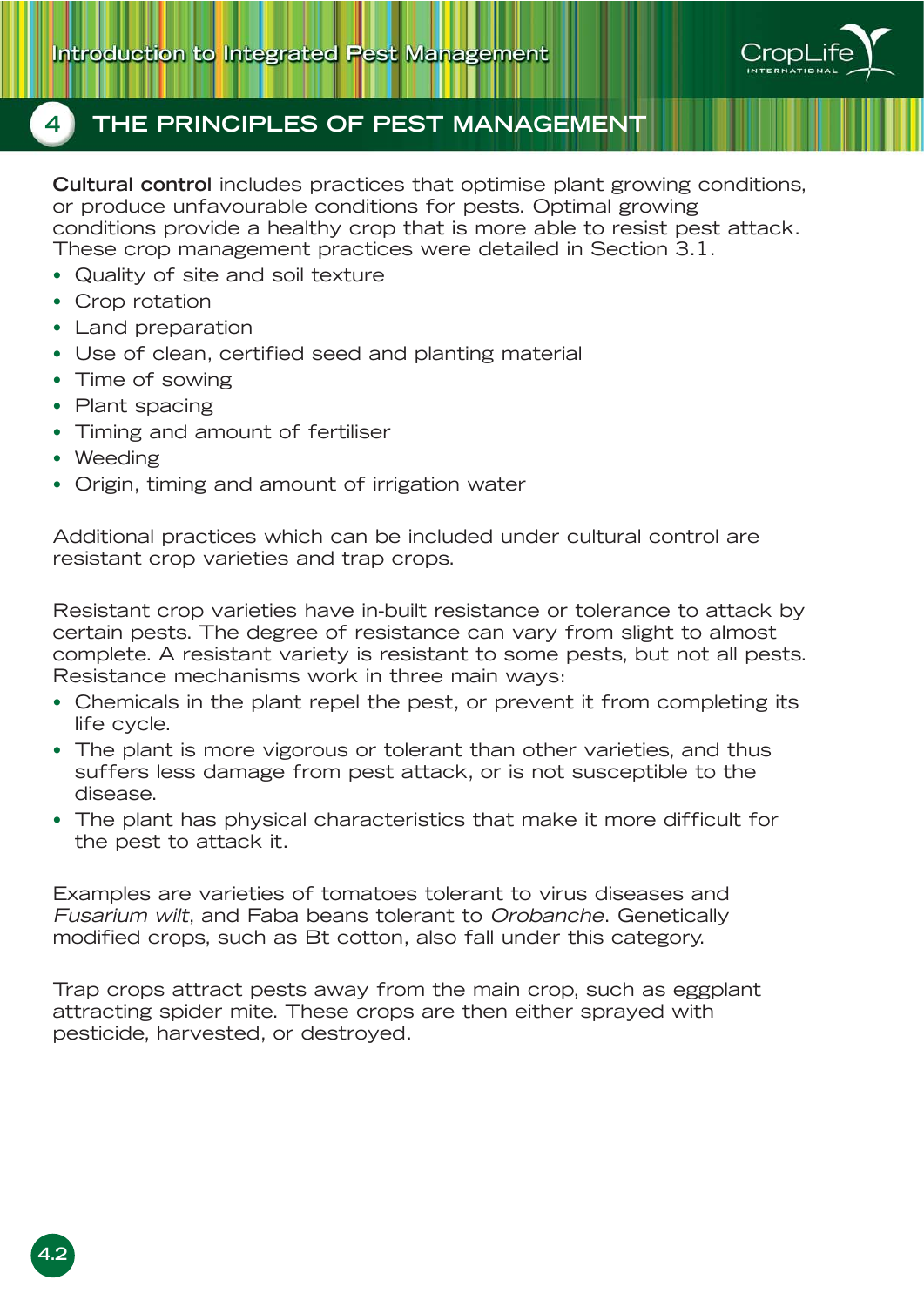

**Sanitation** may be included in either mechanical or cultural control. Sanitation helps to prevent and suppress pests by removing or preventing access to sources of infection or sources of food and shelter. Practices include:

- Removal of infected crop material in fields and orchards.
- Ploughing-in or burning of crop residues.
- Removal of food sources such as seed and grain (after both planting and harvesting); cleanliness in the store, house or kitchen; good management of animal manure, etc.
- Using nets and screens in greenhouses; rodent proof grain stores, etc.

**Biological control** involves the use of natural enemies of pests – predators and parasites (also called beneficial insects) and disease causing organisms – and encouraging their development. Some pests or, in some cases, non-pest species, must always be available to provide a food supply, and there often is a time lag between the increase of a pest population and the increase of natural enemies. Biological control also includes methods by which the pest is biologically changed. More information on biological control is given in Section 4.3.

**Chemical control** is the use of chemical pesticides which kill pests, control their activity (this particular mode of action is often included under biological or 'bio-rational control, e.g. use of insect sex pheromones), or prevent them from causing damage.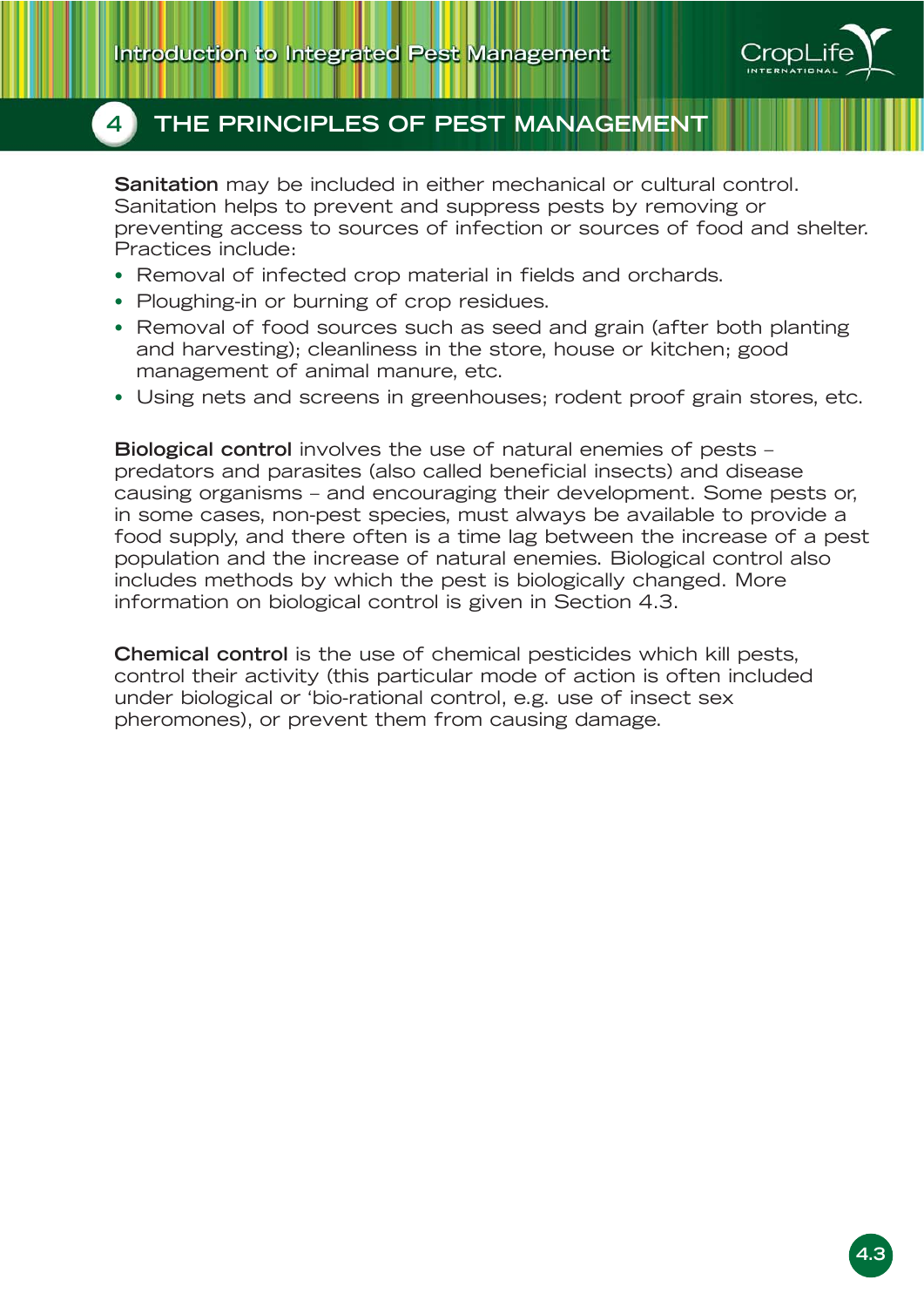

#### **Examples of Mechanical, Cultural, and Sanitary Control Practices**

Examples of mechanical, cultural, and sanitation pest management practices for selected vegetable, field and orchard crops are presented in the Appendix. They indicate the wide range of practices which are available, most of which are good crop management techniques. Not all practices will be suitable for all areas, but, together with local information, the information shouldl help in the development of specific IPM cultural practices for individual crops in more localised areas.

The examples were compiled from a range of publications, largely in the Middle East, but also from the USA, Africa, Australia, the Far East, and FAO.

#### **Enhancing Biological Control**

Unsprayed crops contain a wide range of beneficial organisms (predators, parasites and disease causing organisms). These feed on the pests, providing a large measure of control. The conservation and enhancement of these beneficial organisms is the most cost effective and sustainable means of pest management and must be a priority in any IPM programme.

The beneficial organisms are present in the crop itself, and also in neighbouring fields and crops, and the vegetation between fields and along canal banks, waste ground, and roadsides. However, this vegetation can also harbour pests which can spread into cultivated crop areas, and the importance of the surrounding vegetation in harbouring beneficial insects relative to pests should be assessed as part of the IPM programme.

- Predators (ladybirds, spiders, lacewings, birds etc) are the most commonly observed natural enemies, but parasites (parasitic wasps, flies etc) often have the greater control effect – these are often referred to as 'farmer's friends'.
- In many circumstances, natural enemies are extremely common in fields that have not been sprayed with a pesticide. When certain pesticides are used in a crop, the beneficial insects are also killed. Brown Planthopper in rice is, in many instances, only a problem as a result of the pesticides used also killing the beneficial insects.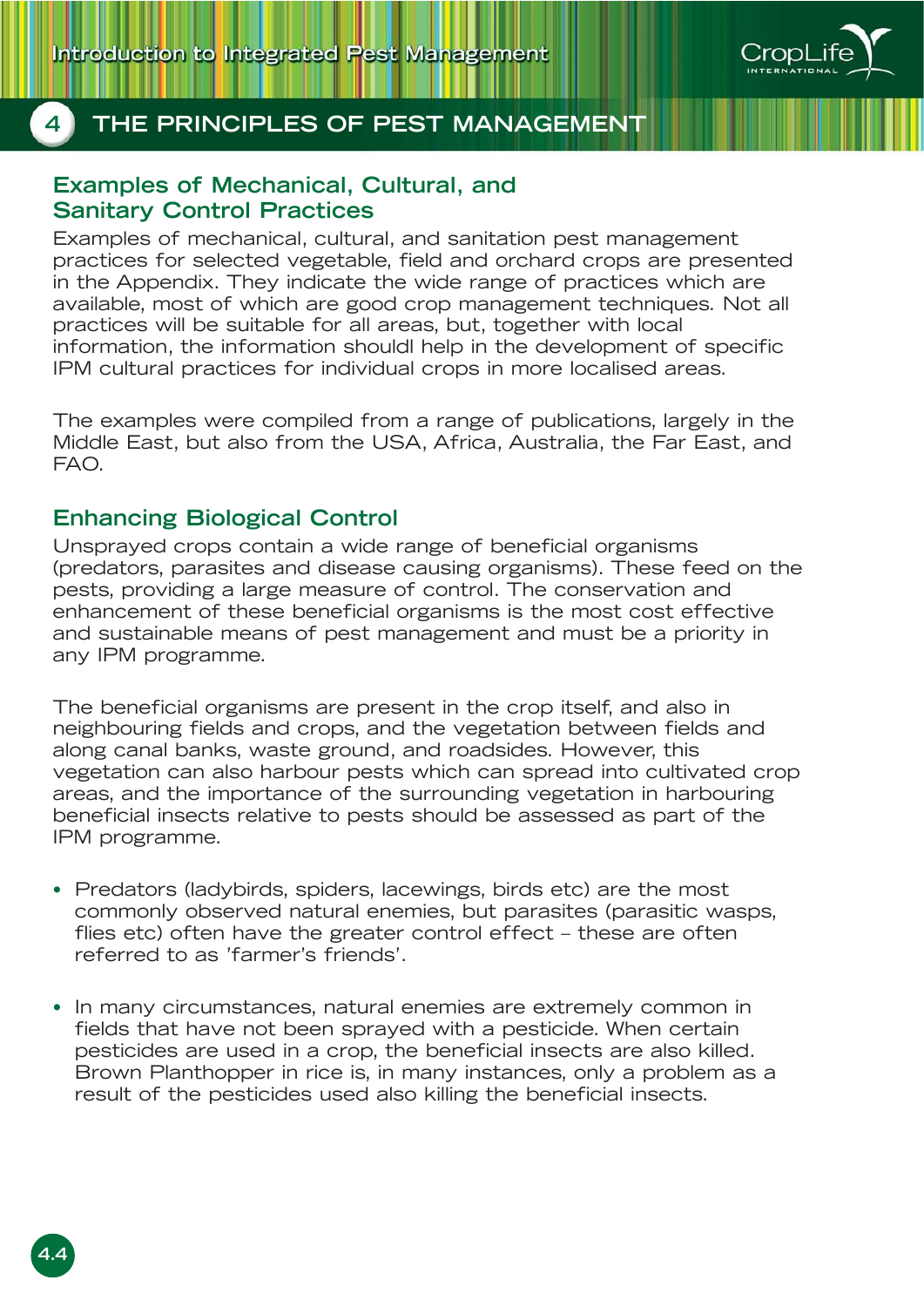

- Natural enemies can be encouraged by using pesticides only when necessary, particularly early in the crop season so as to allow populations of natural enemies to build up. If an early season pesticide applications are often required, a seed dressing should be used instead of foliar sprays. Refuge habitats should be left around fields where natural enemies can shelter and find food. Spot spraying, timing of sprays when the pest is active but the natural enemies are inactive and sheltered, and accurate placement of chemical sprays can all help to preserve natural enemies if a pesticide has to be used.
- Pests also naturally suffer from diseases caused by viruses, bacteria, fungi, protozoa and nematodes, and which can reduce pest numbers. These diseases may be commercially formulated for application as pesticides, such as nucleopolyhedrosis virus and Bacillus thuringiensis (Bt).
- Pests can be biologically changed by the use of Insect Growth Regulators, which prevent the pest from developing from one stage to another, and by pheromone mating disruption, which prevents the adult pests from finding one another to mate. These methods are sometimes included under Chemical Control.
- Biological control can be enhanced by the mass rearing and release of beneficial insects. Those commonly used include Trichogramma, Bracon, and Chrysopera.

In certain circumstances, the numbers of natural enemies can also be enhanced by intercropping, border planting, and relay cropping.

Intercropping is the planting of strips of crops or plants, which are either habitats for natural enemies or which attract pests out of the main crop, between the main crop or next to it. Examples are lucerne in cotton, which encourages populations of natural enemies of aphids, although Spodoptera leafworms can also develop in lucerne.

Border planting is the establishment of refuge habitats of flowering plants around the edges of fields which attract natural enemies. Suitable plants are fennel, coriander, brassicas, crucifers, legumes and castor.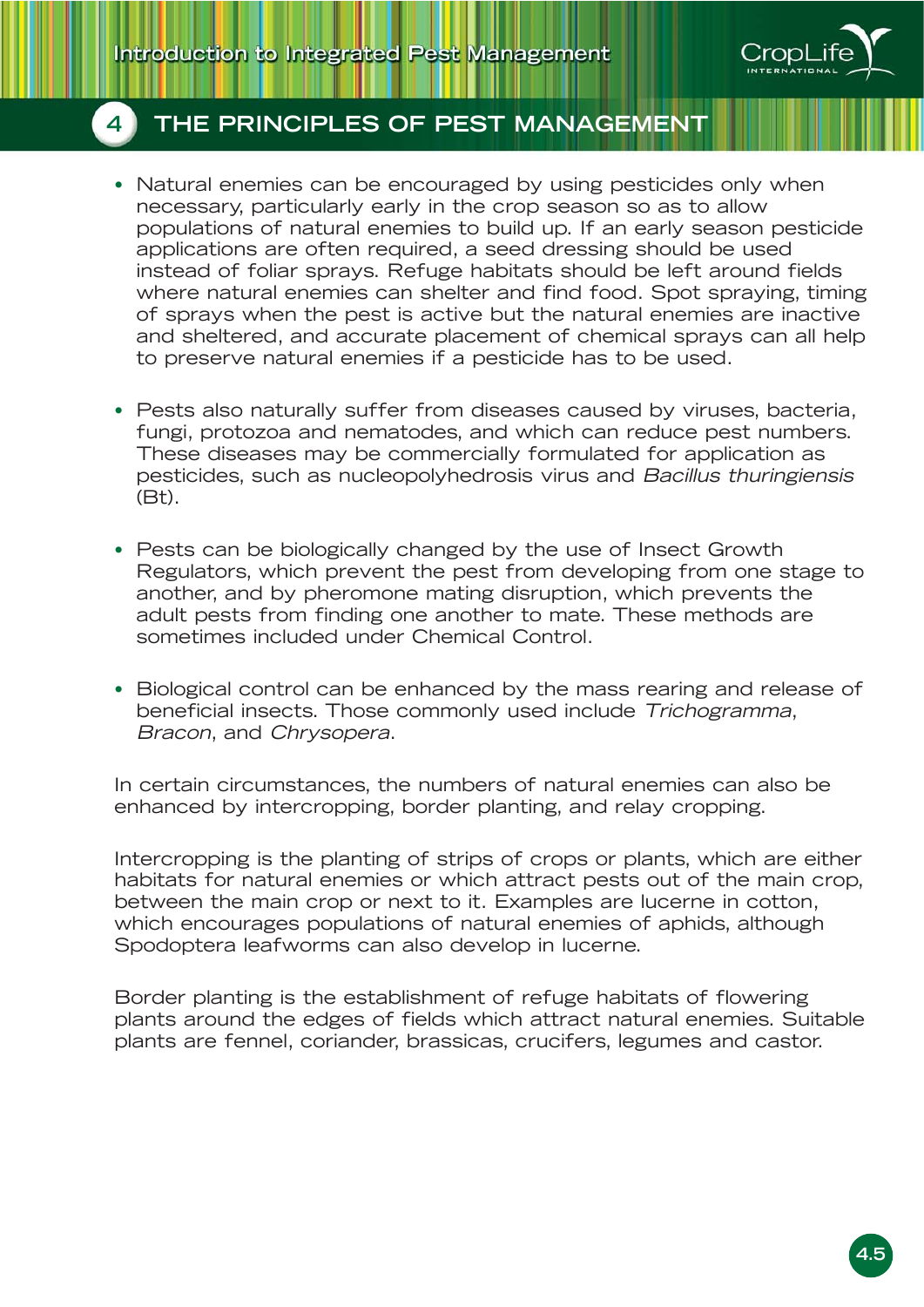

Relay cropping is the planting of short duration crops early in the season, into which the main crop is planted shortly before the harvesting of the relay crop. The natural enemies which develop in these crops will then move into the main crop when they are harvested. Examples are crucifers (eg cabbage), legumes (eg beans), or cucurbits (eg cucumber). However, the relay crops need to be selected with care, as the first crop may increase pest numbers in the following crop. Aphids can develop on cucurbits or tobacco, thrips is often present in large numbers on onions, and Helicoverpa bollworm on maize, sunflower, legumes and tomatoes.

#### **Economic Principles of Pest Management**

A farmer grows a crop as a food supply or to make money. In either case, he wants to maximise his yield or profit, and needs to consider both in economic terms.

- Crop production inputs cost the farmer money. The more he spends on inputs, the less profit he makes.
- Profit = Value of Harvested Crop Production Costs Transport/Marketing Costs.
- All inputs need to be used effectively and economically. In other words, the farmer should only use inputs when they will give an economic or other significant benefit.
- For pesticides, it is the cost over the season that must be considered, not the cost per litre. A pesticide that is cheap per litre may be more expensive over the season as a higher mixing rate may have to be used, or it may be less effective and so require more applications, than a pesticide that is more expensive per litre.
- If pests are at a high level, the value of the crop that will be lost will be greater than the cost of the pesticide application. The use of a pesticide in this case will give a RETURN on the farmers investment in pesticide use.
- If pests are at a low level, the value of the crop that will be lost is less than the cost of a pesticide application. In this case, the farmer will LOSE money by using a pesticide.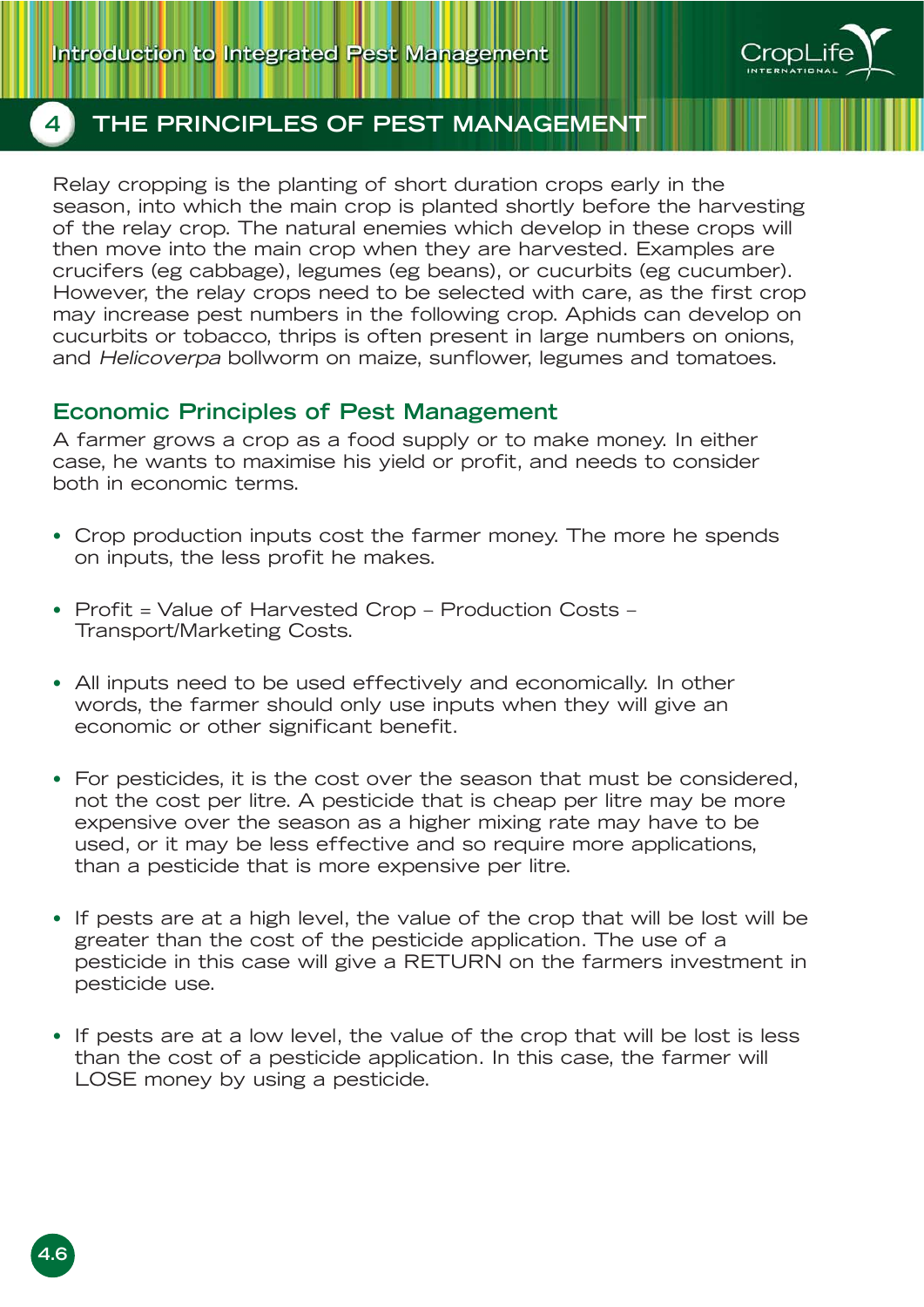

- Pests that cause indirect damage by transmitting virus diseases require a different economic evaluation, as although the numbers of the pests may be low, the crop losses caused by the disease may be very high. Similarly, fungal or bacterial diseases may need preventative sprays to be applied before disease symptoms are common, such as blight in potatoes.
- Crops are often able to withstand a certain amount of damage without any loss of yield. Some varieties of cotton can tolerate up to 50% leaf loss before flowering and rice can lose more than 25% of leaves before yield loss occurs. Cotton can also compensate for loss of fruiting bodies, and low levels of leaf or fruiting body loss can actually result in an increase in yield.

### **Pest Management Decision Making**

From the above, we can see that decisions need to be taken by the farmer as to how to implement pest management in the most effective and economic manner. Many of these decisions are taken a long time before any pests appear, such as the crop rotation, time of planting, amount of fertiliser, etc. During the growing season, however, continual decisions need to be made regarding pest management.

The pest management decision making process is a continuous cycle that can be summarised as:

- **Detection**. Continual monitoring to see what pests and beneficial insects are present in the crop. This is usually called scouting, and is discussed in Section 5.2. Pests and diseases are detected before they cause economic loss, and spot treatments can possibly be made. If detection is too late, control will be less effective, more costly, and crop losses will occur.
- **Identification**. The organism must be identified to see if it is a pest, a beneficial insect, or of no importance. If the organism is an insect or weed pest, it is necessary to identify the stage in the life cycle so that control methods can be directed at the most vulnerable stage. For diseases, knowledge of the symptoms is needed for identification.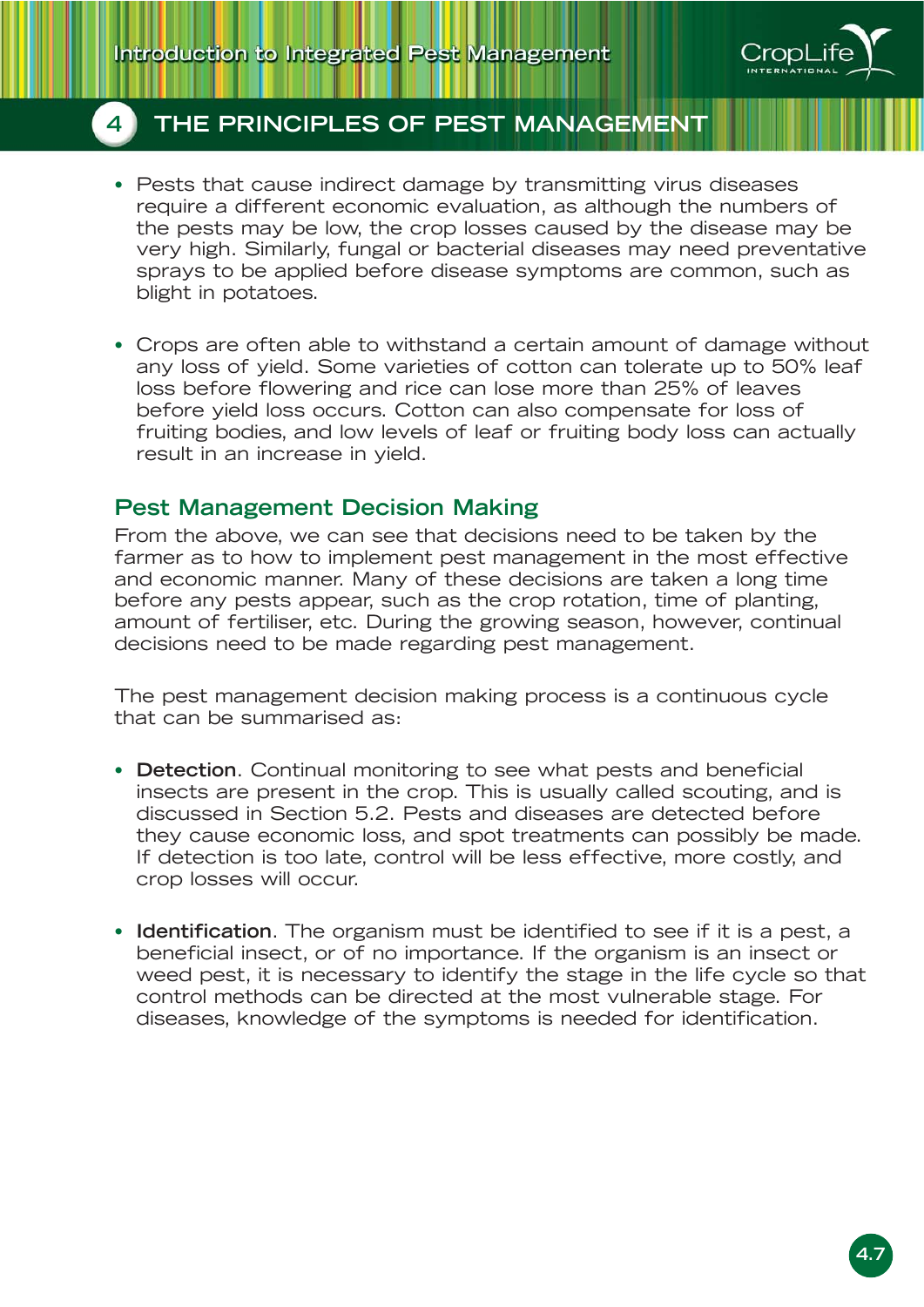

- **Economic significance**. Is the pest causing, or, if left uncontrolled, will it cause, economic damage or loss? As described earlier, economic damage is the amount of damage that justifies the costs of control. It must be determined, therefore, if the pest numbers or infected areas are high enough to warrant spending money on control. This is usually achieved by treatment thresholds, which are also discussed in Section 5.2. Crop growth stage and economic value also need to be taken into consideration. It should be noted that biological damage (for example, holes in leaves) often occurs without there being any yield or economic loss. The potential (controlling) impact of beneficial species also needs to be considered.
- **Decision**. If the pest level is below the threshold, then no pesticide treatment should be applied. If the pest level is above the threshold, then control treatment is required.
- **Selection of control method(s)**. The method of control must be effective, practical, economic, and safe. More than one control method may be involved for a single pest. For example the application of a pesticide spray to kill adult mosquitoes and remove the nuisance effect, while at the same time removing breeding sites (draining ponds, cleaning up old tins, bottles, tyres etc that contain water in which the larvae live) to prevent future infestations.
- **Evaluation**. The follow-up of the control method to evaluate the effectiveness. This is a continuation of the monitoring procedure at the beginning of the decision making process, and starts the decision making cycle again.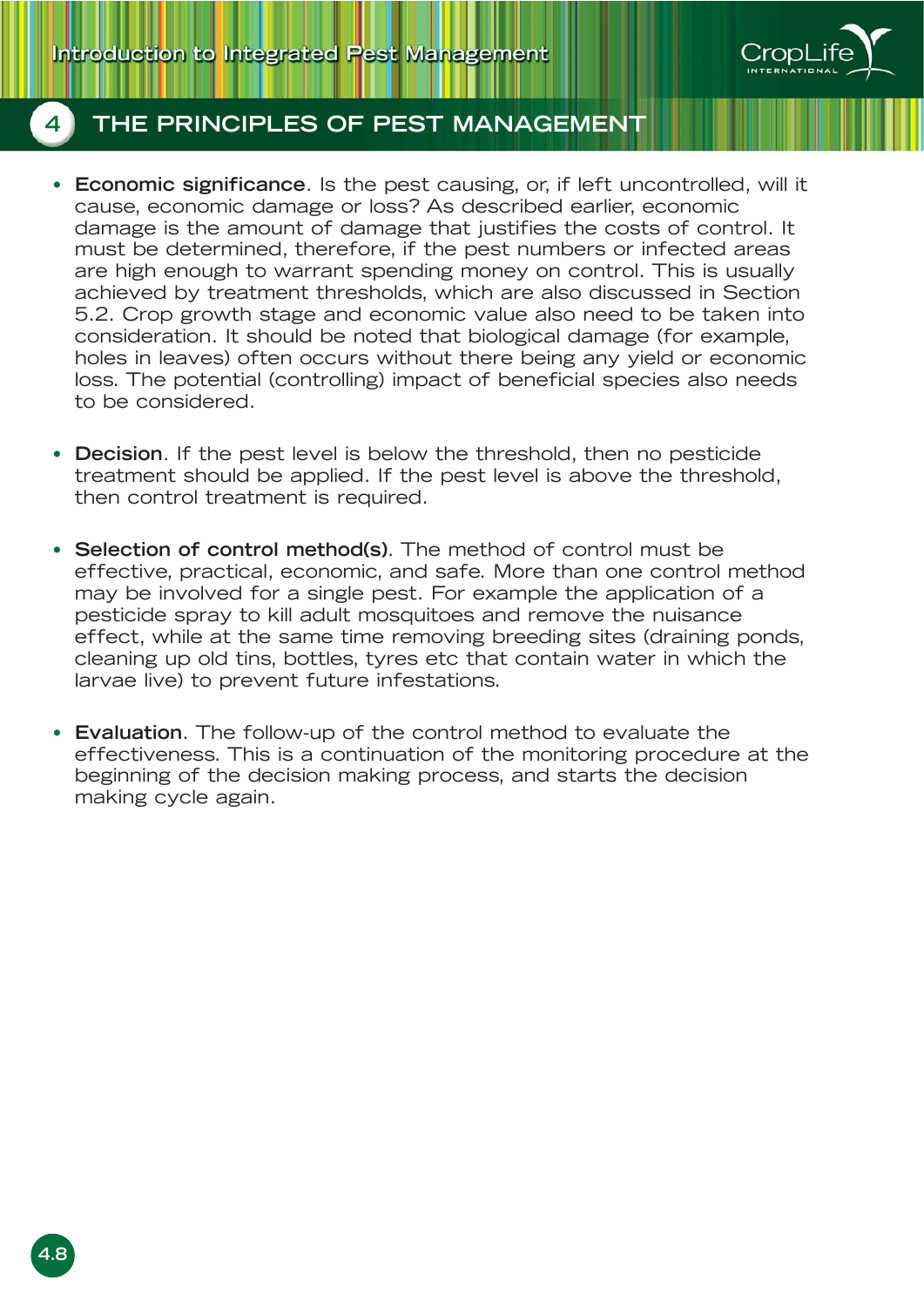

## **The Place of Pesticides in IPM**

**This Section, and Sections 6 and 7, discuss chemical control and pesticides in some detail. This reflects the need for rational and careful pesticide use. A thorough knowledge of the place of pesticides in IPM is required for effective implementation of practical IPM.**

Efficient, effective and safe pest management is not a case of "See a pest – spray a pesticide". It is a case of using all available techniques, all of which play a part in keeping pests at levels below those which cause economic damage or loss – in other words, integrated pest management. Pesticides more often than not are an integral component of an IPM programme.

The advantages of pesticides are that they provide an effective and quick reduction of pests when numbers reach economically damaging levels, they can control several pests at the same time, and they are easy to use.

The disadvantages of pesticides are that they provide only a temporary solution, can be costly, involve a hazard in use and to the environment, can kill natural enemies of pests, can kill pollinators such as bees, can cause pest resurgence, excessive use can result in pest resistance, and there is a potential risk to users and others.

In IPM, therefore, pesticides are used only when pests are causing, or will cause economic loss or damage. Crop monitoring and application thresholds are used to determine pest numbers and to time applications at the most vulnerable pest stage. If a pesticide is used, it ideally should be selective, of low persistence and of low toxicity.

Normally pesticides are used when an examination of the crop shows that economically significant levels of the pest are present. However, there are situations where the preventative use of pesticides is desirable or essential, such as seed dressings against soil-borne pathogens and early season sucking pests, disease vector control to limit virus infections of crop plants, and crop fungal diseases.

No attempt should ever be made to eradicate a pest with pesticides, as this is almost impossible to achieve. In addition, small numbers of pests may be required to provide a food source for natural enemies, particularly parasites.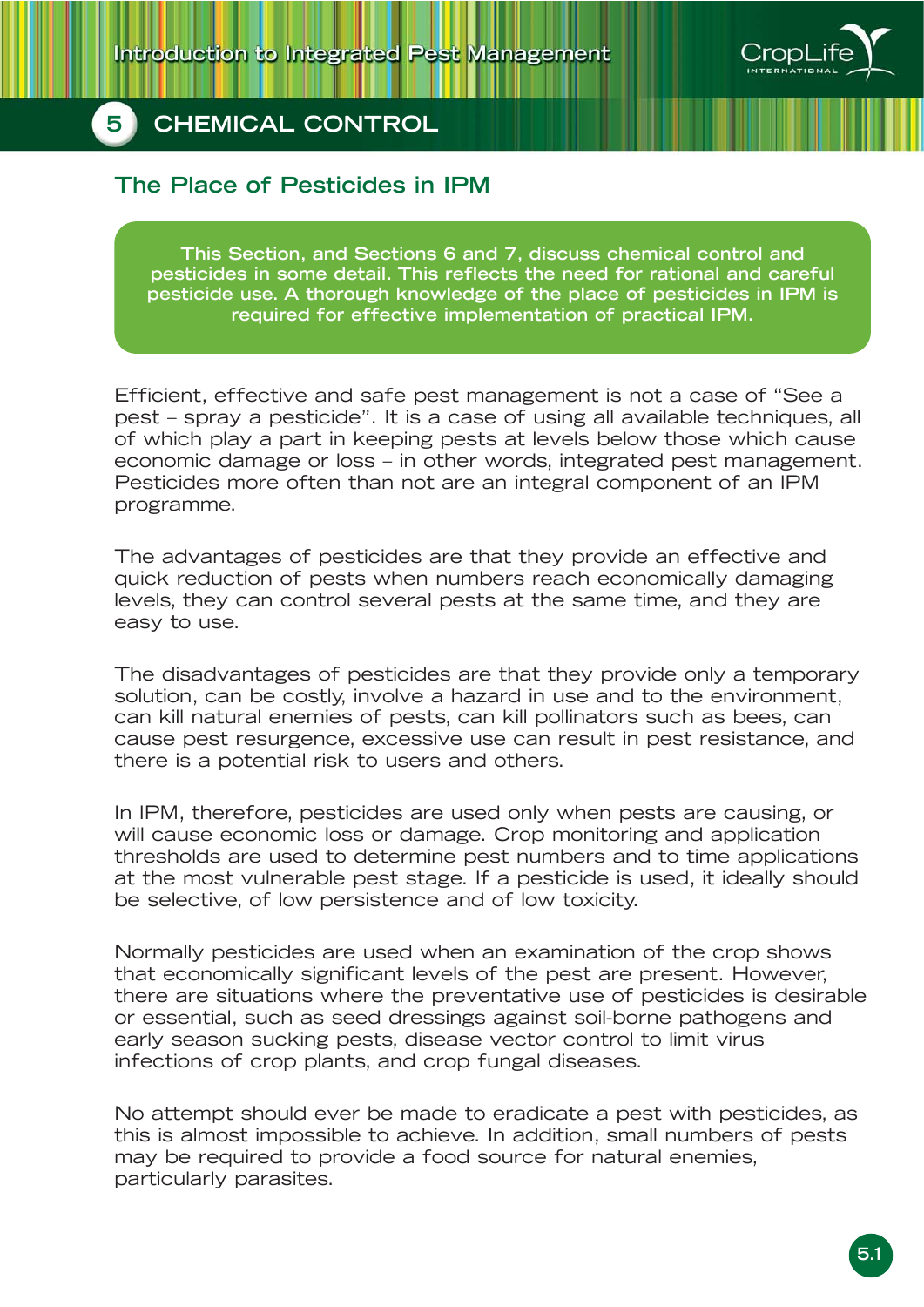

**Following a pesticide application, pest numbers may be reduced for a short period but then rapidly increase to much higher levels than were present before the application. This is known as pest resurgence, and is due to the pesticide killing the natural enemies of the pest, as well as most, but not all, the pests. The removal of the natural control allows the pests to multiply to much higher levels than before.**

**In addition, pests may be present which are not normally a problem as their numbers are kept low by natural enemies. When a pesticide is applied, this control is removed as the natural enemies are killed, and the pests can develop from secondary pests to become major pests. Choosing a product with restricted activity or that is specific to the pest, or spot application to areas of the crop with high pest numbers, can help avoid these problems.**

In addition, pests may be present which are not normally a problem as their numbers are kept low by natural enemies. When a pesticide is applied, this control is removed as the natural enemies are killed, and the pests can develop from secondary pests to become major pests. Choosing a product with restricted activity or that is specific to the pest, or spot application to areas of the crop with high pest numbers, can help avoid these problems.

#### **Thresholds and Pest Scouting**

**Thresholds** are the pest level at which a pesticide application is needed in order to prevent economic loss or damage. They are set at the level where, if the pest population continues at that level or increases, then the value of the economic loss or damage would be greater than the cost of control. In some cases the threshold is zero or very low – for example, late blight in potato, crop virus transmitting insects where the virus is a major crop problem such as whitefly transmitting virus disease in tomatoes, preventative treatments for late blight in potatoes or downy mildew on cucumbers grown in glasshouses. In other cases, it is set fairly high – for example aphids in cotton or stemborer in maize.

The **economic** threshold is calculated from a range of factors including the expected price for the produce, the expected yield, factors which may influence the yield and future pest attack (eg weather), and the anticipated cost of future control interventions. The economic threshold is thus dynamic, varying almost on a daily basis, and is thus difficult to apply in practice.

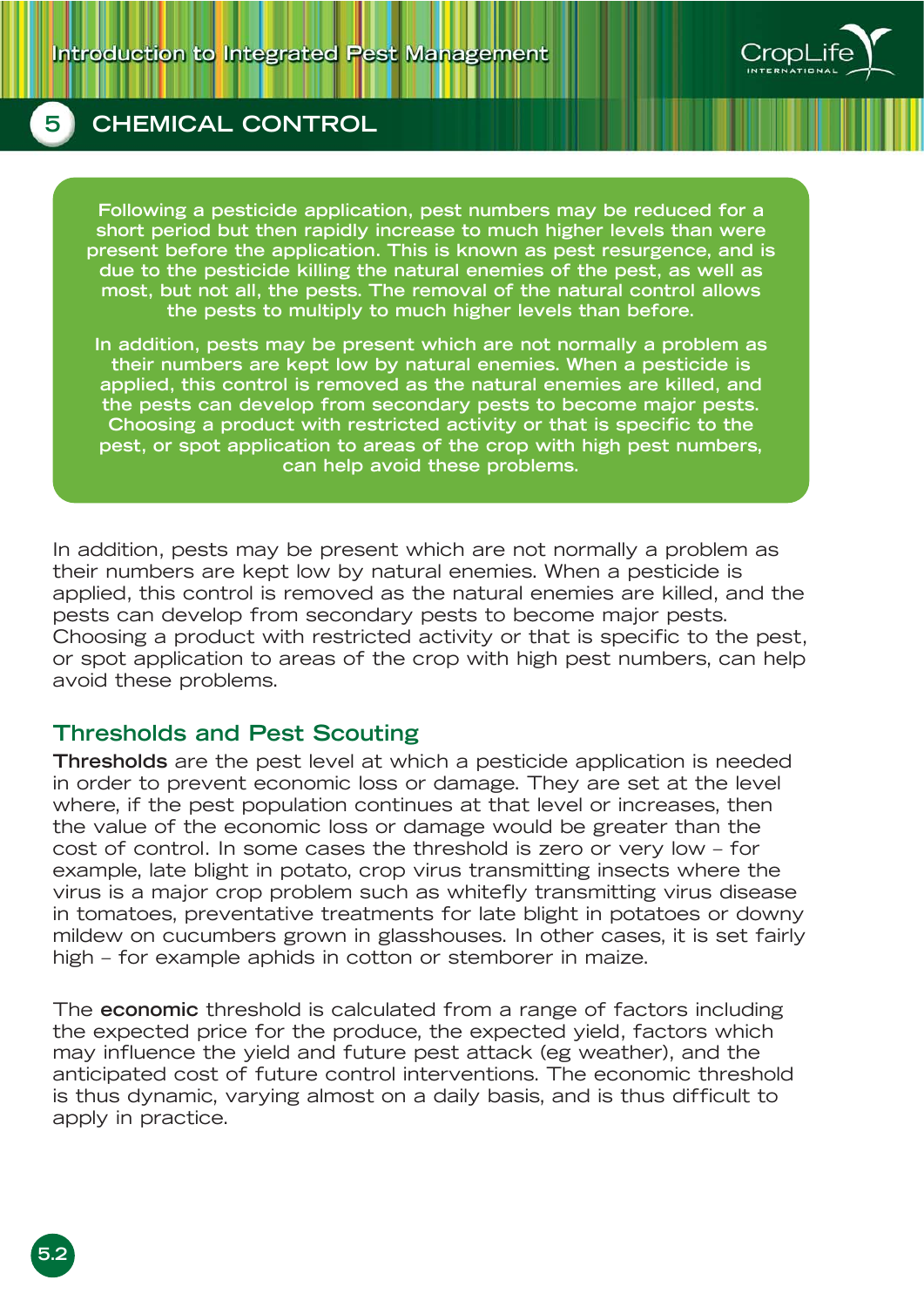

A **treatment**, or **spray**, threshold is largely used instead. This is derived from a series of research trials over several seasons, and is the pest level at which a pesticide treatment will give a return to the farmer in most seasons. Treatment thresholds can also vary during the season, based on such factors as crop growth stage, the damage or loss pests can cause at that stage, and the number of beneficial insects present. These variations are also derived from research trials, but the changes occur at pre-fixed intervals during the cropping season.

With insect pest thresholds, a pest population is usually allowed to exist in the crop, as the cost of control would be greater than the value of the crop saved from loss or damage.

**Pest scouting** is the term given to monitoring a crop for levels of insect pests, disease infestation, weeds, and beneficial insects, and the growth stages of the insects. It is done on a regular basis, the intervals depending on the crop and the pests of importance. Scouting also enables hot-spots of infestations such as aphids and mites to be identified and spot sprayed, rather than spraying the whole field.

Scouting provides the information on whether pest levels are above or below the treatment threshold, and so if an intervention is needed or not, and information on whether previous control actions have been successful.

Different crops and pests have different pest scouting methods and techniques. Also, the same crop and pest may have different methods in different areas or countries. As a result, the treatment thresholds will also be different.

**Thresholds and pest scouting are one of the fundamental aspects of IPM and of the effective, efficient and economic use of pesticides.**

### **Pesticide Selection**

If it has been decided that a pesticide is necessary, the correct pesticide must be used. A pesticide only controls a certain range of pests, so one which is effective against the pest to be controlled must be selected. A pesticide should not be applied simply because it is a pesticide or is cheap – this is a waste of time and money if it is not effective against the pest.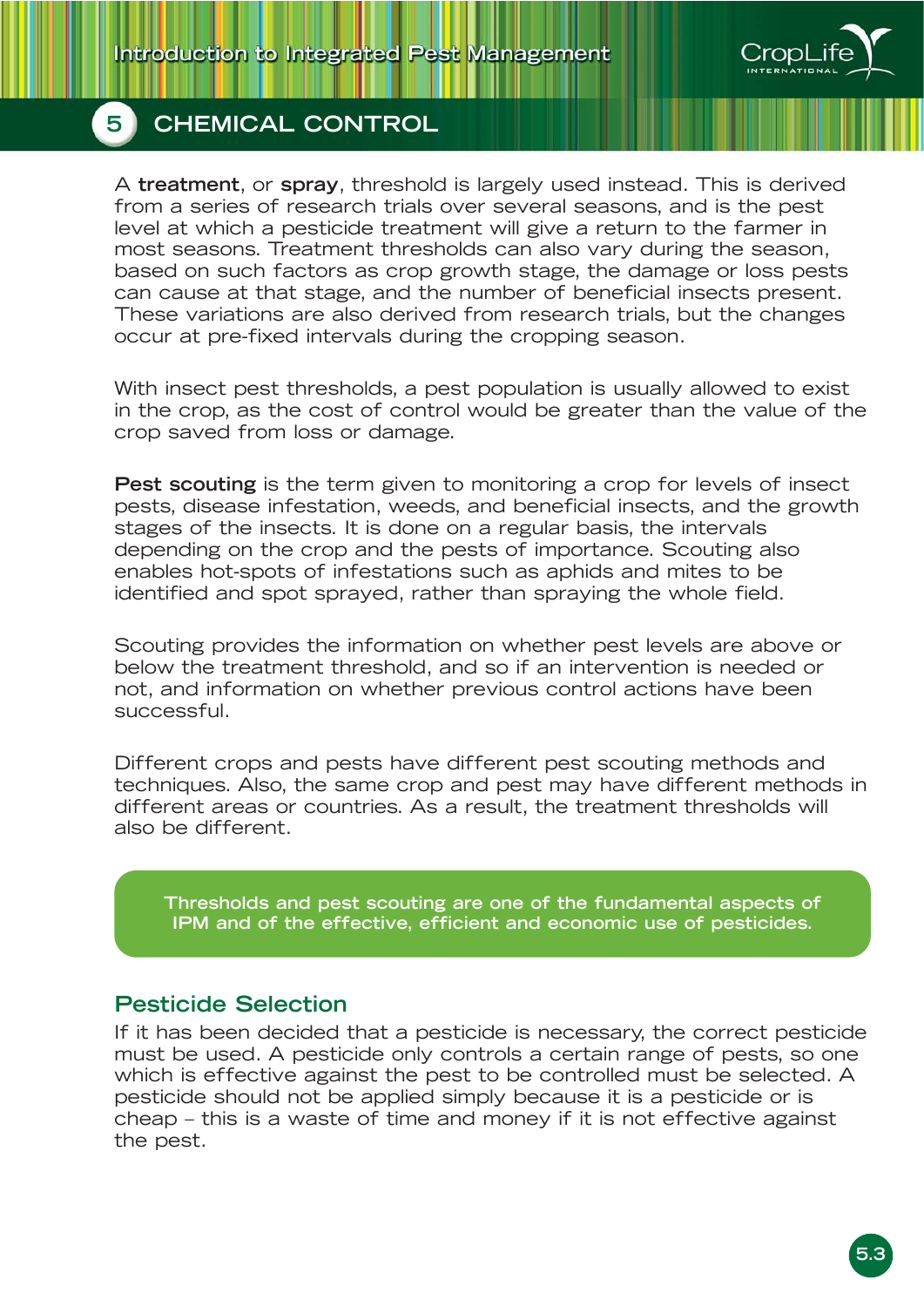

If possible select a pesticide with a limited range of activity. Such a pesticide has the least effect on beneficial insects and reduces the risk of resistance in other pests. In the very early stages of an infestation, "mild" pesticides can be used, such as mineral oils against insects and mites, and micronised sulphur against mites and powdery mildew.

If there is more than one suitable pesticide, select the one that poses the least risk to humans, animals and the environment under the conditions in which it will be used. A pesticide which is safer in these respects is not less effective in killing the target pest.

A pesticide of the same chemical group classification (see Section 6.2) should not be used repeatedly in the same season against the same pest or range of pests. This increases the risk of pest resistance.

Only pesticides from a reputable manufacturer or source should be used, and purchased in unopened or undamaged containers with a complete and undamaged label. Similarly, users (farmers) should only purchase pesticides from reputable pesticide retailers, in unopened and undamaged containers with a complete and undamaged label, and with a full crop season remaining before the expiry date. Counterfeit products are becoming more of a problem – these can be ineffective, as well as possibly dangerous to humans, animals and the environment, as well as being illegal. Users should be vigilant to avoid being sold counterfeit products, and be suspicious if offered products that are priced below the normal retail rate.

### **Pesticide Dose Rate**

Pesticide dose rates – the amount of pesticide applied per hectare have been evaluated by research and the manufacturers. These dose rates are given on the container label and should be followed when applying a pesticide.

- If too low a dose rate is applied, not all the pests are killed. Crop losses are not prevented, the use of the pesticide is not effective, and costs of control are increased.
- If too high a dose rate is applied, the excess is wasted. More pesticide is not more effective at killing the pests and the costs of control are increased. Also the risk of the pests developing resistance to the pesticide is increased.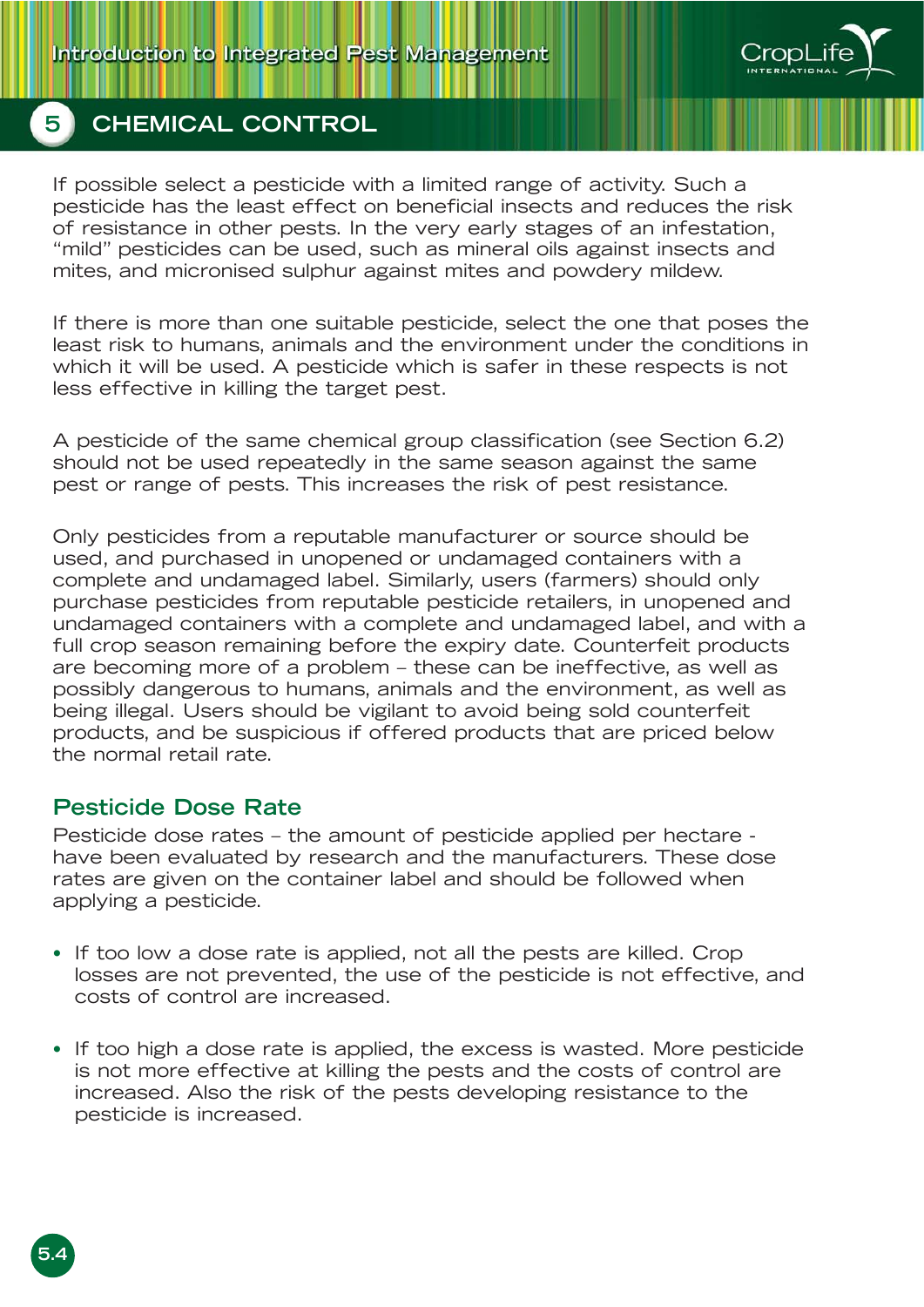

Dose rates are given on the container label either as the amount to apply per hectare, or as the amount to mix in so many litres of water at so many litres per hectare. Local measurements may also be used, such as feddan instead of hectares in Egypt and other Middle East countries, rai in Thailand and acres in North America.

### **Causes of Failure of Pesticide Applications**

Sometimes a pesticide application fails to reduce the levels of a pest. Usually, the farmer blames either the pesticide for this (he says it is old or adulterated), or he thinks that the pests have developed resistance. However, the usual causes of poor results with an application of a genuine pesticide from a reputable source are:

- **Incorrect pesticide for the pest**. The pest has been correctly identified, but a pesticide has been selected and used which has no effect on the pest. This may be due to the farmer wanting to use a cheap pesticide, or having been given poor advice. Alternatively, the pest has been incorrectly identified, and, although the correct pesticide has been selected and used for the pest as identified, the pesticide has no effect on the actual pest that is present.
- **Incorrect timing of the application**. The pest population is not at a susceptible stage, or a disease infection is too far advanced. For example, an established disease infection or late stage caterpillars are much harder, or impossible, to kill with the recommended pesticide dose.
- **Incorrect dose rate**. A dose rate has been used which is too low to kill the pests. This may occur if the farmer is trying to save money by using less pesticide than recommended, or through poor application.
- **Incorrect application**. The pesticide has not been applied correctly, so that the pesticide is not applied to the right place where the pest is present (for example, whitefly and downy mildew under the leaves, with most of the pesticide applied to the top of the leaves), or has not been applied evenly over the crop, so that there are areas of overand under-dosing. Other possibilities are poorly calibrated or badly maintained spray equipment that applies an incorrect dose rate, blocked nozzles, and adverse environmental conditions during or after application, e.g. strong winds or rain.

Less common causes of failure are:

- Substandard pesticide (although this may be common in certain regions), such as poor quality formulation, adulterated, counterfeit, or expired.
- Pest resistance to the pesticide.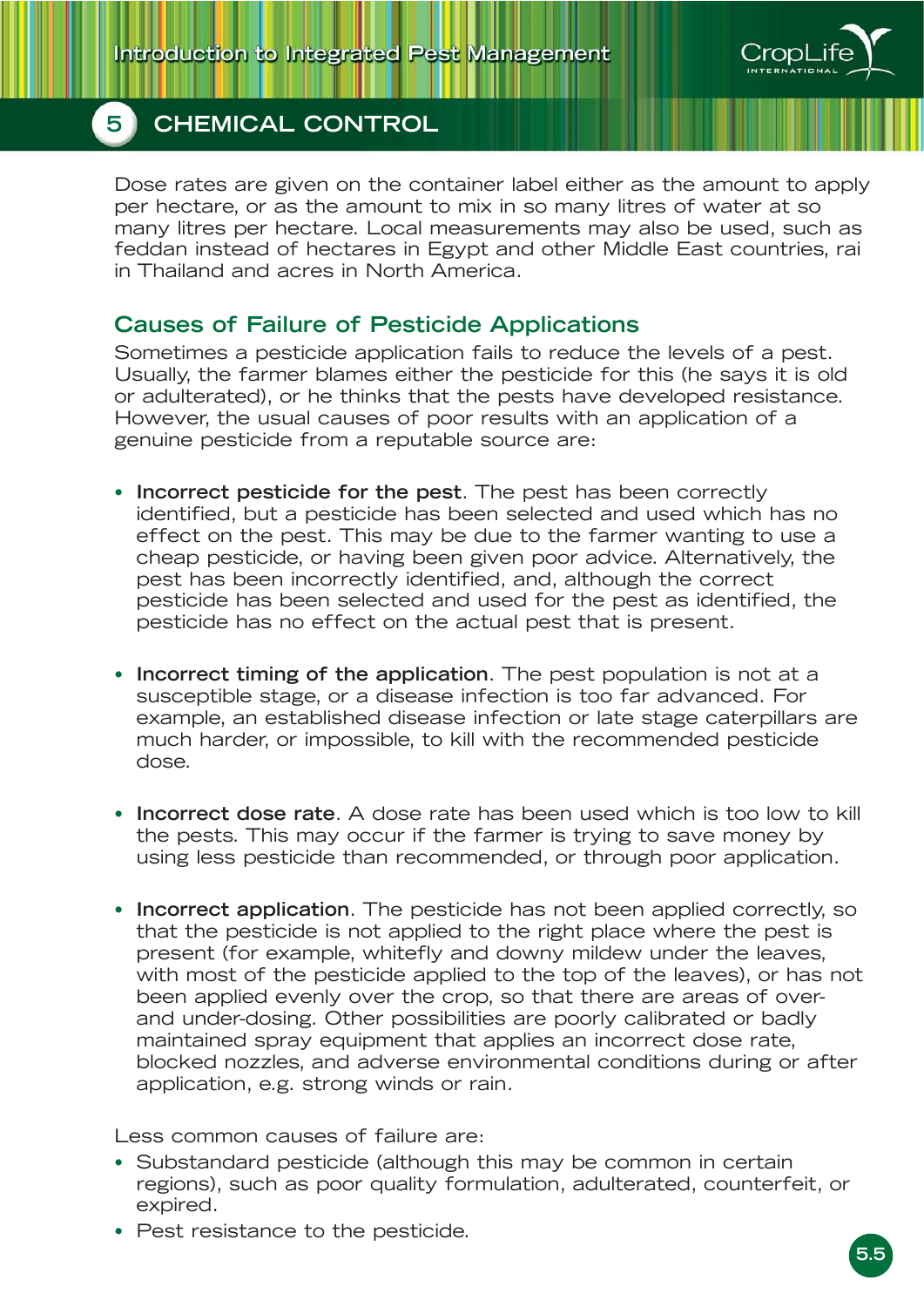

A possible cause of failure with systemic pesticides (see Section 6.2) is that the plants are under stress so that there is little absorption or movement of the pesticide within the plant. This can apply to insecticides, herbicides and fungicides.

### **Causes of Pesticide Resistance in Pests**

Pesticide resistance is the inherited ability to tolerate the toxic effects of a pesticide.

- Every pest or pathogen population contains a small proportion of individuals with this inherited ability.
- When a pesticide is applied, susceptible individuals are killed while the resistant individuals survive.
- The proportion of resistant individuals in the population is thus increased.
- This effect occurs each time a pesticide is applied, with the proportion of resistant individuals increasing every time.
- As the proportion of resistant individuals increases, the normal dose of pesticide is not enough for effective control, and higher doses or more frequent applications are required.
- Eventually the proportion of resistant individuals in the population is so large that it is impossible to control the pest or pathogen with the pesticide.

**Individuals inherit various genetic characteristics from their parents, such as blond or brown hair in humans. In every population, be it human or pest, there is genetic variation, and each individual is different to every other individual. Depending on the environment in which the individual is living, these differences may be of little importance, they may give an advantage, or they may give a disadvantage. For example, dark skinned people have an advantage over those with light skin in tropical areas, as those with light skin are more susceptible to skin cancer from the strong sunlight. Even so, in the dark skinned population there are always some people born with no skin colour due to genetic variation.**

**Similarly, in every pest population there are some individuals that are naturally less susceptible or resistant to pesticides. This is a characteristic that is genetically inherited and enables the individual pest to withstand the toxic effect of a pesticide. The higher the proportion of resistant individuals in a population, the greater the chances of two resistant individuals mating and producing resistant offspring. The lower the proportion of resistant individuals, the lower are these chances.**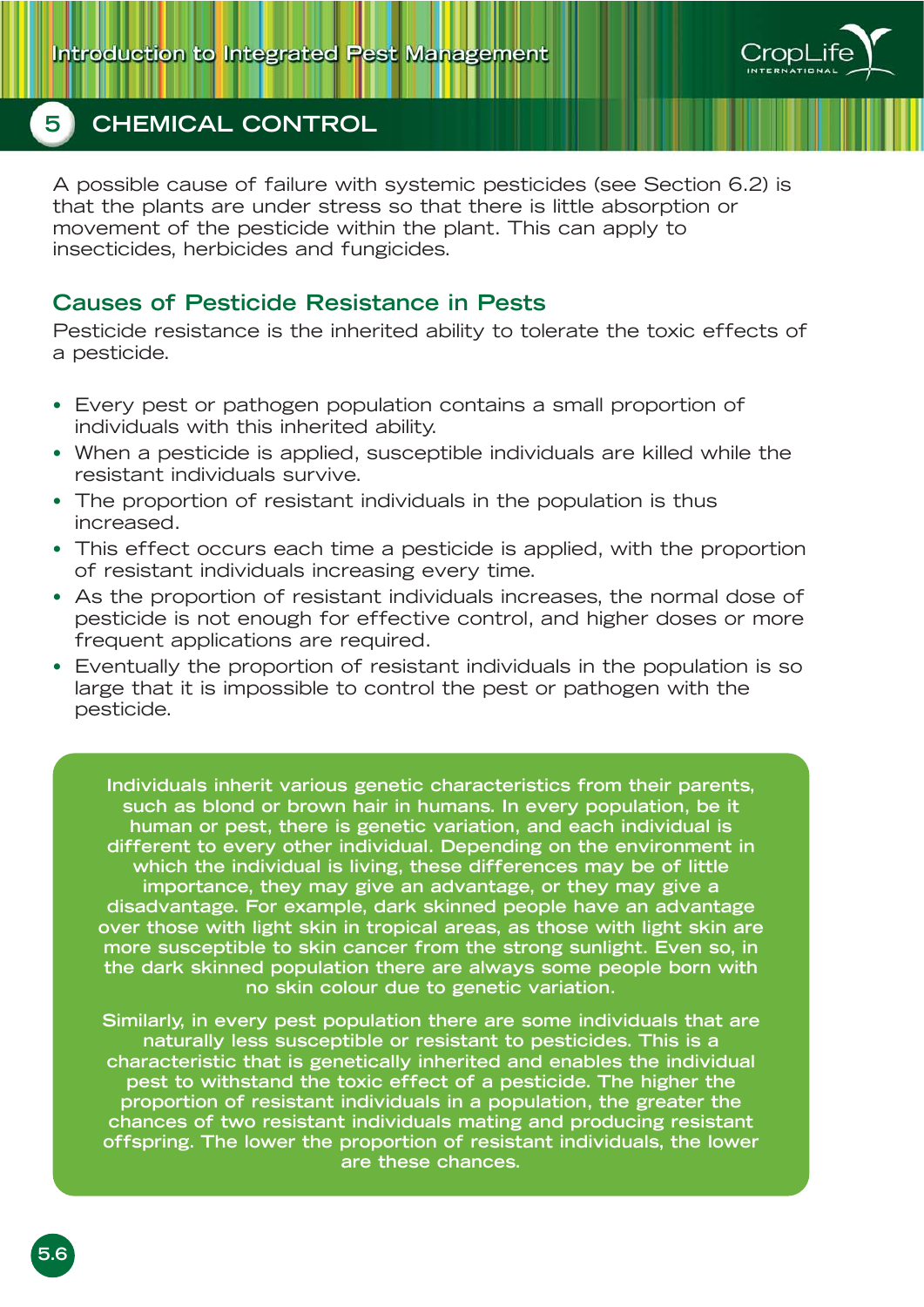

If resistance develops, then that pesticide can no longer be used to control the pest. Furthermore, in many cases, resistance to one pesticide also gives cross-resistance to other pesticides that act on the pest in a similar way. For example, resistance to one organophosphate pesticide may confer resistance to other organophosphates. A whole range of pesticides thus become ineffective against that pest.

Because of this, it is in the interest of all who use pesticides to minimise the risks of resistance developing.

Factors which encourage the development of resistance in a pest population are:

- Using the same pesticide, or pesticides from the same chemical group, too frequently in the same seasoon. The pests are continually exposed to the pesticide, which eliminates the susceptible individuals much more rapidly.
- Using too high a dose of the pesticide. A greater proportion of the susceptible individuals are killed, so resistant individuals are more likely to mate or spread infective inoculum.
- Using a pesticide with a long persistence. The pests are continually exposed to the pesticide, which eliminates the susceptible individuals much more rapidly.
- The proportion of resistant individuals in the population before the pesticide is used. The higher the proportion to begin with, the faster resistance will develop.
- Exposure of a greater proportion of the pest population to the pesticide, such as with area-wide treatments.
- A short pest life cycle. Resistance can build up more quickly with pests that multiply rapidly.

Factors which minimise the development of resistance in a pest population are:

- Immigration of susceptible individuals from outside the pesticide treated area. These reduce the proportion of resistant individuals in the pest population.
- A long pest life cycle.
- Following IPM principles
- Applying pesticides only when necessary.
- Using pesticides from different groups during the season.
- Using the correct pesticide dose rate.
- Applying the pesticide effectively.
- Using less persistent pesticides.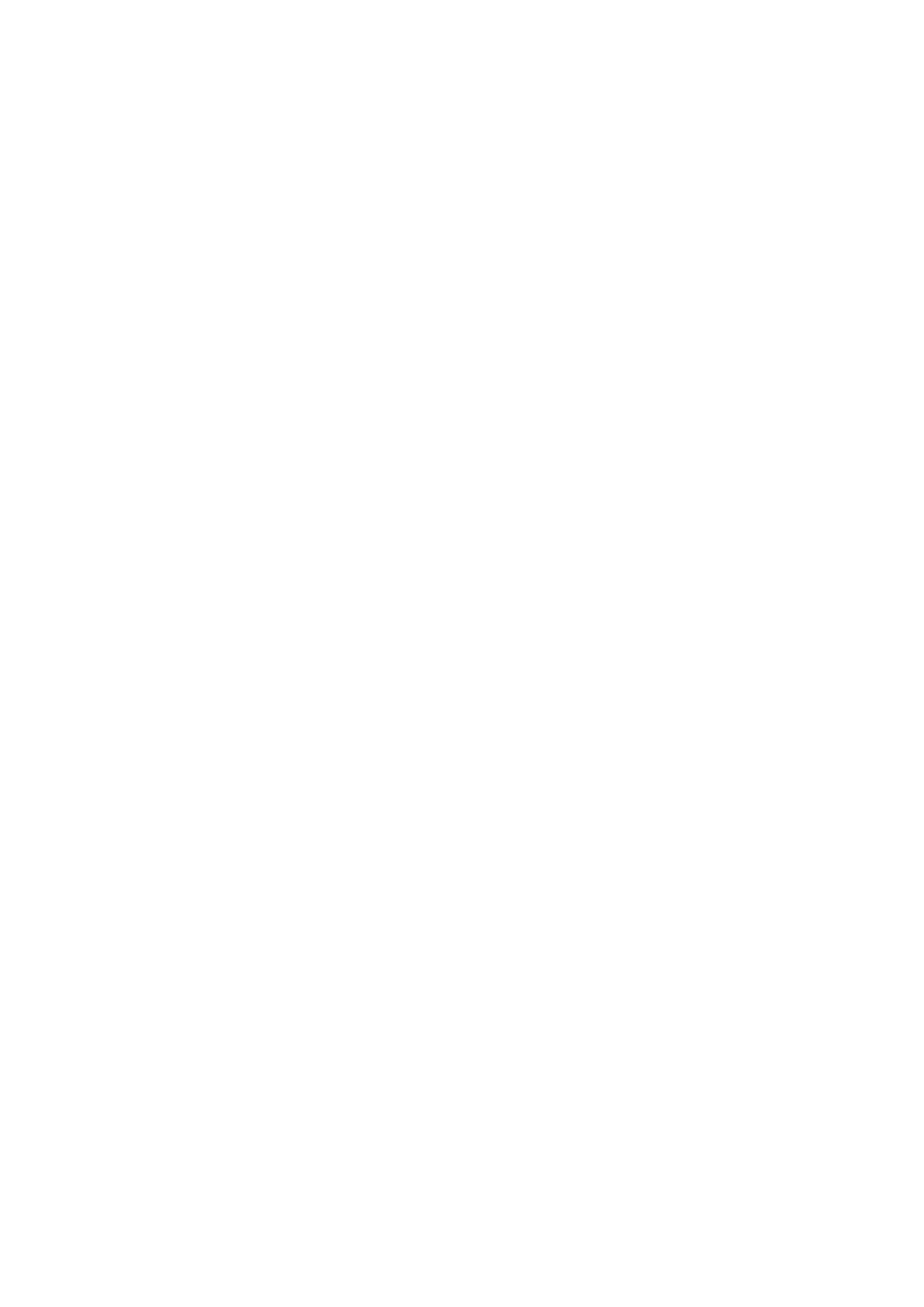

## **6 PESTICIDES AND FORMULATIONS**

A pesticide can be defined as any substance that is used to prevent or reduce loss or damage caused by pests, either by directly killing the pest, or by inhibiting its growth, or repelling it.

## **Pesticide Names**

A pesticide may be referred to by several different names, which can cause confusion. The same pesticide may be referred to by a number of different names, or different pesticides may have similar names.

**Active Ingredient**. Only a certain component of a pesticide product has activity against pests. This component is called the **active ingredient**. There may be more than one active ingredient in a formulation.

**Chemical name**. Each active ingredient is given a chemical name that describes the actual chemical composition. This name is often long and complicated. It may appear on the label in brackets.

**Common name**. Each active ingredient is given an internationally recognised common chemical name that is much easier to use and remember than the chemical name. A specific common name always refers to the same active ingredient, regardless of the manufacturer of the product. Common names are always given on the label.

**Product name**. Manufacturers give their own name to their products containing a particular active ingredient. It is the product name that appears in large print on the label.

#### **An example of pesticide names is:**

**Chemical name: (RS)-**α**-cyano-3-phenoxybenzyl(1RS,3RS;1RS,3SR)-3- (2,2-dichlorovinyl)-2,2-dimethylcyclopropanecarboxylate**

**Common name: Cypermethrin**

**Product names: Arrivo, Basathrin, Cymbush, Cypersect, Ripcord, etc**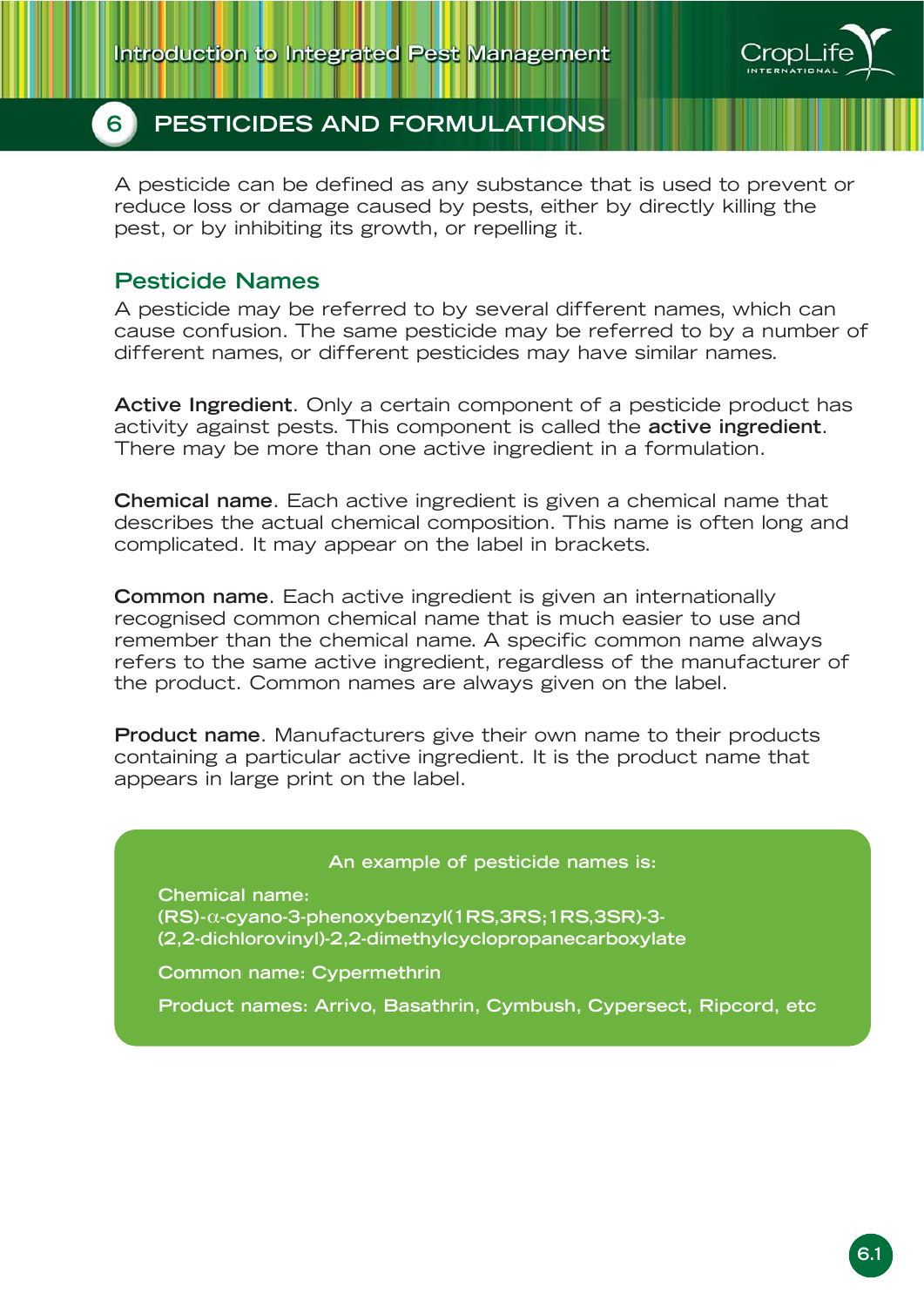

## **6 PESTICIDES AND FORMULATIONS**

## **Pesticide Classification**

Pesticides may be classified in several ways, each way having its own special purpose. Examples of classification are:

#### **A:Type of pest controlled**

- Insecticides Control insects.
- Fungicides Control fungi.
- Herbicides Control weeds.
- Acaricides Control mites.
- Rodenticides Control rodents (rats, mice).
- Molluscicides Control snails.
- Nematicides Control nematodes.

#### **B: Chemical group**

#### **Insecticides**

- **Inorganic**: Do not contain carbon. They commonly contain arsenic, copper, mercury, sulphur, tin or zinc. Most of these compounds are now banned throughout the world, or have severely limited uses.
- **Organic**: Contain carbon and which are synthetic in that they have been developed by man. They are the most commonly used pesticides, and include groups such as the organophosphates, carbamates, and pyrethroids.
- **Botanical**: Obtained from plant extracts, such as rotenone, neem, and pyrethrum.
- **Biological/Microbial**: Contain bacteria, fungi, protozoa or viruses, such as Bacillus thuringiensis, and Nucleopolyhedrosis Virus.

#### **Herbicides**

Herbicides have many different chemical groups, the most common of which include triazines, substituted ureas, and sulfonylureas.

#### **Fungicides**

As with herbicides, fungicides have many different chemical groups. Common groups are inorganic, dithiocarbamates, and triazoles.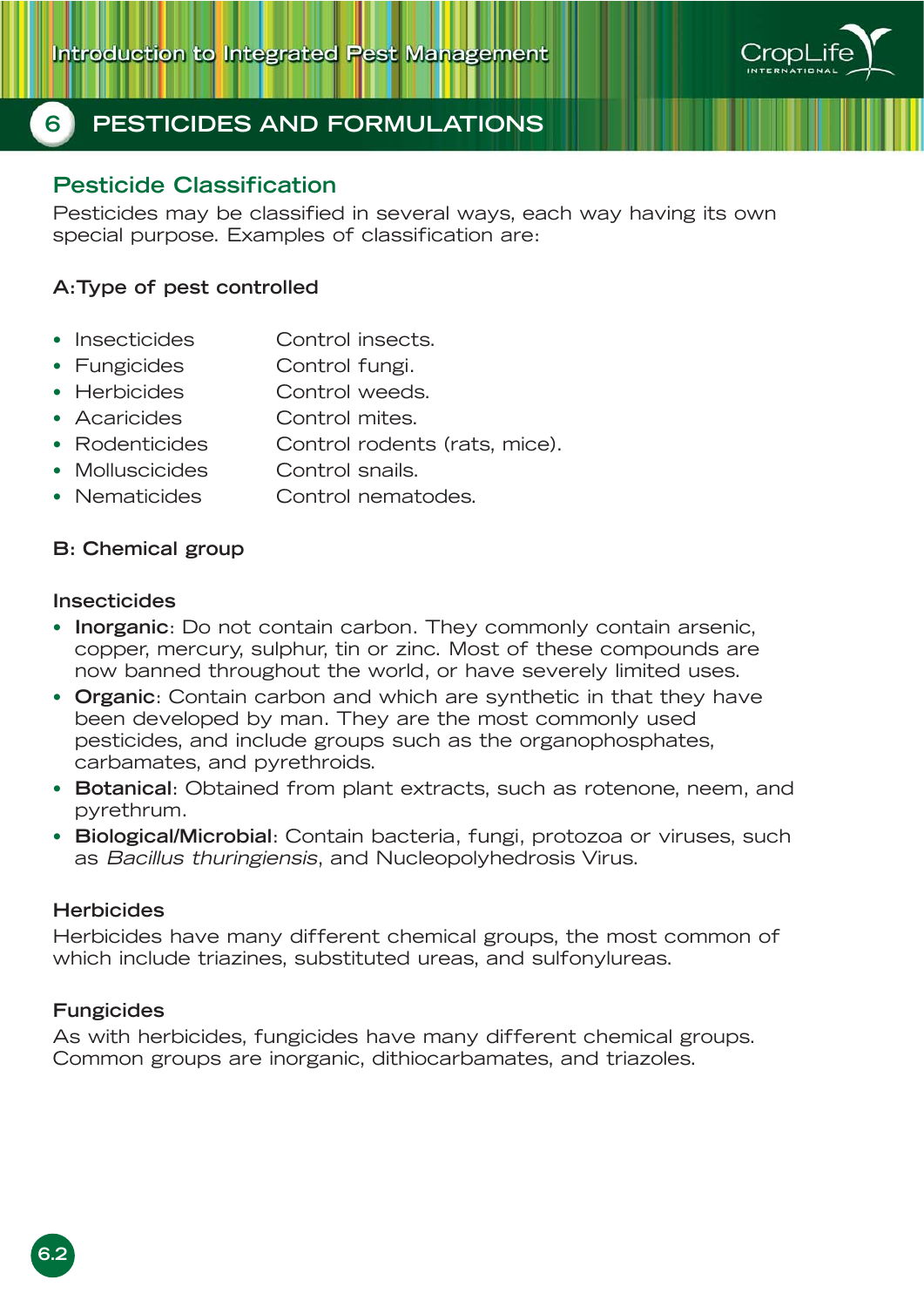

## **6 PESTICIDES AND FORMULATIONS**

#### **C: Hazard/Toxicity**

The measure of how poisonous the pesticide is to man. High toxicity to man does not necessarily mean that the pesticide is highly toxic to the pest. Formulations are usually less toxic than the pure active ingredient, although with some formulations one or more of the inert ingredients (for example, oil-based solvents) can be more toxic than the active ingredient. The World Health Organisation (WHO) classification is most commonly used, but there are other classifications, such as national systems:

- Class Ia "Extremely Hazardous"
- Class Ib "Highly Hazardous"
- Class II "Moderately Hazardous"
- Class III "Slightly Hazardous"
- [no class] "Unlikely to Present Acute Hazard in Normal Use"

The toxicity warning on the product label refers to the formulation, not the active ingredient.

#### **D: Mode of action**

The mode of action of a pesticide is how it works on the pest.

- **Contact**. The target pest is killed when it comes into direct contact with the pesticide. The pesticide is usually applied to a surface, such as leaves, but may be applied as aerial droplets, for example for flying mosquito or locust control. For a given volume of spray, the more droplets per square centimetre of treated surface, the better the effectiveness of the pesticide. Most insecticides are contact pesticides. Good under leaf cover is essential for the control of insect pests such as aphids, whiteflies and spider mites, while good overall plant cover is essential for control of weeds and diseases.
- **Stomach ingested**. Insect pests must eat the pesticide to be killed. Most insect contact pesticides are also stomach poisons.
- **Systemic**. A pesticide that is absorbed and moved within a plant. They are applied to leaf surfaces, or to the soil as a drench or granules. Within a leaf, movement is mainly from the upper to lower leaf surface. There is very little movement down the plant, so overall plant coverage is essential for pests in the lower parts of the crop. Absorption by the plant is reduced if the plants are under stress. Insect pests are killed when they feed on the plant. Herbicides are largely systemic pesticides, which kill the weed when they are absorbed.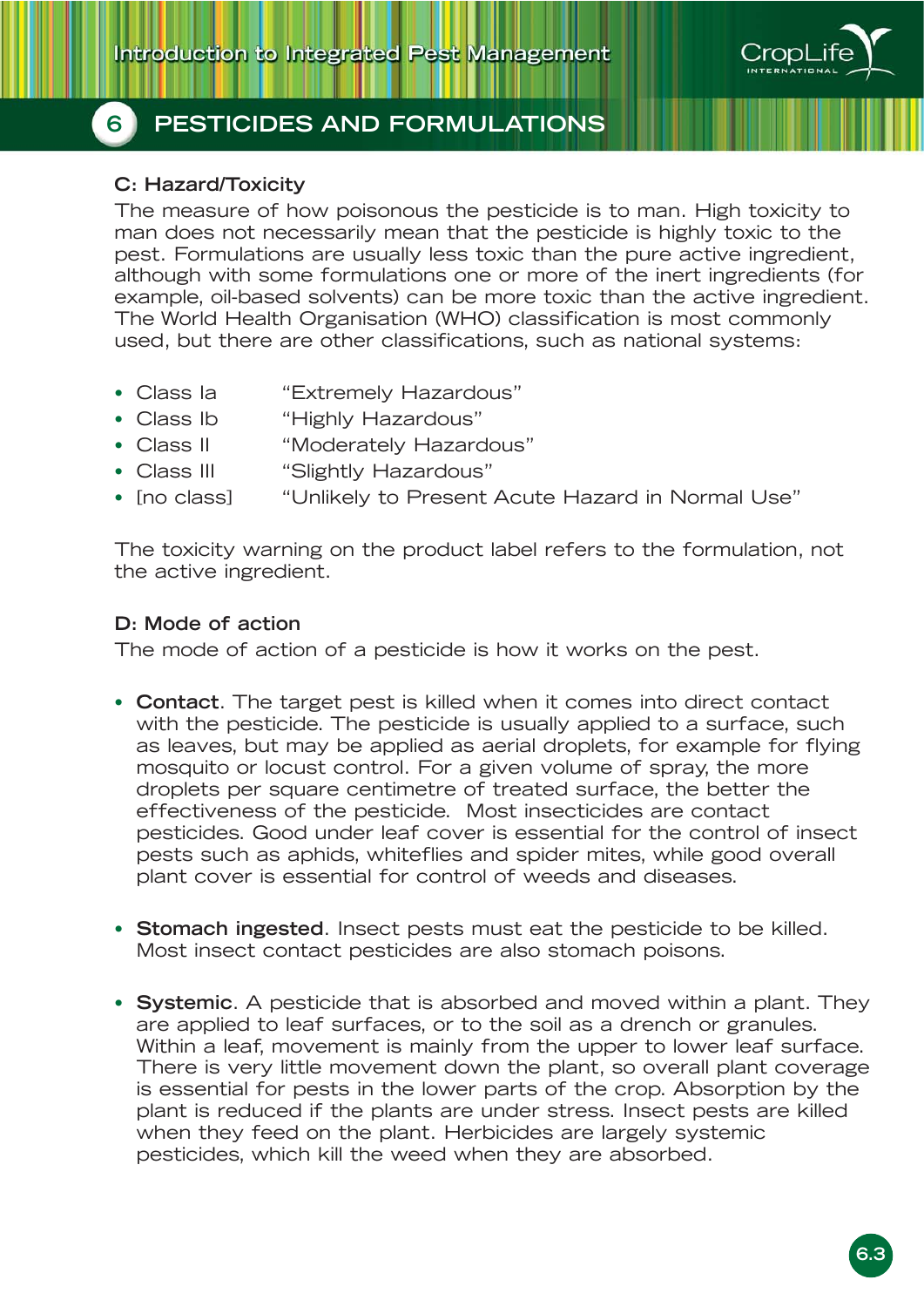

• **Vapour action**. A pesticide in vapour or gas form in the air or soil, which the pest breathes in or which is absorbed through the cell wall of microbial pathogens. These are used as space treatments in enclosed areas such as greenhouses, houses etc, or for soil disinfection.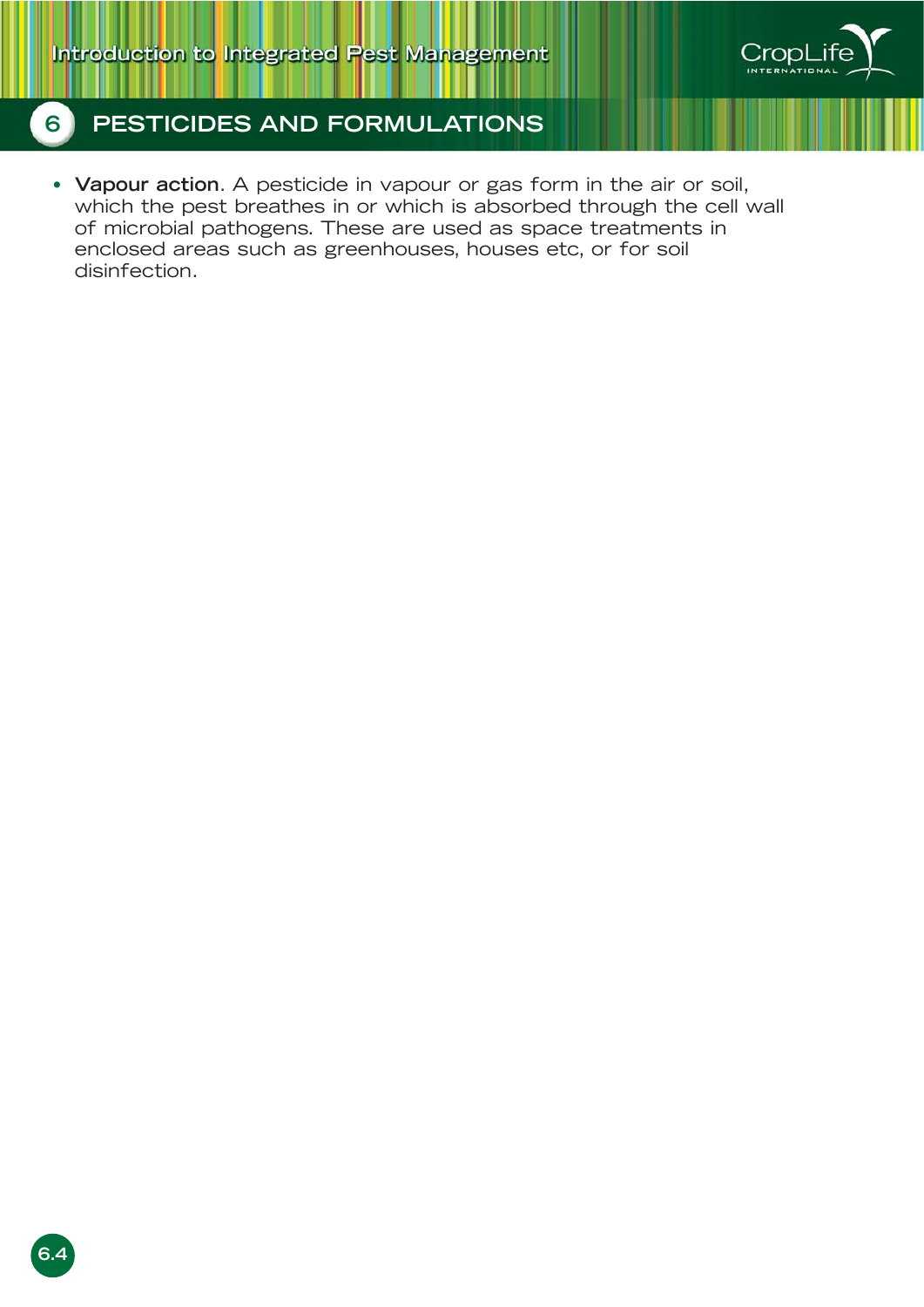

### **Pesticide Formulations**

Active ingredients are rarely applied in a pure form. Instead, the manufacturer mixes the active ingredient with various other components to make a pesticide formulation. This is done in order to dilute the active ingredient, and to make the product safer and more effective, or easier to measure, mix and apply, or to improve storage. The other components are referred to as inert ingredients, as they have not effect on pests.

Some inert ingredients, such as petroleum based solvents may be more toxic to humans and crop plants than the active ingredient. More recent formulations, such as suspension concentrates (SC), water dispersible granules (WG), and microgranules (MG), have no hazardous inert ingredients, and also posses improved stability properties. The properties of a formulation, including the effectiveness of the active ingredient and safety, depend on the use of high quality ingredients and manufacturing processes.

The same active ingredient may be available in several different formulations. One formulation may be safer to handle or more suitable for a given situation than another formulation of the same active ingredient. Also, different formulations of the same active ingredient may be registered for use on different crops. For example, an emulsifiable concentrate formulation may be phytotoxic to certain crop while the wettable powder formulation is not.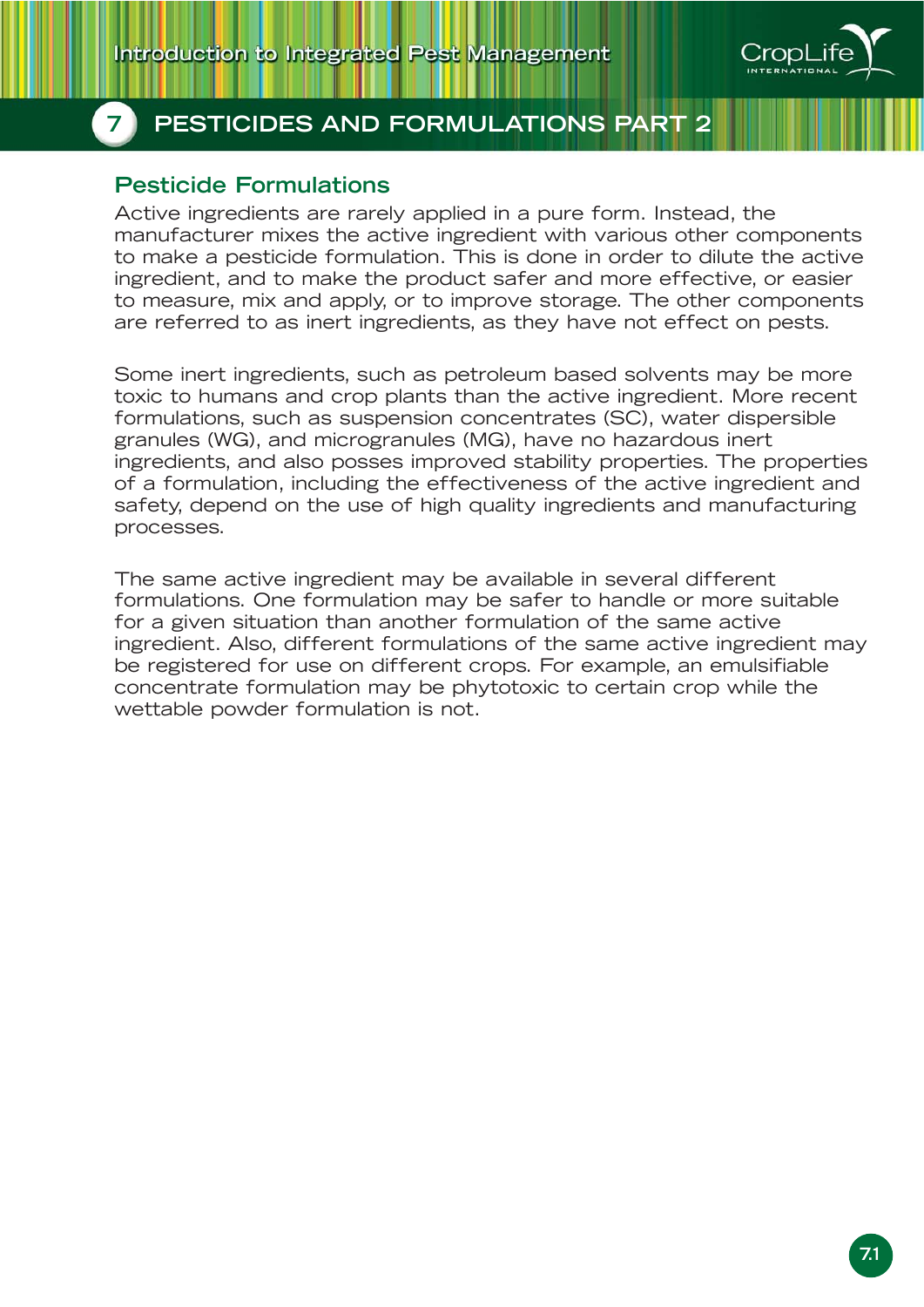

The common types of formulations are:

### **Emulsifiable Concentrate (EC)**

**Liquid formulations where the active ingredient is dissolved in a petroleum solvent. The formulation is diluted with water to form a suspension for application. Usually contain 25 to 75 percent of active ingredient. ECs are among the most common pesticide formulations.**

| <b>Advantages</b>                                                                                                                                                                                                                                                                                          | <b>Disadvantages</b>                                                                                                                                                                                                                                                                                                                                                                               |
|------------------------------------------------------------------------------------------------------------------------------------------------------------------------------------------------------------------------------------------------------------------------------------------------------------|----------------------------------------------------------------------------------------------------------------------------------------------------------------------------------------------------------------------------------------------------------------------------------------------------------------------------------------------------------------------------------------------------|
| • Easy to handle, transport and<br>store.<br>• Easily measured and mixed with<br>water.<br>• Can be used with most types of<br>application equipment.<br>• Little agitation needed in spray<br>tank, does not settle out.<br>• Not abrasive to nozzles and<br>pumps.<br>• Do not block filters or nozzles. | • Usually high concentration in the<br>formulation.<br>Due to high concentration, easy<br>to make errors when mixing, and<br>in application dose rates.<br>Mixers need more protective<br>$\bullet$<br>clothing than applicators.<br>May cause phytotoxicity to<br>crops.<br>Easily absorbed through the<br>skin.<br>• Solvents may attack rubber,<br>plastic, hoses, gaskets etc.<br>• Flammable. |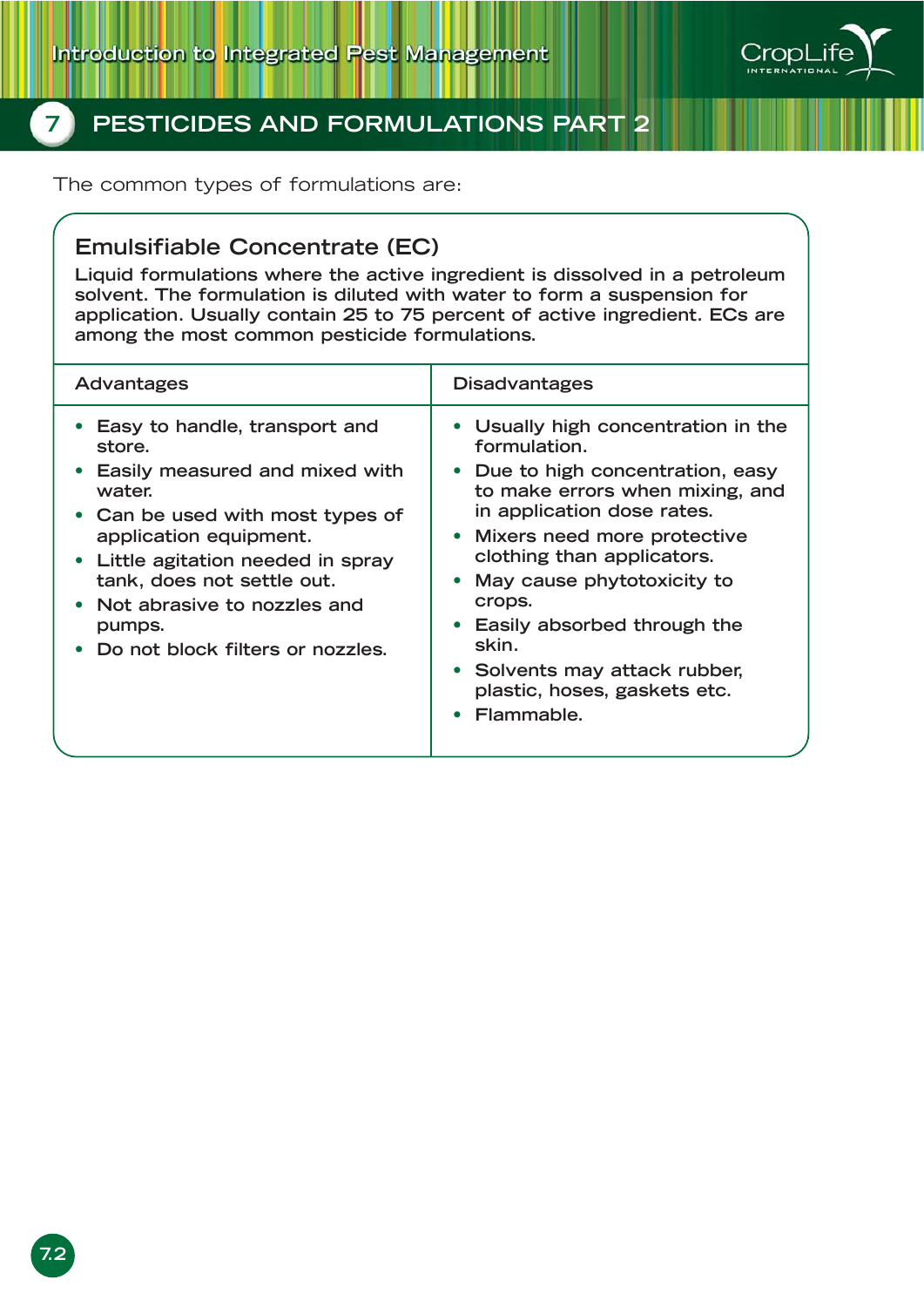

### **Wettable Powder (WP)**

**Dry formulations of fine, insoluble powders. The active ingredient is combined with an inert carrier such as clay or talc, together with wetting and/or dispersing agents. The formulation is diluted with water to form a suspension for application. Usually contain more than 50 percent active ingredient. WPs are among the most common pesticide formulations.**

| <b>Advantages</b>                                                                                                                                                                                                                      | <b>Disadvantages</b>                                                                                                                                                                                                                                                                                                                                                                                                                                          |
|----------------------------------------------------------------------------------------------------------------------------------------------------------------------------------------------------------------------------------------|---------------------------------------------------------------------------------------------------------------------------------------------------------------------------------------------------------------------------------------------------------------------------------------------------------------------------------------------------------------------------------------------------------------------------------------------------------------|
| • Easy to handle, transport and<br>store.<br>• Can be used with most types of<br>application equipment.<br>• Easily mixed with water.<br>Usually less phytotoxic than<br>ECs.<br>• Absorbed less readily through<br>the skin than ECs. | • Mixers need more protective<br>clothing than applicators.<br>More difficult to accurately<br>measure when mixing than ECs<br>(WP weight vs EC volume).<br>Risk of inhaling powder during<br>mixing.<br>Require constant agitation in the<br>spray tank, or they quickly settle<br>out.<br>• Abrasive to nozzles and pumps.<br>Can clog filters and nozzles.<br>Inert carriers may leave a<br>deposit on crops, which has to<br>be removed before marketing. |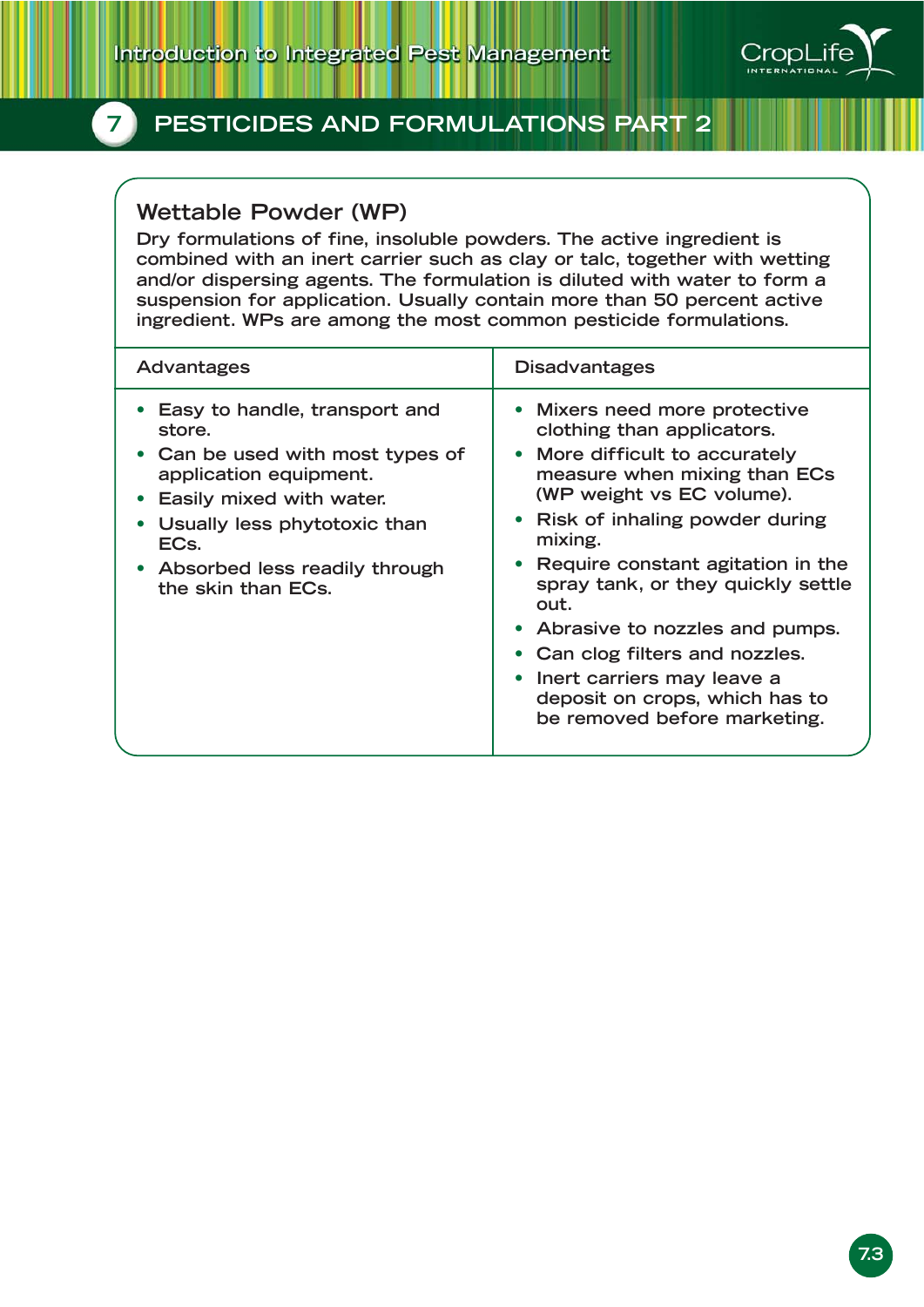

## **Suspension Concentrate (SC)**

**Used for active ingredients that are not soluble in the more common solvents. They are mixed on a carrier, such as clay, and formulated with a liquid to form a thick, paste-like suspension. The formulation is diluted with water to form a suspension for application. They combine the advantages and disadvantages of both ECs and WPs.**

| Advantages                                                                                                                                                                                                                         | <b>Disadvantages</b>                                                                                                                                                                                                                                                                                                                                                                                                                                     |
|------------------------------------------------------------------------------------------------------------------------------------------------------------------------------------------------------------------------------------|----------------------------------------------------------------------------------------------------------------------------------------------------------------------------------------------------------------------------------------------------------------------------------------------------------------------------------------------------------------------------------------------------------------------------------------------------------|
| Easy to handle, transport and<br>store.<br>• Can be used with most types of<br>application equipment.<br>Easily mixed with water.<br>Usually less phytotoxic than<br>ECs.<br>• Absorbed less readily through<br>the skin than ECs. | • Mixers need more protective<br>clothing than applicators.<br>• Container must be shaken<br>before use to remix formulation.<br>More difficult to accurately<br>measure when mixing than ECs.<br>Require moderate agitation in<br>the spray tank, or they settle<br>out.<br>May be abrasive to nozzles and<br>pumps.<br>May clog filters and nozzles.<br>• Inert carriers may leave a<br>deposit on crops, which has to<br>be removed before marketing. |
|                                                                                                                                                                                                                                    |                                                                                                                                                                                                                                                                                                                                                                                                                                                          |

## **Seed Dressings (DS, ES, FS, LS, PS, SS, WS)**

**Dry or liquid formulations for application to seeds prior to planting. Dry formulations usually require no further dilution (SS formulations require dilution with water), liquid formulations usually, but not always, require dilution with water. PS formulations are pre-dressed seed.**

| <b>Advantages</b>                   | <b>Disadvantages</b>              |
|-------------------------------------|-----------------------------------|
| • Depending on formulation,         | • Depending on formulation,       |
| similar to EC, WP, SC               | similar to EC, WP, SC             |
| formulations.                       | formulations.                     |
| • Can be applied to seed on-farm    | • Bulk treatment of seed requires |
| with simple equipment.              | specialist treatment equipment.   |
| • Help to avoid early season foliar | • Treated seed may be eaten by    |
| sprays, and so protect beneficial   | humans, domestic animals,         |
| insects.                            | wildlife.                         |
|                                     |                                   |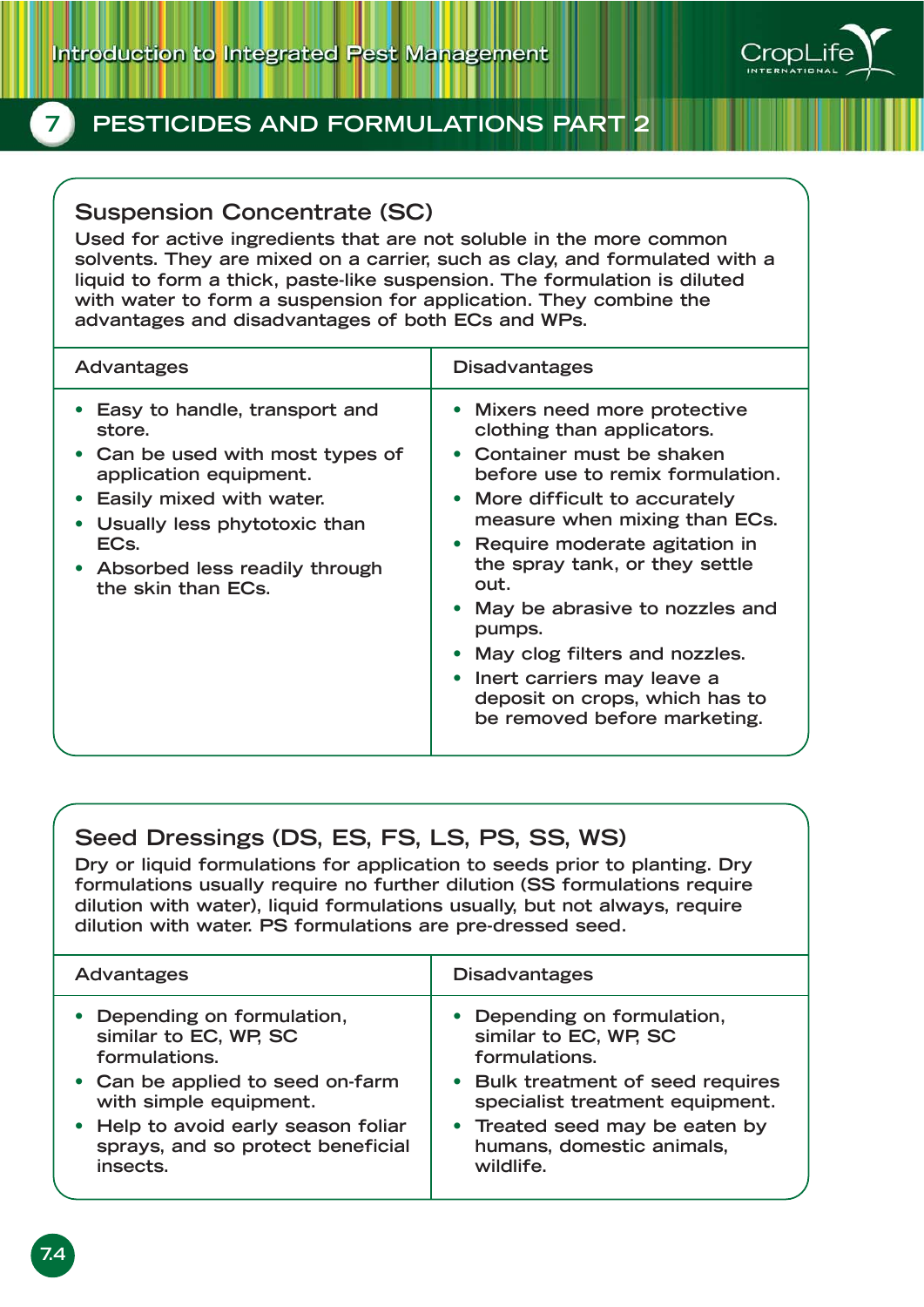

## **Granule (G)**

**Dry formulation of relatively large and heavy inert material. The active ingredient may be coated on the outside or absorbed into the particles. They are applied without any further dilution, and usually contain 1 to 15 percent of active ingredient. They are most commonly used for soil application to control weeds, nematodes and soil living insects.**

| <b>Advantages</b>                                                                                                                                                                                                                                                  | <b>Disadvantages</b>                                                                                                                                                                                                                                                                                                                                                |
|--------------------------------------------------------------------------------------------------------------------------------------------------------------------------------------------------------------------------------------------------------------------|---------------------------------------------------------------------------------------------------------------------------------------------------------------------------------------------------------------------------------------------------------------------------------------------------------------------------------------------------------------------|
| • Ready to use, no mixing needed.<br>• Soil application – do not stick to<br>foliage.<br>• Slow release of pesticide gives<br>extended protection.<br>• Low risk of drift.<br>Little hazard in use to applicator.<br>Require only simple application<br>equipment. | • Plant application – do not stick<br>to foliage.<br>• May need to be incorporated in<br>soil.<br>• Can be difficult to obtain even<br>distribution over the target area.<br>• Slow release of pesticide results<br>in long persistence.<br>• May be hazardous to non-target<br>animals such as chickens and<br>other birds who mistake granules<br>for food grain. |

# **Bait (B)**

**An active ingredient mixed with food or other attractant material. The bait may be sold pre-mixed, or the pesticide and bait material mixed by the user. Pests are killed by eating the pesticide contained in the bait, either in a single dose, or over time. The concentration of active material is low, usually less than 5 percent. Commonly used in indoor situations, but may be used in agriculture.**

| Advantages                                                                                                                                         | <b>Disadvantages</b>                                                                                                                                                                                                                           |
|----------------------------------------------------------------------------------------------------------------------------------------------------|------------------------------------------------------------------------------------------------------------------------------------------------------------------------------------------------------------------------------------------------|
| • May be ready to use.<br>• Little pesticide needed - bait<br>applied only where pests are<br>present and pests are attracted<br>to the pesticide. | • Can be attractive to non-target<br>organisms (domestic animals,<br>children etc).<br>• Pests may prefer other food or<br>crop to the bait.<br>• Pests may avoid bait due to<br>association with ill-effects (eg<br>bait-shyness of rodents). |
|                                                                                                                                                    |                                                                                                                                                                                                                                                |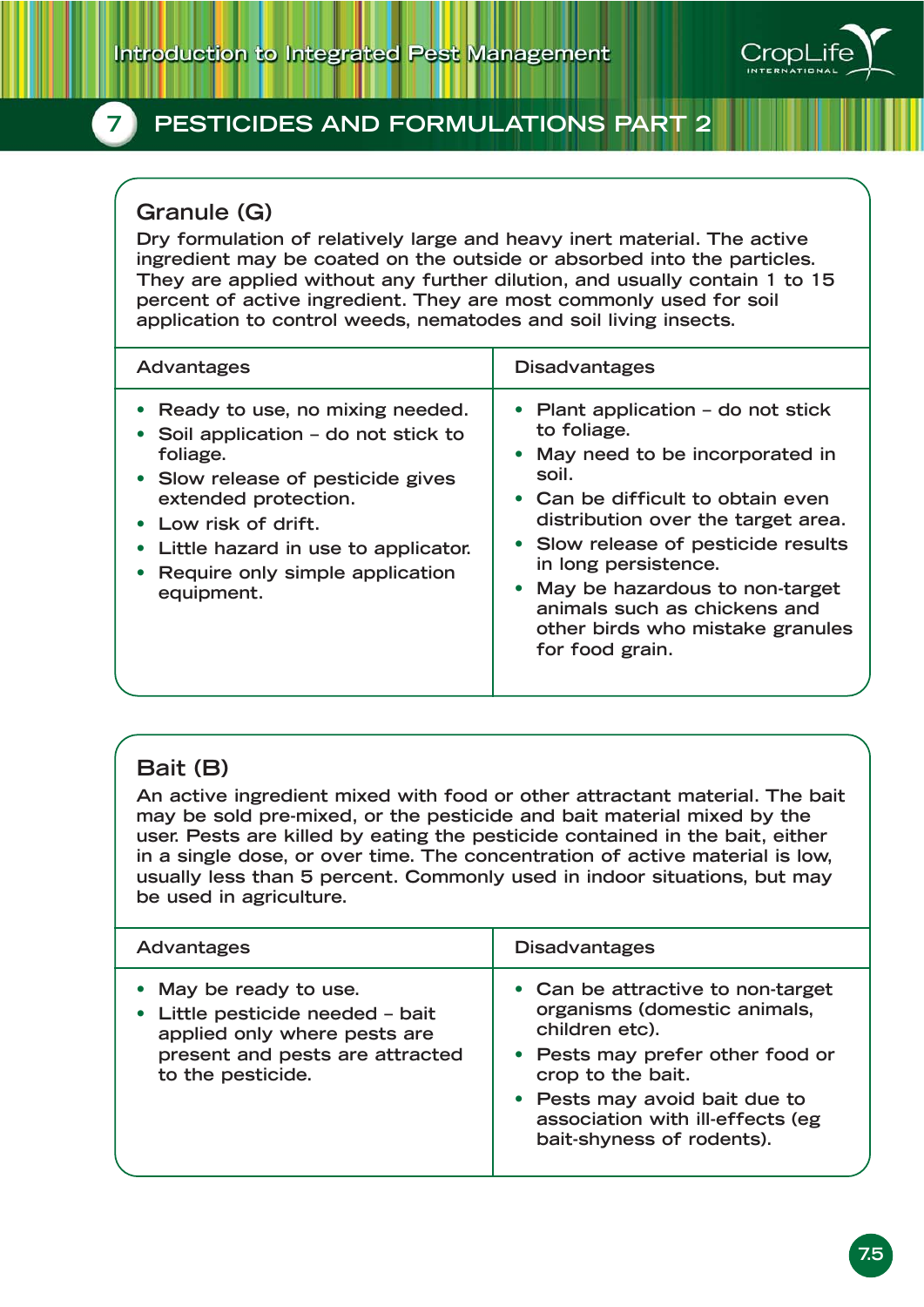

### **Fumigant (F)**

**Pesticides that form poisonous gases. May be a liquid under high pressure that changes to a gas when released, or a volatile liquid, or a solid that releases a gas under high humidity. Used for structural pest control, food and grain storage, soil sterilization, and greenhouses.**

| • Toxic to a wide range of pests.<br>airtight to prevent the gas from<br>• Can penetrate cracks, wood, soil<br>escaping.                                                                                                                                                                                                                                              | <b>Advantages</b> | <b>Disadvantages</b>              |
|-----------------------------------------------------------------------------------------------------------------------------------------------------------------------------------------------------------------------------------------------------------------------------------------------------------------------------------------------------------------------|-------------------|-----------------------------------|
| • Most are highly toxic to humans<br>• Single treatment will usually kill<br>and all other living organisms.<br>most pests in the treated area.<br>• Need specialized protective<br>clothing, including respirators.<br>• Need specialized application<br>equipment.<br>• Fumigated premises must be<br>well-aired before access by<br>humans and animals is allowed. | and grain.        | • Target site must be covered and |

**"Mixing" means the preparation of a pesticide formulation for application, such as when a pesticide is "mixed" with water ready for spraying. It does NOT mean the mixing of two pesticide formulations to be applied together. This practice is not recommended because of potential adverse effects, particularly to the crop or to the spray mix, and should be avoided.**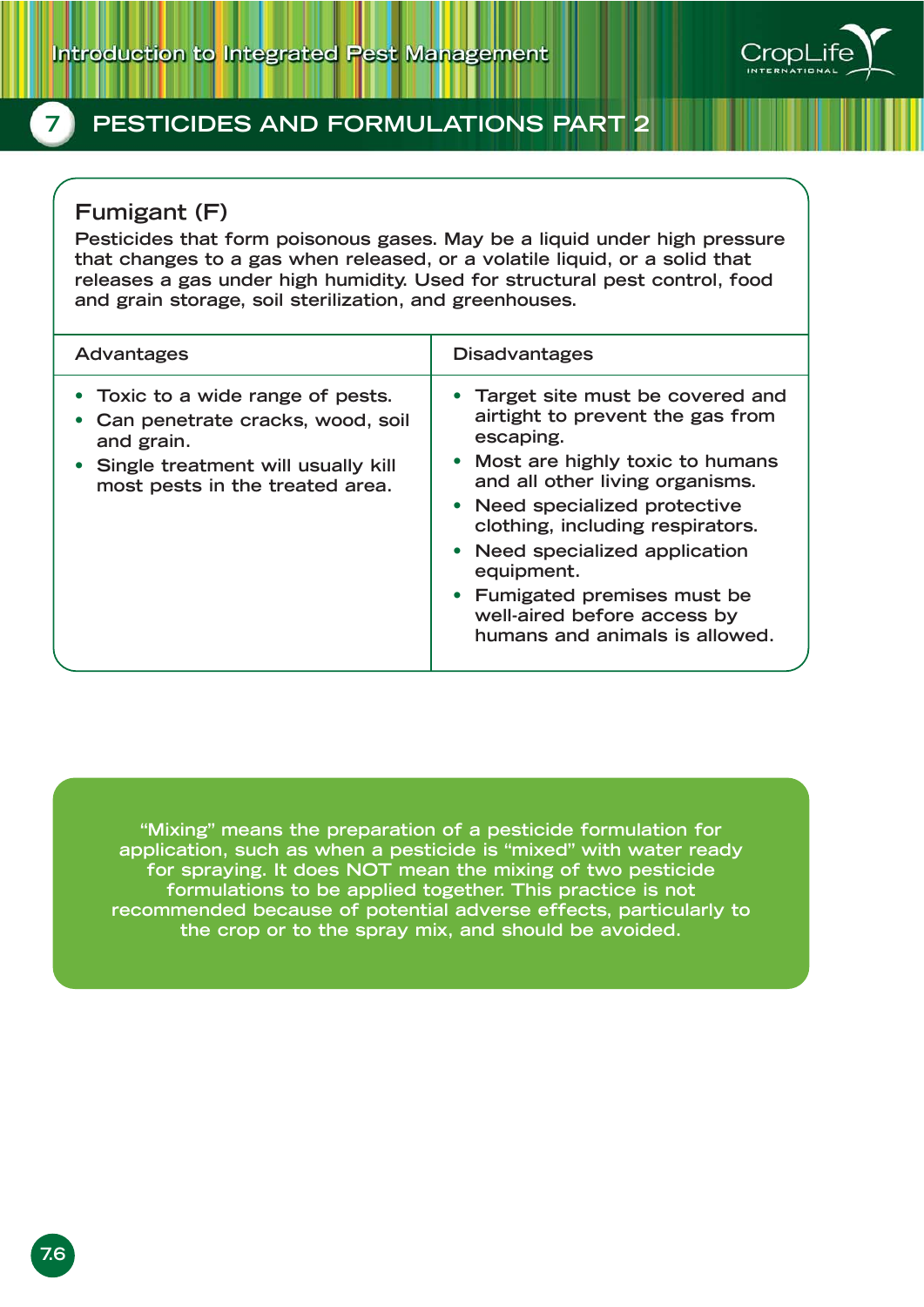

### **Pesticide Adjuvants**

Adjuvants are chemicals incorporated in a pesticide formulation, or added to the tank mix, to increase effectiveness and safety. They generally have no effect on pests in themselves.

| Emulsifiers:    | Help emulsifiable concentrates mix better with water.                                                     |
|-----------------|-----------------------------------------------------------------------------------------------------------|
| Wetting agents: | Help wettable powders mix better with water, and help<br>formulations spread on water repellent surfaces. |
| Spreaders:      | Help the pesticide spread evenly over the sprayed<br>surface.                                             |
| Stickers:       | Help the pesticide stick to the sprayed surface.                                                          |

#### **The Pesticide Label**

The label on the pesticide container is the primary source of information about a product. The label has all the basic information that is needed – the product name, the active ingredient, the concentration of active ingredient, the crops and pests for which the product is registered, the dose rates, the toxicity, the safety precautions, the pre-harvest intervals, the expiry date, the name of the manufacturer and importer. If you need information about a pesticide, do not rely on memory as it is very easy to make a mistake. Read the label every time before using a pesticide.

The lay-out of the pesticide label varies between countries. However, every label on a pesticide container from a reputable manufacturer or source will have the following information:

- The product name of the pesticide
- The name of the active ingredient(s) in the product.
- The percentage concentration of active ingredient in the product.
- The percentage concentration of inert materials in the product.
- The toxicity of the product.
- The crops and pests for which the product is registered for use.
- The dose or application rates to use.
- The safety precautions to follow when mixing and applying.
- The first aid measures and antidotes.
- The pre-harvest interval.
- The date of manufacture, batch number, and expiry date.
- The product registration number, and the name of the manufacturer or importer and contact details.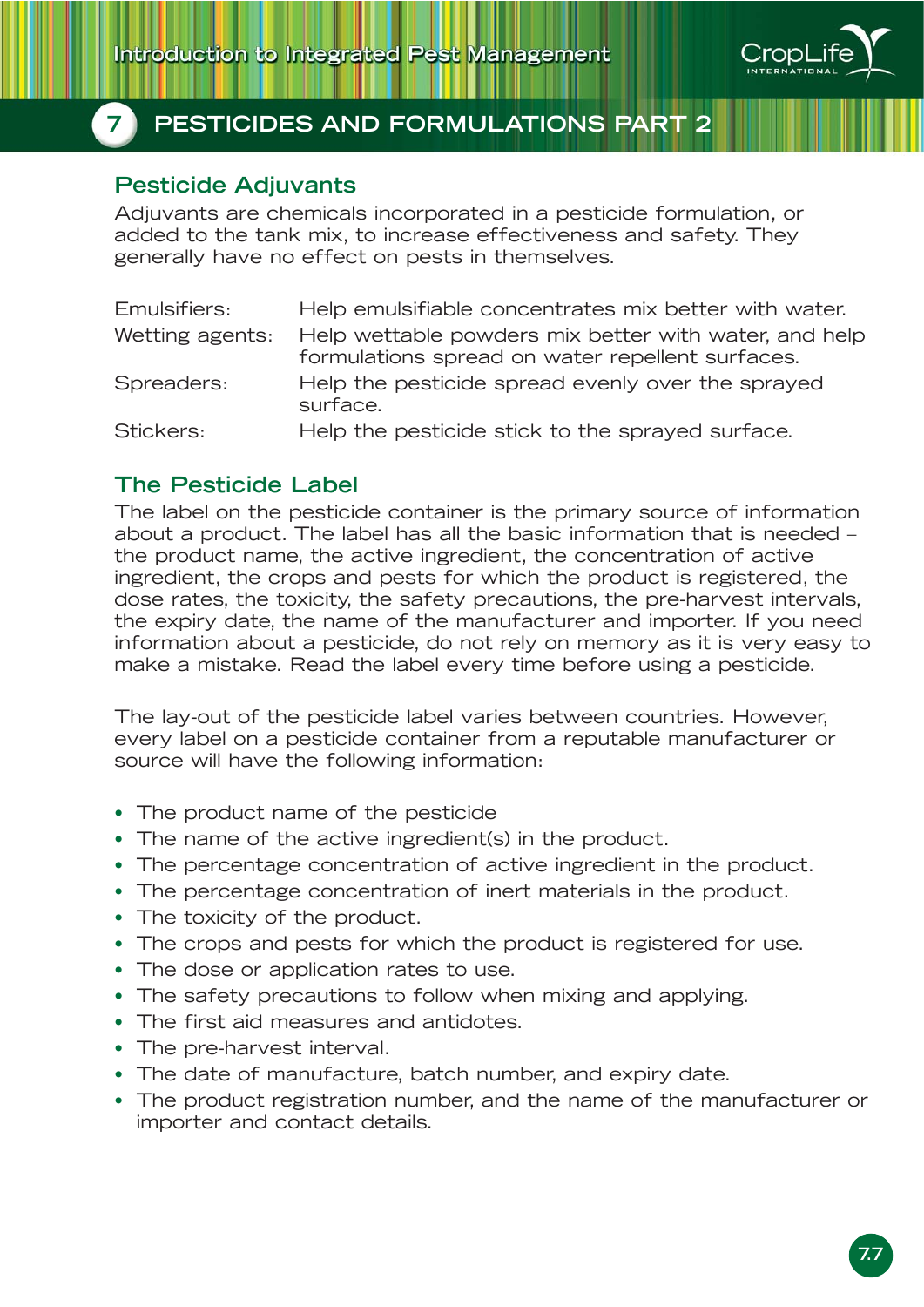

Also along the bottom of the label should be pictograms, which give information in a graphical format about the precautions to be taken when using the product, and which complement the statements in the label text.

#### **Toxicity**

The FAO Guidelines on Good Labelling Practice for Pesticides include a hazard statement, a symbol, and often a band colour for labels based on the WHO classification system. This system is supported by CropLife International, and followed in many countries for pesticide labels, although some countries follow other systems.

|              | <b>WHO Class (1)</b>                                      |                            | Label       |                           |
|--------------|-----------------------------------------------------------|----------------------------|-------------|---------------------------|
|              |                                                           | <b>Hazard</b><br>statement | Symbol      | <b>Band</b><br>Colour (2) |
| la           | <b>Extremely Hazardous</b>                                | <b>Very Toxic</b>          |             | Red                       |
| Ib           | <b>Highly Hazardous</b>                                   | <b>Toxic</b>               |             | <b>Red</b>                |
| $\mathbf{H}$ | <b>Moderately Hazardous</b>                               | Harmful                    |             | Yellow                    |
| Ш            | <b>Slightly Hazardous</b>                                 | Caution                    | <b>None</b> | <b>Blue</b>               |
|              | Products unlikely to<br>present a hazard in<br>normal use | Caution                    | <b>None</b> | Green                     |

- (1) The hazard warning on the label refers to the formulation, not the active ingredient.
- (2) This is the most commonly used colour scheme, but they may differ in some countries.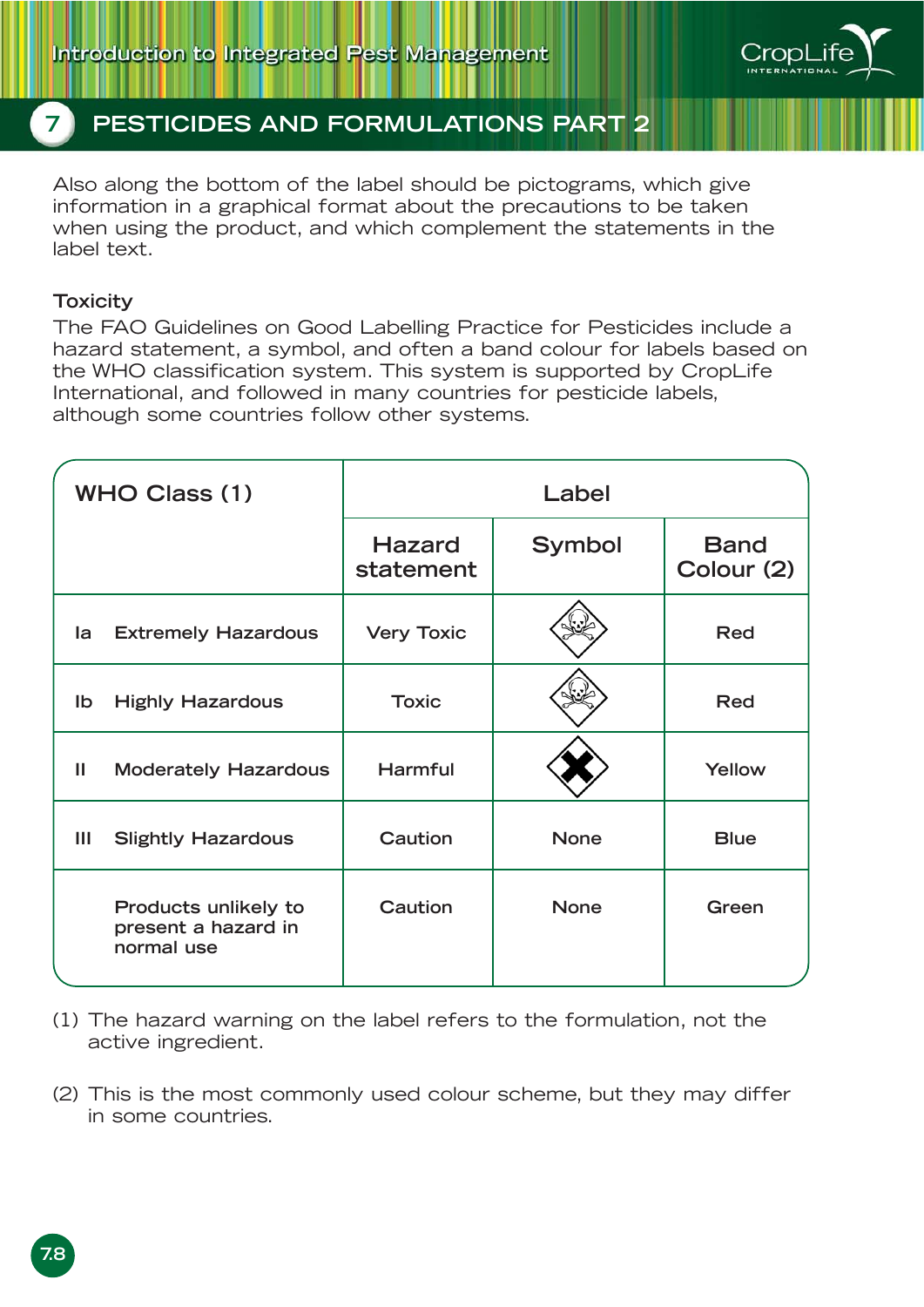

#### **Pictograms**

The pictograms on the label are intended to provide graphical advice and warnings concerning the product. They should be in a band across the bottom of the label, one section of the band being concerned with mixing, one with application, and one with general warnings and information. The meanings of the most common pictograms are as follows:

#### **Storage**



Keep locked away and out of reach of children

#### **Activity**



liquid dry concentrate concentrate















Wear mask Wear respirator Wear overalls Wear apron



protection





Wear gloves Wear boots Wear eye Wear face shield





Wash after use

#### **Warning**





Dangerous Dangerous to animals to fish and water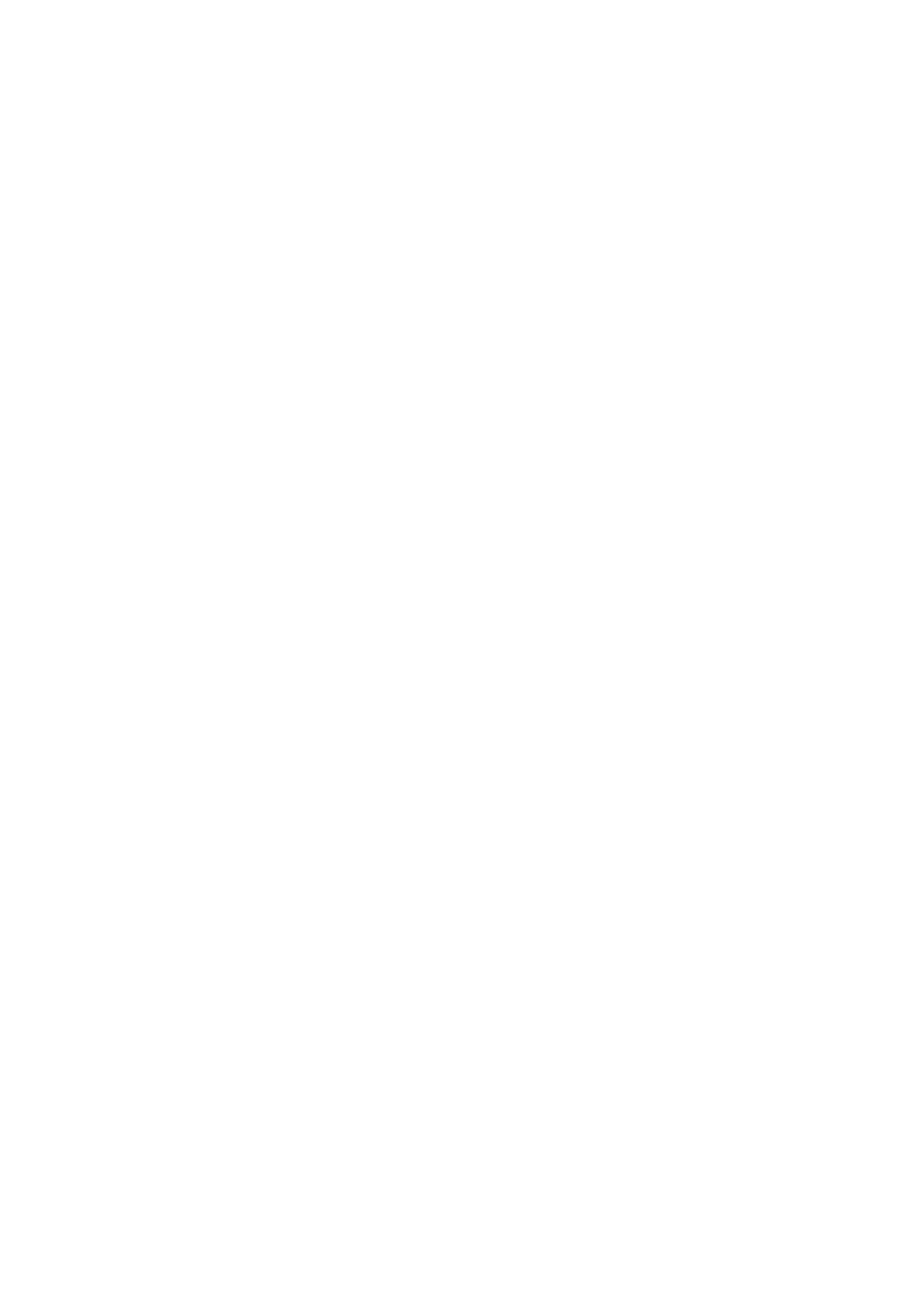

The effectiveness of a pesticide in controlling a pest depends on:

- Using the right pesticide for the target pest (Selection)
- Applying the pesticide at the right time (Pest Scouting/
- Applying the pesticide in the right amount (Mixing/Application)
- Applying the pesticide to the right place (Application)

Monitoring)

If any of these factors is wrong, the effectiveness of the pesticide application will be reduced, control of the pest will be poor, costs will be increased, and additional (probably also incorrect) applications will be applied. All too often, farmers complain that a pesticide did not work, blaming the pesticide itself, when one of the above factors was wrong.

Two of the factors are concerned with application, emphasising the need of correct application for a pesticide to be fully effective.

### **Objectives of Pesticide Application**

The objectives of applying a pesticide are to:

- Protect the crop from economic damage or loss.
- To do this in the most effective and economic way. Pesticides cost money – they must be used effectively to give the farmer a return on his investment.

The final target for a pesticide is the pest. An intermediate target is often the plant surface. The pesticide must thus be taken from the container in which it was purchased and transmitted to the pest. This can be done in various ways, but the most common method in crops is by spray application.

Spay application involves:

- Mixing the pesticide with a carrier to dilute it and carry it to the target. The carrier is commonly water, or a mixture of water and air.
- Putting the spray mix into a sprayer.
- Using the sprayer to break the spray mix into droplets, usually by passing it through a nozzle.
- Using the energy of the droplets themselves, or natural or artificial air movement, to carry the droplets to the target.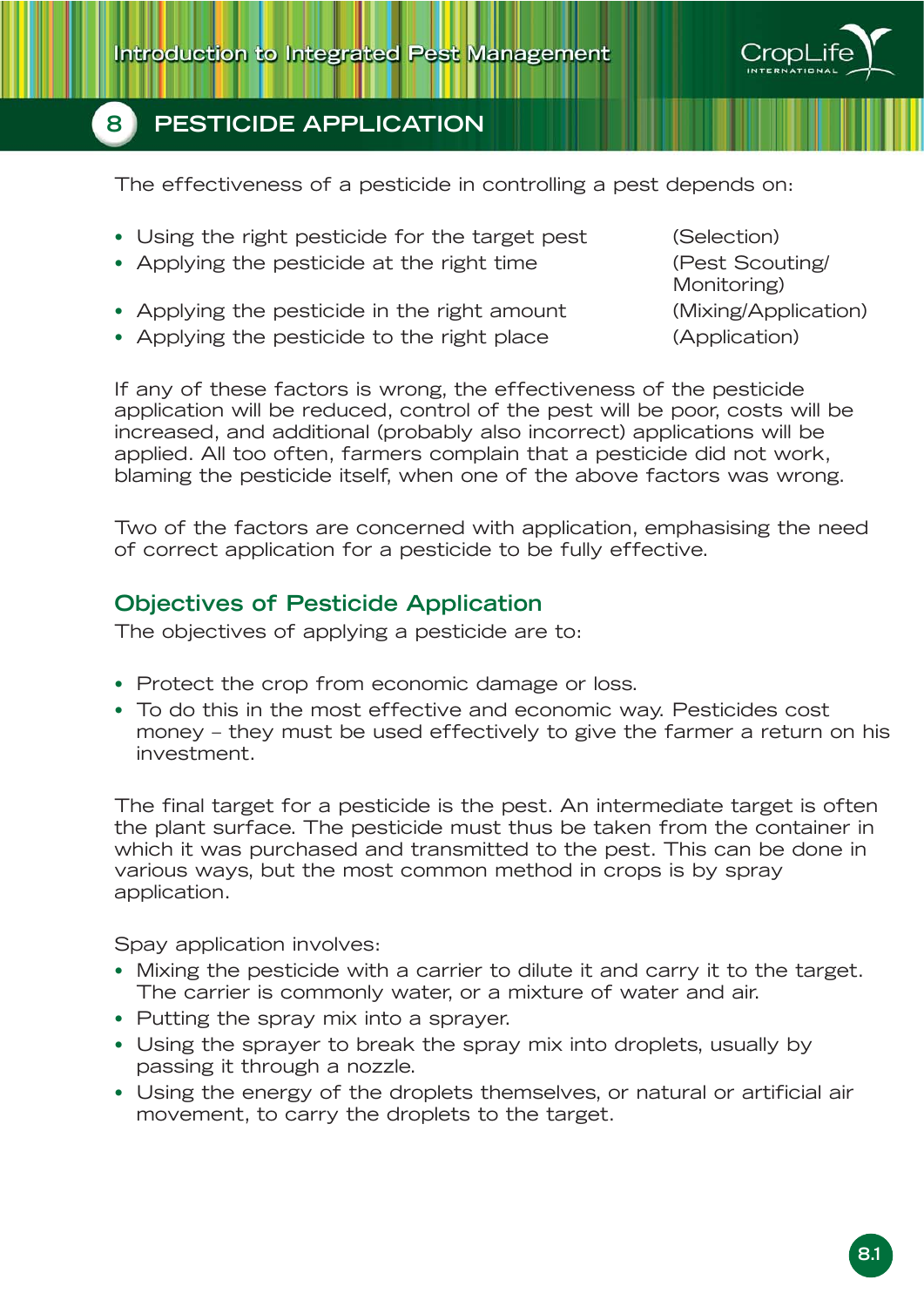

For the pesticide to be most effective, there must be sufficient numbers of droplets containing the pesticide applied evenly over each plant in the target area or field. This gives the greatest opportunity for a mobile pest, such as leafworm to come into contact with the pesticide, for the pesticide to directly contact immobile pests such as aphid, or, in the case of systemic pesticides, to be translocated throughout the plant.

If the pesticide is not applied evenly:

- Areas on the plant and in the field will be under-dosed so that many of the pests are not killed. Crop losses will not be prevented, and costs of control are increased.
- Areas on the plant and in the field will be over-dosed so that excess pesticide is wasted. Costs of control are increased.
- Particularly with underleaf pests (aphid, whitefly, some diseases, etc) there must be good coverage of the lower leaf surface for contact pesticides to be effective.
- If the target area is limited, for example aphids only in parts of the field or application to young seedlings, then spot- and band-spraying can save pesticide, water, and time.

#### **Plant Coverage, Droplet Size, and Volume of Water**

The objective of spray application is to get the pesticide to the target pest, not to drown the pest with water. It is not necessary to use large volumes of water to evenly cover the plants and field, as "washing" the plants results in large amounts of pesticide running off to the ground, where it is wasted, is money thrown away, and causes environmental contamination.

The spray mix is broken into droplets by the sprayer. It is not the volume of water or spray mix that is important, but the number of droplets which are deposited per unit area on the plant. Providing there are sufficient droplets on the plant, each one of which contains pesticide, then effective plant coverage will be obtained and the pesticide will be effective in controlling the pest. If droplet size is halved, then eight times as many droplets will be produced from the same volume of spray mix.

**It is the number of spray droplets per unit area on the plant which is** not the volume of water used **important, not the volume of water used**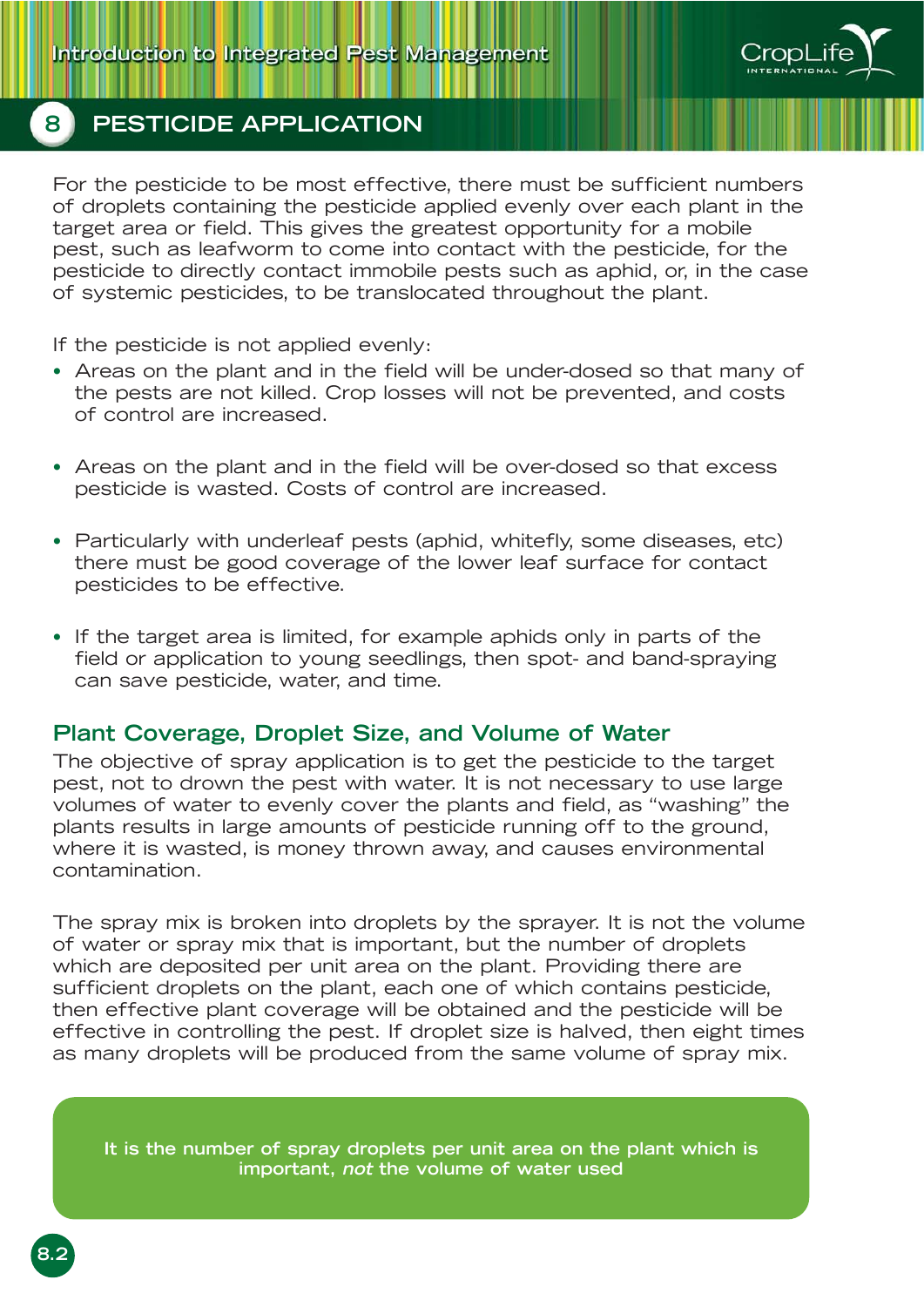

Droplets can be large or small in size.

- If large droplets are produced by the sprayer, to achieve the required number on the plant a large volume of water is needed.
- If small droplets are produced by the sprayer, to achieve the required number on the plant only a small volume of water is needed.

Large droplets are usually used for the application of herbicides, so as to minimise drift, while small droplets are usually used for the application of insecticides, fungicides and acaricides to optimise crop penetration and underleaf cover.

#### **Effectiveness of Spray Applications**

Effective spray application is essential for the pesticide to have the greatest effect and to minimise costs.

To illustrate this, on average less than 1 per cent of the pesticide applied actually reaches the pest population.

- If, through poor application, only 0.5 per cent of the pesticide reaches the pest population, the effectiveness of the pesticide is halved, twice the amount is needed to obtain effective control, and the costs are doubled.
- If this can be increased to 2 per cent by more effective spray application, the effectiveness of the pesticide is doubled, only half the amount will be needed, and the costs are halved.

Small changes in the proportion of pesticide applied which actually reaches the pest population thus result in huge changes in effectiveness and costs.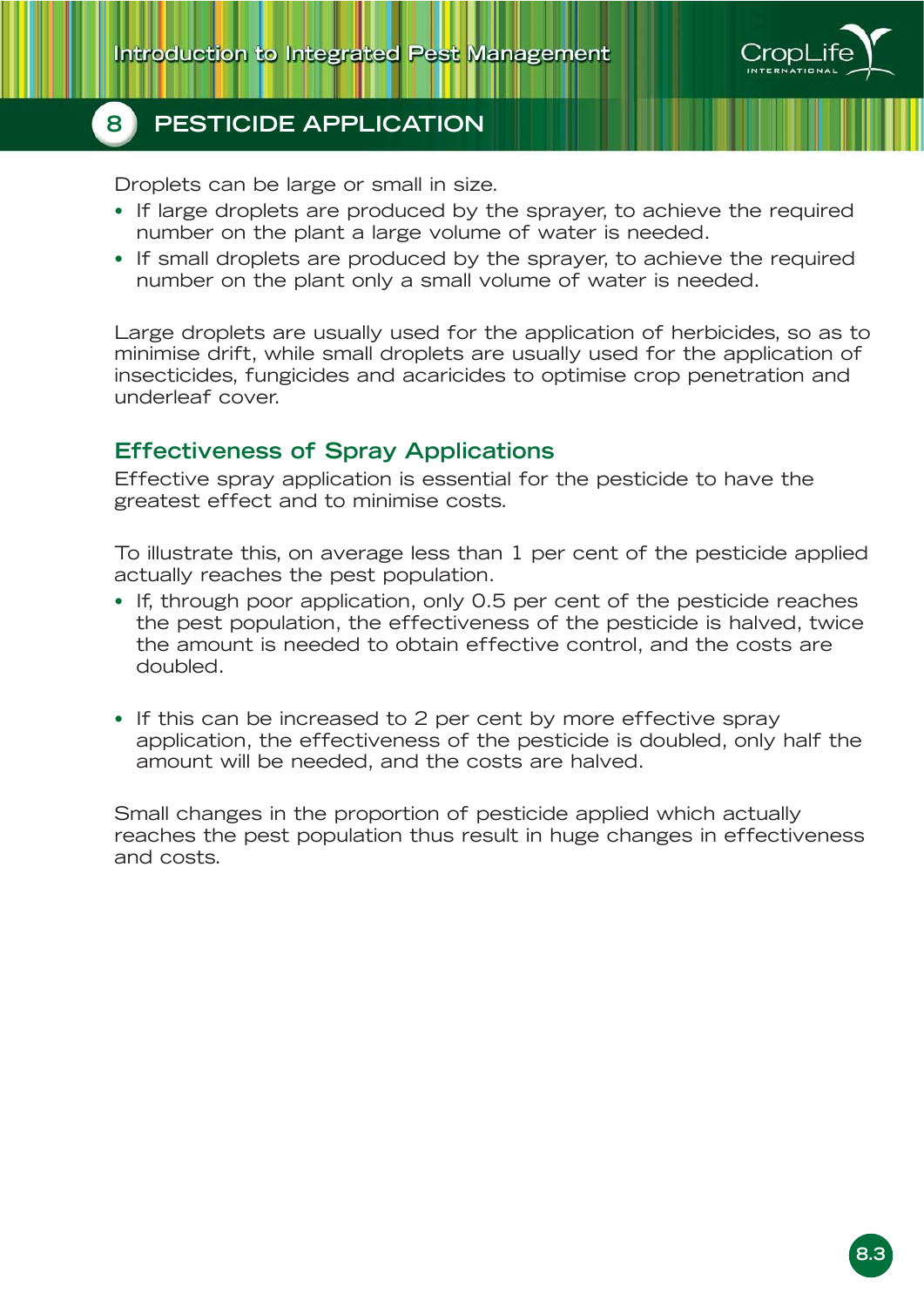

### **Nozzles and Sprayer Calibration**

Different types of nozzles are used for different purposes. The size of the droplets produced depends on the size of the hole in the nozzle and the spray pressure. For any type of nozzle, the larger the hole and the lower the pressure, the larger the size of the droplets produced. Nozzles are generally described by the shape of the spray pattern produced. The most common types are:

| <b>Full Cone/</b><br><b>Hollow cone</b> | • Produce a cone shaped spray from the nozzle.<br>With a cone nozzle, the full area of the cone has<br>spray droplets, with a hollow cone the droplets<br>are only on the outside of the cone.<br>Full cone nozzles are usually fitted only to air-<br>blast sprayers, hollow cone nozzles are used<br>with hand operated knapsack equipment.<br>Droplet size tends to be small, and there is a<br>risk of spray drift.<br>Used at higher pressures than flat fan or<br>deflector nozzles.<br>Most commonly used for application of<br>insecticides, acaricides and fungicides. |
|-----------------------------------------|---------------------------------------------------------------------------------------------------------------------------------------------------------------------------------------------------------------------------------------------------------------------------------------------------------------------------------------------------------------------------------------------------------------------------------------------------------------------------------------------------------------------------------------------------------------------------------|
|                                         |                                                                                                                                                                                                                                                                                                                                                                                                                                                                                                                                                                                 |
|                                         |                                                                                                                                                                                                                                                                                                                                                                                                                                                                                                                                                                                 |
| Flat fan/                               | Produce a fan shaped spray from the nozzle.                                                                                                                                                                                                                                                                                                                                                                                                                                                                                                                                     |
| Even spray<br>flat fan                  | Droplet size tends to be large, with a low risk of<br>spray drift.                                                                                                                                                                                                                                                                                                                                                                                                                                                                                                              |
|                                         | Flat fan nozzles deposit most spray directly<br>under the nozzle tip. They are thus used on<br>tractor mounted boom sprayers, where several<br>nozzles can overlap, producing an even spray<br>pattern. Not suitable for single use with hand<br>operated equipment.                                                                                                                                                                                                                                                                                                            |
|                                         | "Even spray" flat fan nozzles produce an even<br>deposit of spray across the fan, and are thus<br>suitable for hand operated equipment.                                                                                                                                                                                                                                                                                                                                                                                                                                         |
|                                         | Most commonly used for the application of<br>herbicides.                                                                                                                                                                                                                                                                                                                                                                                                                                                                                                                        |
|                                         | May reduce the efficacy of insecticide,<br>acaricide and fungicide application.                                                                                                                                                                                                                                                                                                                                                                                                                                                                                                 |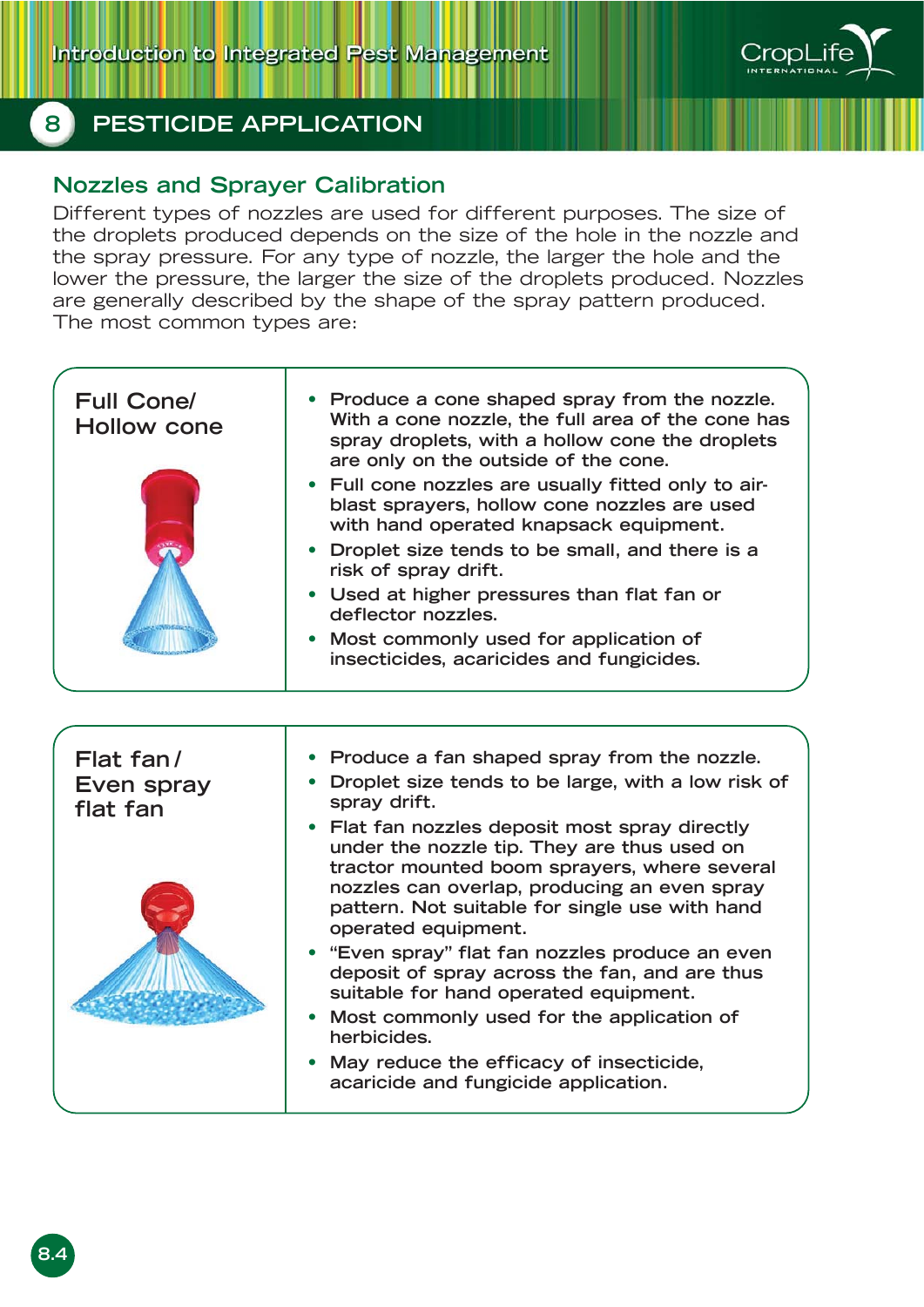

| <b>Deflector</b> | • Also known as "flooding" or "anvil" nozzles.                                    |
|------------------|-----------------------------------------------------------------------------------|
|                  | Droplet size tends to be large, with a low risk of<br>spray drift.                |
|                  | • Give a relatively even deposit of spray across<br>the fan.                      |
|                  | • Most commonly used for the application of<br>herbicides.                        |
|                  | • May reduce the efficacy of insecticide,<br>acaricide and fungicide application. |
|                  |                                                                                   |

#### **Sprayer Calibration and Maintenance**

Accurate calibration of a sprayer is essential to ensure that the correct amount of pesticide is applied to the target area. A sprayer which is not regularly calibrated will apply either too much or too little pesticide, resulting in waste or poor control of pests.

Calibration involves measuring the output of the sprayer, the width of the spray pattern produced, and the speed at which the spray operator walking or the tractor is moving. Once these factors are known, the amount of spray mix applied to the target area can be calculated. If necessary, adjustments can then be made to one or more of the controlling factors, or to the mixing rate of the pesticide in the water (or to the pressure), to ensure that the correct amount of pesticide is applied.

Regular sprayer maintenance is also essential to ensure that the sprayer is working correctly, and for safety by ensuring there are no leaks. Nozzles should be regularly replaced, at least at the beginning of the season, more often if the sprayer is used frequently or if abrasive formulations such as wettable powders are applied. Calibration of the sprayer with new nozzles fitted will give a base from which to determine when new nozzles should be fitted, as the output will gradually increase as the nozzles become worn.

Leaking sprayers are dangerous, and leaks should be repaired immediately. Seals should be inspected on a regular basis and replaced as necessary. A small toolkit (screwdriver, spanner) should be available in the field to effect immediate repairs. These tools, and some spare parts, may be provided with the sprayer on purchase.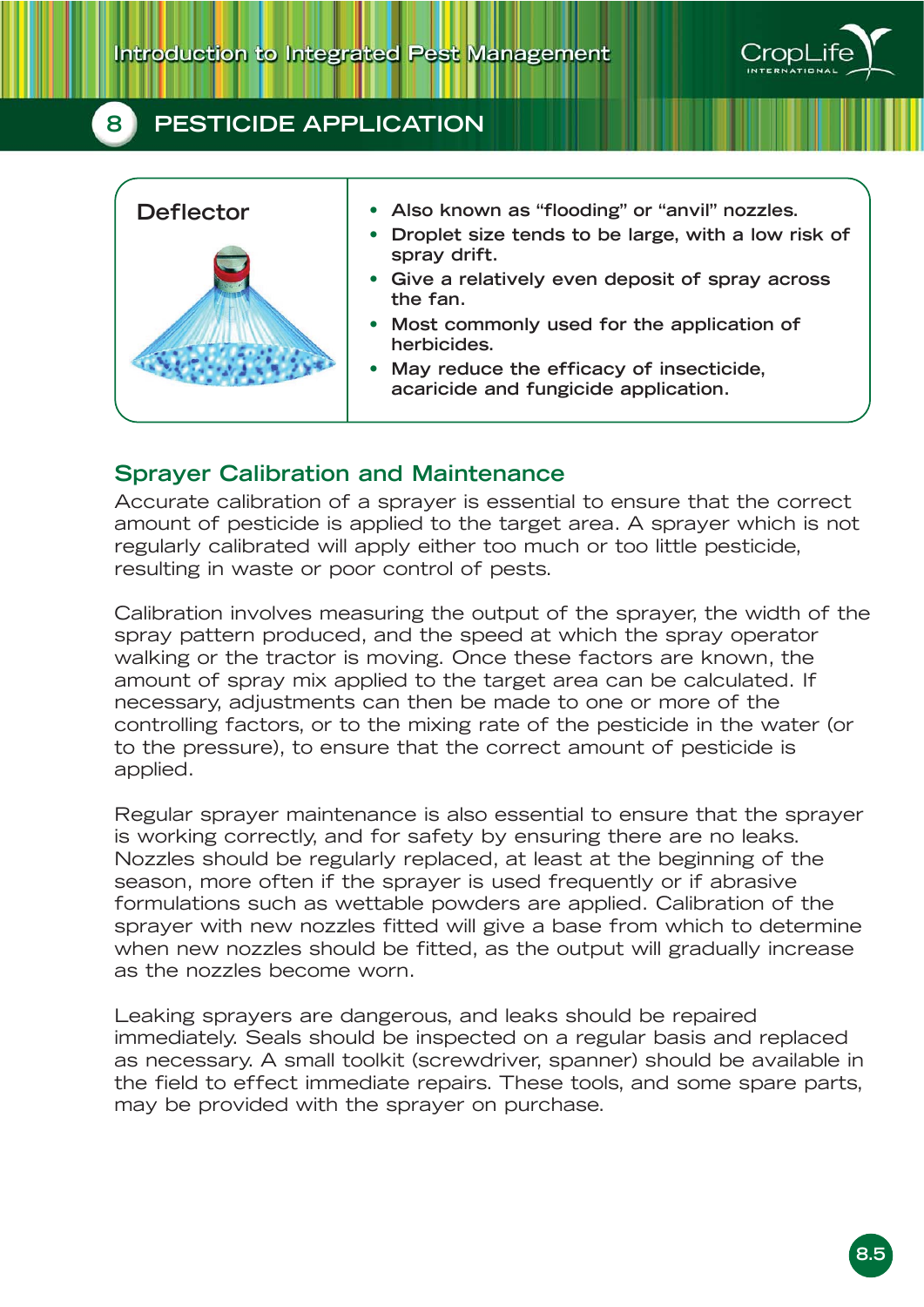

#### **Comparisons of Sprayer Types**

Four types of hand held ground sprayers are commonly used by farmers – pressure sprayers, knapsack sprayers, motorised knapsack mistblowers, and ULV/CDA sprayers.

#### **Pressure (Compression) Sprayers**

In this type of sprayer, the spray liquid is pressurised by pumping air into the spray tank. Although very cheap, these sprayers are not recommended for agricultural use as the pressure rapidly drops as soon as spraying starts, with subsequent reduction in output and increase in droplet size. However, they are widely used in public health programmes, such as for mosquito control.

#### **Manual Knapsack Sprayers**

Manual knapsack sprayers are continually pumped by hand to maintain spray pressure. A regular rate of pumping should be maintained. The cost of these sprayers ranges from cheap to moderately expensive. The cheaper versions should be avoided as they have a very short working life, and are very prone to breakdowns and leaks.

Knapsack sprayers are widely used in field and vegetable crops. The most effective method of use of the hand lance provided with the sprayer is to spray sideways into the foliage, or "up and under" the leaf surfaces. For spot spraying in tall orchard trees, an extension can be fitted to the hand lance.

#### **Motorised Knapsack Mistblowers**

Mistblowers are petrol motor driven knapsack sprayers that produces droplets by air force. The droplets are carried to the crop by a combination of the air forces produced by the sprayer and by natural wind forces. These sprayers are expensive to purchase and run, but they have a greater work output than manual knapsack sprayers.

The drift spraying technique must be used as the natural wind forces are much stronger than those of the sprayer. The spray should be directed downwind over the top of the crop, and allowed to penetrate and settle by natural air movements. The spray should not be directed directly into the crop, as this gives massive overdosing on the plants closest to the sprayer, with very poor penetration into the crop and uneven spray coverage

Misblowers are widely used in field, vegetable and tree crops. However, they are not suitable for treating tall field or orchard crops, unless an additional pump is fitted to pump spray mix to the nozzle.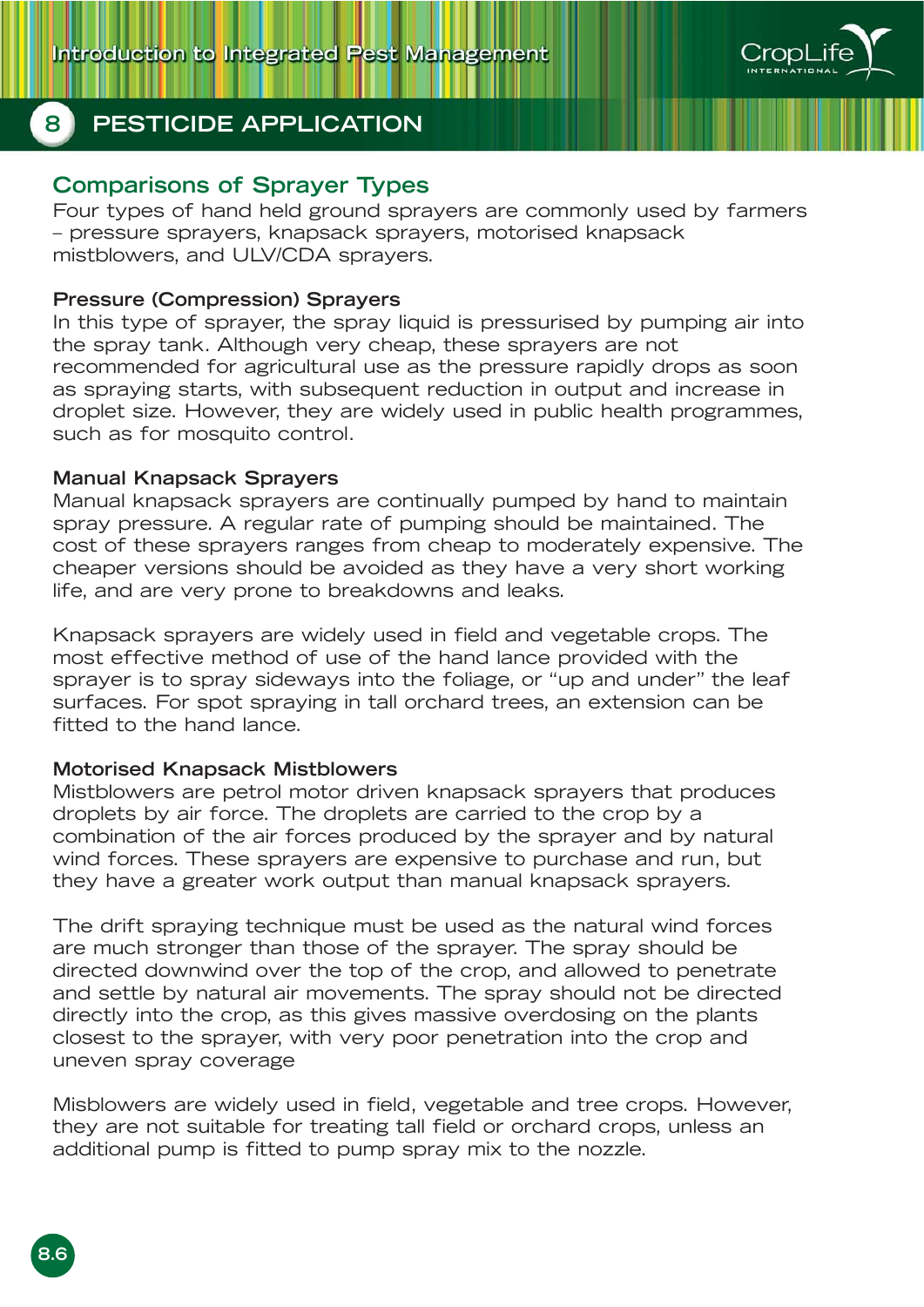

#### **ULV and CDA Sprayers**

Ultra Low Volume (ULV) and Controlled Droplet Application (CDA) sprayers use spinning discs to produce small sized droplets of similar size. The discs are driven by a battery powered motor. Pesticides may be applied undiluted or mixed with a small amount of water. Different sprayers are needed for the application of insecticides and fungicides, and for the application of herbicides.

For insecticides and fungicides, the drift spraying technique is used, the small droplets being carried into the crop by natural wind forces. Understanding how to use this technique is essential for good crop coverage and to avoid unwanted drift out of the target area/crop. With drift spraying, work rates are higher than with manual knapsack sprayers. CDA sprayers for applying herbicides produce larger droplets which fall under the influence of gravity, and drift is less of a problem.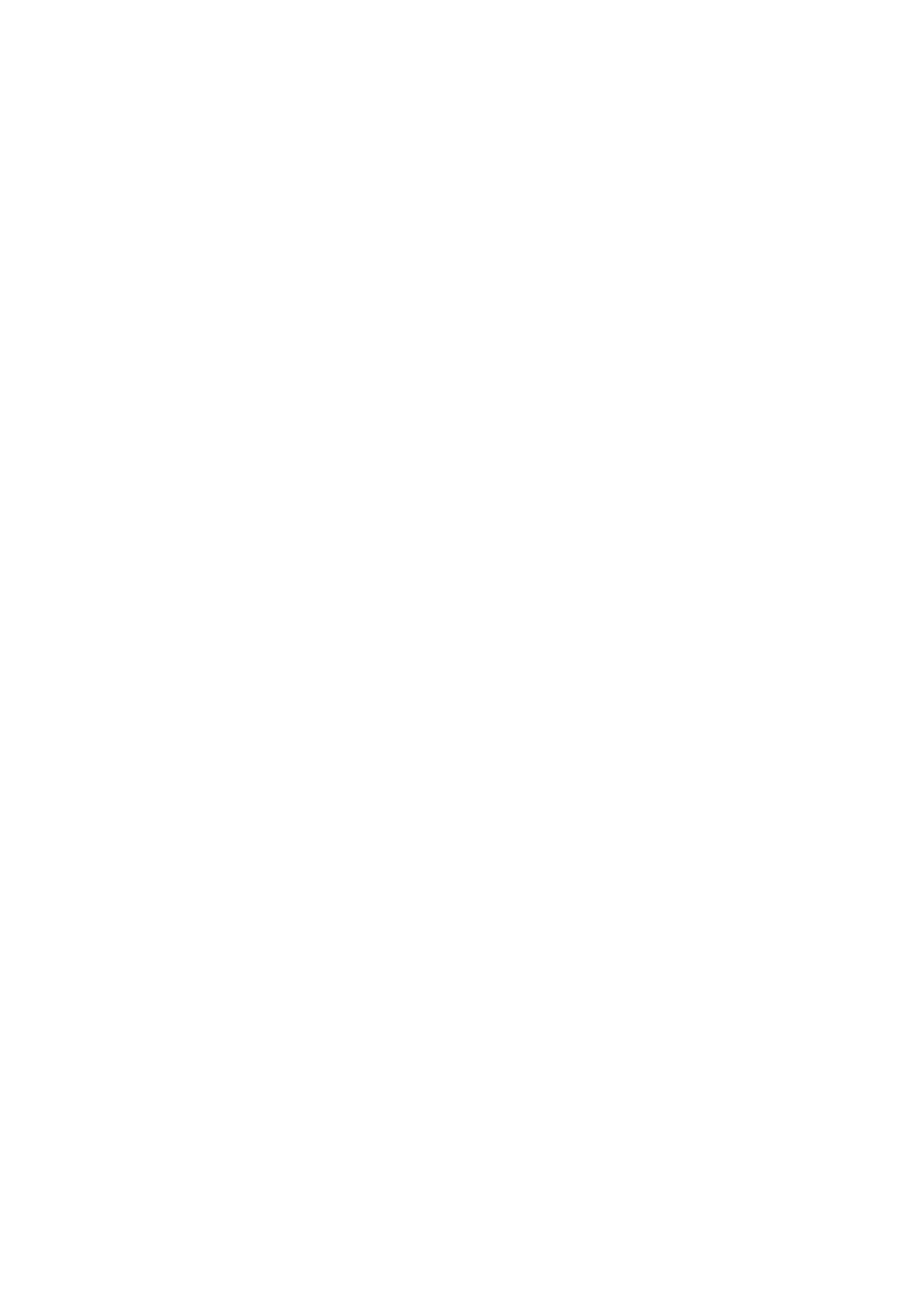

# **Risk, Hazard, Toxicity, and Exposure**

Pesticides are poisons that used to kill pests. Human beings have certain body systems similar to those of pests, and so pesticides can also kill people. Some pesticides are extremely toxic to humans and can cause severe adverse effects. Others are less toxic, but too much exposure can also cause adverse effects. The following formula will help determine the potential risks of handling or using a pesticide.

Risk = Hazard x Exposure

**Hazard** is the inherent property of a substance to cause adverse effects. **Exposure** is the amount of time a person is in contact with the substance, or how much they get in or on their body. The combination of these two factors gives the **Risk**.

Every time a pesticide is handled or used, there is an associated **Risk**. The amount of risk depends upon the level of hazard of the pesticide combined with the level of exposure during the conditions under which the pesticide is used. For example, applying a pesticide in windy conditions gives a greater chance of drift onto the operator, or to adjacent crops, livestock, or open water. Under these circumstances, the exposure is increased and so is the risk of adverse effects to the operator or in these adjacent areas.

A pesticide formulation has an inherent hazard. The primary consideration when using a pesticide is to avoid exposure and so reduce the risk.

### **How Pesticides Enter the Body**

Pesticides enter the body in three main ways or routes:

| Dermal exposure     | - Getting a pesticide on the skin, or in the eyes.                    |
|---------------------|-----------------------------------------------------------------------|
| Inhalation exposure | - Breathing a pesticide into the lungs through the<br>nose and mouth. |
|                     |                                                                       |
| Oral exposure       | - Swallowing a pesticide through the mouth.                           |

In most pesticide handling situations, the skin is the most likely route of exposure. The amount of pesticide absorbed through the skin (and eyes) depends on:

• The pesticide itself and the dilution material. Oil based formulations (emulsifiable concentrates) are absorbed easily. Water based pesticides and dilutions (wettable powders) are absorbed less readily. Dry formulations (dusts, granules) are not absorbed as readily as liquid formulations.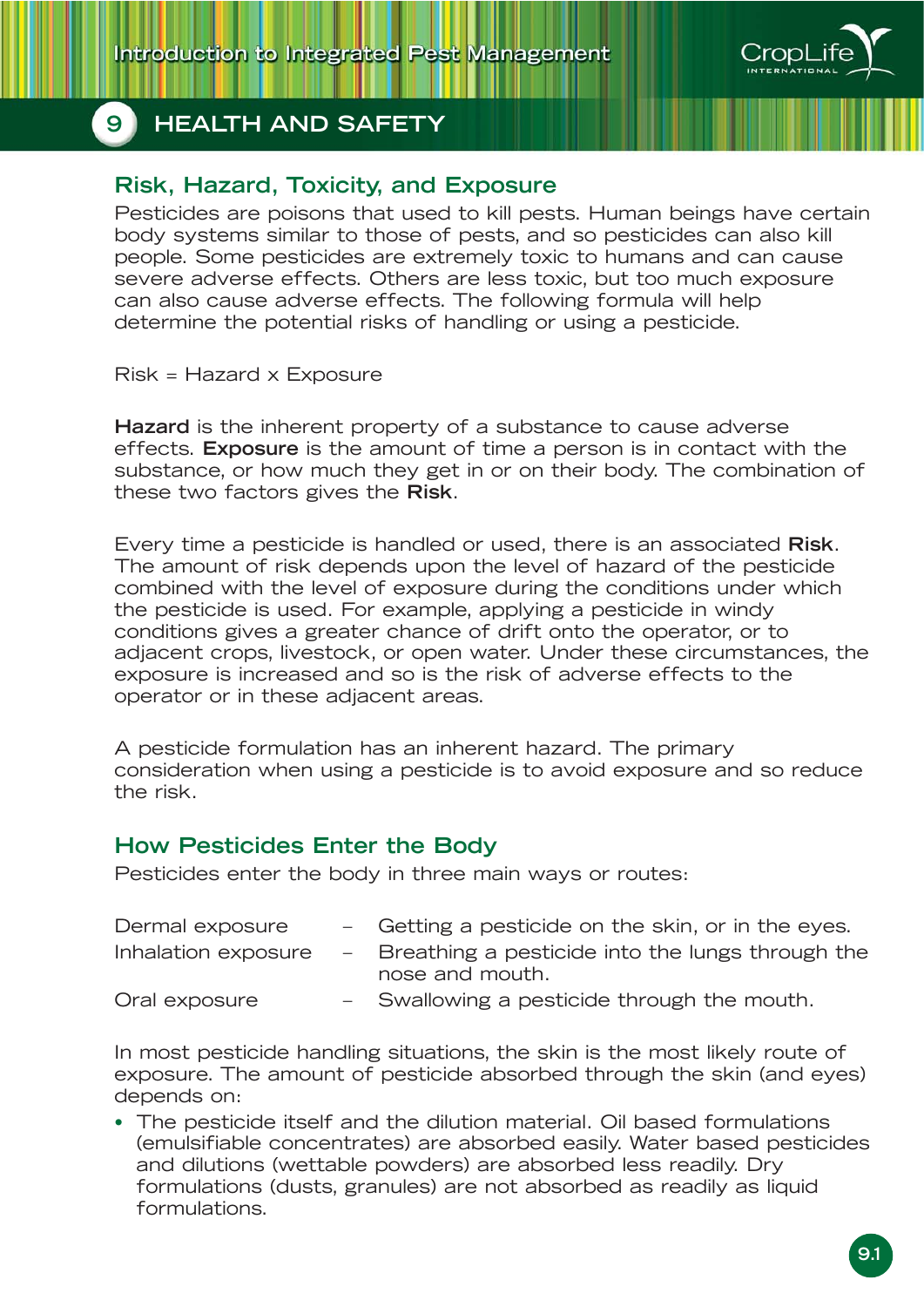

- The part of the body that is exposed. The scalp, forehead and ears are highly absorptive. The genital area is the most absorptive part of the human body and the below-waist area is exposed to pesticide as an applicator walks through freshly sprayed crops.
- The condition of the skin. Cuts, abrasions and skin rashes allow the pesticide to penetrate more easily. Hot and sweaty skin absorbs pesticide more readily than cool, dry skin.

### **Common Ways of Pesticide Exposure**

| <b>Dermal</b>                                                         | <b>Eyes</b>                                                                   | <b>Inhalation</b>                                                             | Oral                                                          |
|-----------------------------------------------------------------------|-------------------------------------------------------------------------------|-------------------------------------------------------------------------------|---------------------------------------------------------------|
| Not washing<br>hands after<br>handling<br>pesticides or<br>containers | <b>Rubbing eyes</b><br>or forehead<br>with<br>contaminated<br>gloves or hands | <b>Handling</b><br>pesticides in<br>confined or<br>poorly<br>ventilated areas | Not washing<br>hands before<br>eating, drinking<br>or smoking |
| Splashing or<br>spilling<br>pesticide on<br>the skin                  | <b>Splashing</b><br>pesticide in the<br>eyes                                  | <b>Handling dusts</b><br>or powders                                           | <b>Splashing</b><br>pesticide into<br>the mouth               |
| Wearing<br>contaminated<br>clothing                                   | Pouring dry<br>formulations<br>without wearing<br>goggles                     | Using an<br>inadequate or<br>poorly fitting<br>respirator                     | <b>Storing</b><br>pesticide in<br>drink bottles               |
| Being exposed<br>to pesticide<br>drift                                | Being exposed<br>to pesticide<br>drift                                        | Being exposed<br>to pesticide<br>drift                                        | Accidentally<br>applying<br>pesticide to<br>food              |
| <b>Applying</b><br>pesticides in<br>windy weather                     | Applying<br>pesticides in<br>windy weather                                    | <b>Applying</b><br>pesticides in<br>windy weather                             |                                                               |
| Leaking<br>sprayers                                                   |                                                                               |                                                                               |                                                               |
| <b>Touching</b><br>treated plants,<br>livestock or soil               |                                                                               |                                                                               |                                                               |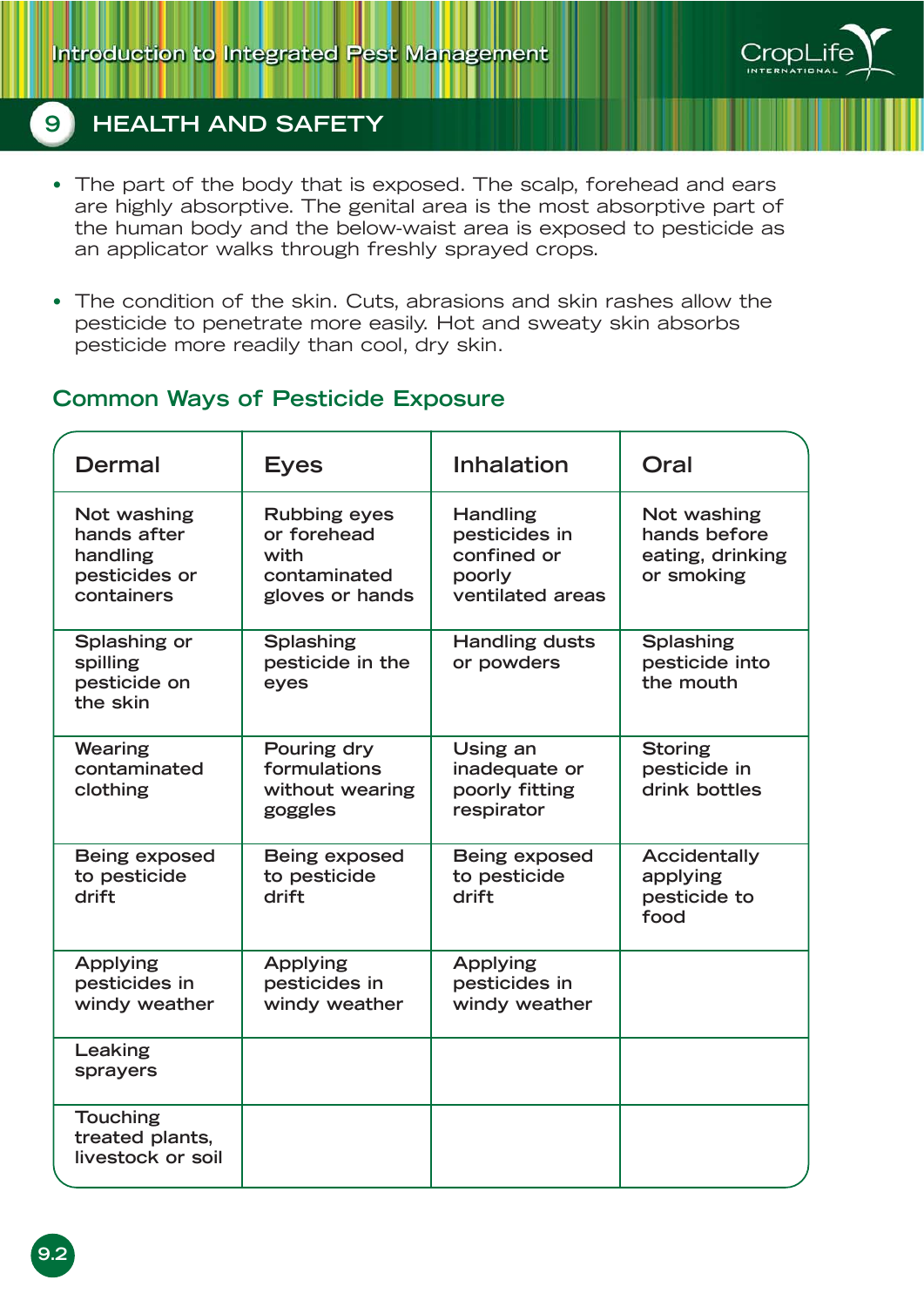

**The primary safety consideration is to avoid exposure to pesticides.**

**Exposure can be avoided by following an IPM programme to reduce pest numbers, and using pesticides only when indicated by pest scouting and threshold levels. If a pesticide has to be applied, the necessary safety precautions must be taken, with correct mixing, properly maintained and filled spray equipment, application of the correct dose, wearing suitable protective clothing, washing often when handling or using pesticides, and observing re-entry and preharvest intervals.**

**(See also CropLife International Guidelines for the safe and effective use of crop protection products: www.croplife.org)**

#### **Harmful Effects of Pesticides**

Pesticides can cause three types of harmful effects – Acute, Delayed and Allergic. These effects are intensely studied by medical experts prior to product registration, particularly the first two (allergic effects often depend on an individual person's reaction to exposure). High doses, typically much greater than those that handlers and applicators may experience, are used with test animals to determine what possible short and long term effects might occur. These risks are accounted for when a product is registered, and, provided the label recommendations for the handling and use of the product are followed, the potential effects are not expected to occur.

**Acute effects** are those that occur immediately after the exposure, within minutes or hours. As well as the poisoning symptoms given in the next section, there can be physical effects on the body. The mouth, throat and stomach can be burned, making it difficult to eat and drink. The lungs can be burned, making it difficult to breath. The skin can itch, blister, or crack. The eyes can be burned, causing temporary or permanent blindness.

**Delayed effects** are illnesses or injuries that do not appear immediately and may take years to become apparent. They are caused by repeated exposure to a pesticide, pesticide group, or combination of pesticides over a long period of time, or by a single exposure to a pesticide which causes a harmful reaction that does not become apparent until much later. Delayed effects include cancer and other damage to internal organs. Similar risks exist from other substances such as coffee, tobacco and alcohol if exposures are high enough over time.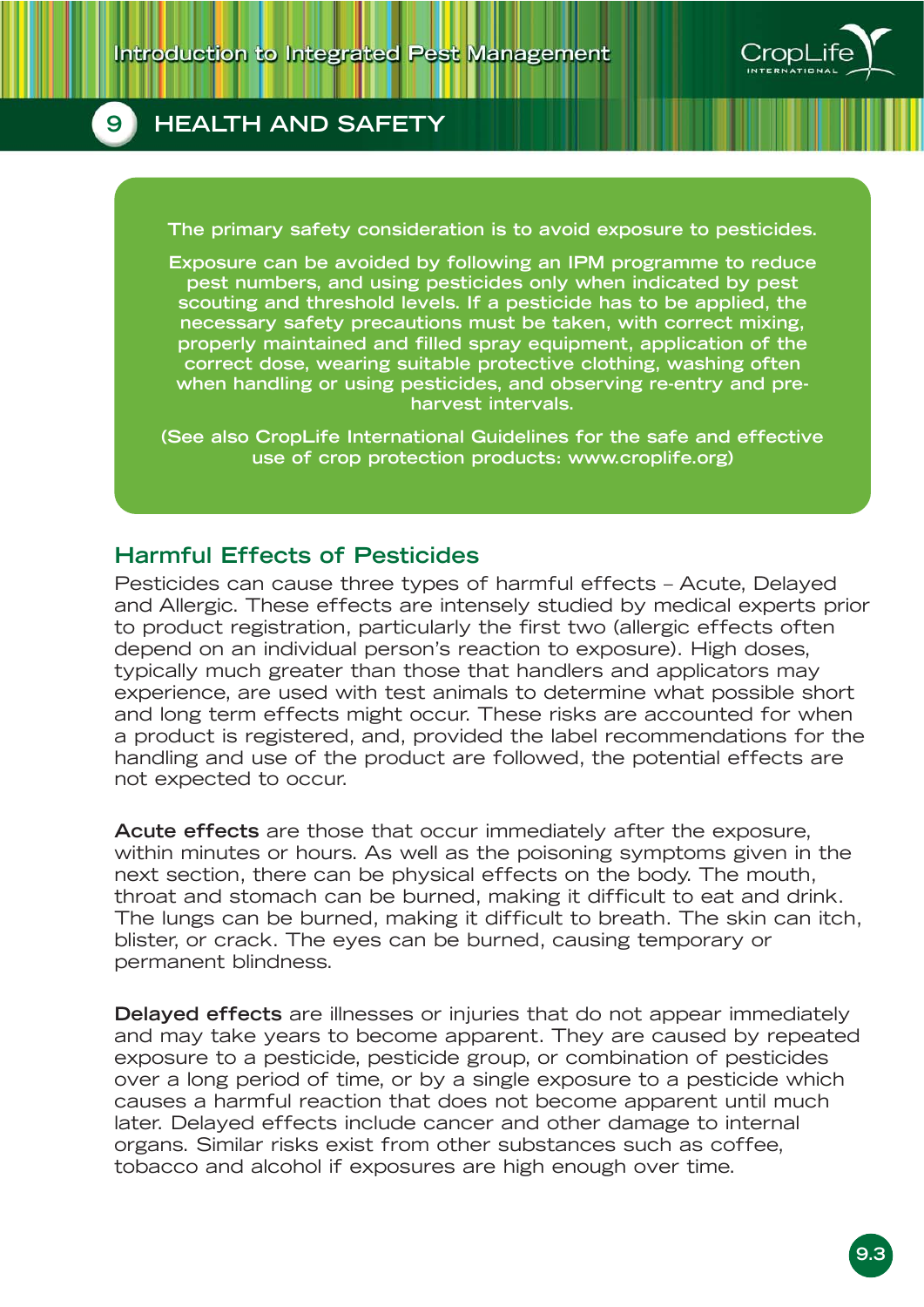

**Allergic effects** are reactions that some people, but not all, develop after exposure to pesticides. For example, some people suffer from hay fever due to pollen in the air, while others do not. Allergic effects usually require several exposures before they become apparent. Typical reactions are asthma (difficulty in breathing), skin irritation (rashes, blisters, open sores), or eye and nose irritation (itchy, watery eyes and sneezing).

### **General Symptoms and Signs of Acute Pesticide Poisoning**

Pesticide poisoning occurs when a pesticide enters the body and interferes with the essential systems of the body. Many of the signs and symptoms of acute pesticide poisoning are similar to those of other illnesses, such as flu. Anyone who has been handling or using pesticides and then develops suspicious signs and symptoms should immediately see a doctor, taking the pesticide label or container with them.

Depending on the type of pesticide and degree of exposure, only some of the symptoms may be apparent, and individual symptoms may appear at different times after the exposure. Symptoms can start anything from  $\frac{1}{2}$  hour to 24 hours after exposure. The typical symptoms and signs of pesticide poisoning are:

Initial:

- Nausea, vomiting
- Headache, dizziness
- General weakness or tiredness
- Tightness in chest

Later:

- Excessive sweating, salivation
- Vomiting, diarrhoea
- Stomach cramps
- Muscle twitches, cramps, aches
- Blurred vision
- Confusion
- Fits or unconsciousness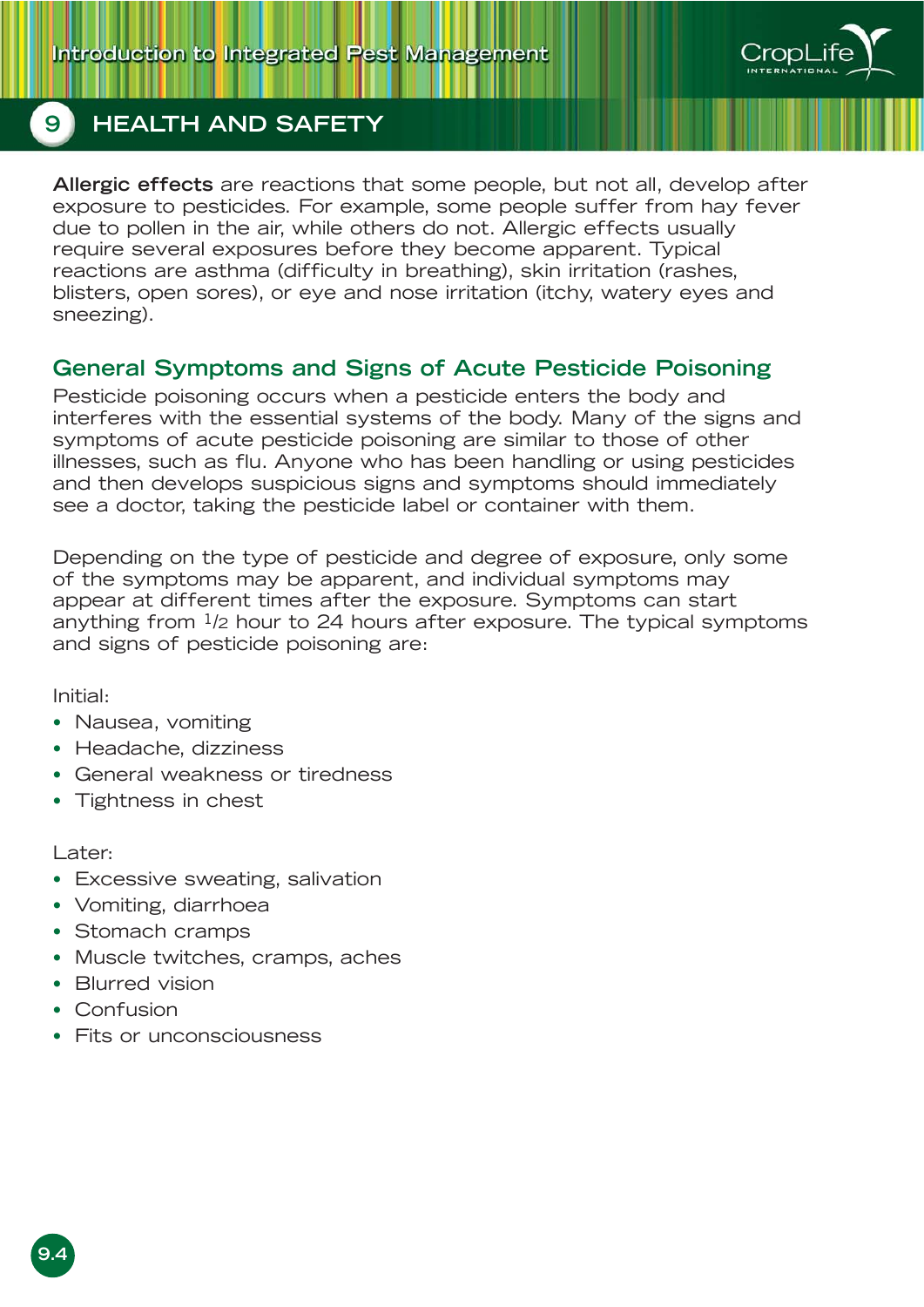

#### **First Aid**

First aid is the initial treatment of a person suffering from a pesticide exposure, before seeking proper medical attention.

**In a case of pesticide poisoning:**

#### **FOLLOW THE PRODUCT LABEL INSTRUCTIONS IF THEY ARE AVAILABLE**

The **first action** is to remove the person from the source of the exposure by removing pesticide from the skin, removing contaminated clothing, or getting the person to fresh air. While doing this, be careful to avoid contaminating yourself.

#### **Pesticide on the skin (follow label instructions if available):**

- Drench skin and clothing with plenty of water.
- Remove contaminated clothing.
- Wash hair and skin with soap and water. If available, a shower is the best way to thoroughly wash and rinse the whole body.
- Dry the victim, and wrap in a blanket or any clean clothing. Do not allow the victim to become chilled or overheated.
- If the skin is burned, or otherwise injured, cover immediately with a loose, clean, dry, soft cloth or bandage.
- Do not apply ointments, greases or powders to burns or injured skin.

#### **Pesticide in the eye (follow label instructions if available):**

- Wash the eye(s) quickly but gently.
- Hold the eyelid open and wash with a gentle drip of water flowing across the eye rather than directly onto it. If a tap is not available, a tea pot, or similar, can be used.
- Rinse for 10 minutes or more.
- Do not use chemicals in the rinse water.

#### **Pesticide inhaled (follow label instructions if available):**

- Get the victim to fresh air immediately.
- Warn other people in the area of the danger.
- Loosen tight clothing that would restrict breathing.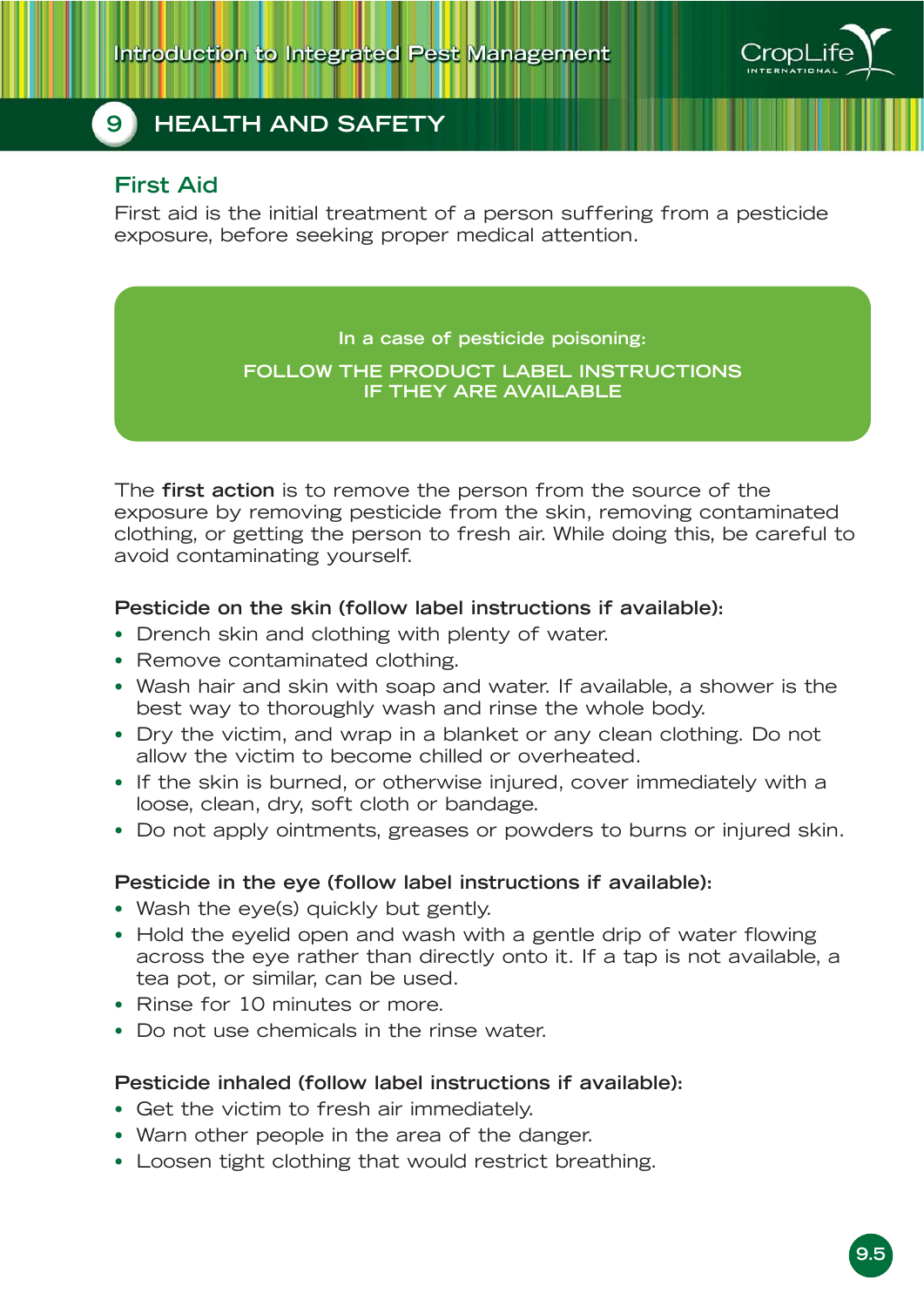

#### **Pesticide in mouth or swallowed (follow label instructions if available):**

- Repeatedly rinse mouth with plenty of water.
- Do not induce vomiting if you can get the victim to a doctor within one hour.
- Never induce vomiting if the victim is unconscious or having convulsions
- Never induce vomiting if the victim has swallowed a corrosive poison, as it will burn the throat and mouth as severely coming up as it did going down. It may also get into the lungs and cause burning there. Similarly, never induce vomiting if an emulsifiable or oil solution has been swallowed, as these can cause death if inhaled during vomiting.

Apply artificial respiration if breathing has stopped or if the victim's skin is blue. If pesticide is on the victim's mouth or face, avoid direct contact during artificial respiration.

Following the first aid, the victim must be taken to a doctor as quickly as possible, with the pesticide container or label so that the doctor can identify the active ingredient.

Sources of advice on pesticide poisoning are given in Appendix 2.

### **Personal Protective Clothing**

Protective clothing consists of clothing and devices that are worn to minimise exposure to pesticides and to keep pesticides away from the body. The minimum amount to wear for a specific pesticide formulation and activity is given on the label, either in the text or the pictograms.

Protective clothing only protects if the pesticide remains on the outside and does not come into contact with the body. If pesticide gets inside the protective clothing, it holds the pesticide next to the body. Contaminated clothing should be removed immediately. All protective clothing should be cleaned at the end of every use.

#### **Body protection:**

- Any time pesticides are handled, the minimum to wear is overalls. The collar should be fastened to protect the lower part of the neck.
- An alternative to overalls is a long sleeved shirt and long legged trousers. The shirt collar should be fastened to protect the lower part of the neck, the sleeves down and the cuffs buttoned.
- A wide brimmed, cotton or canvas hat can be worn during spraying to protect the head.
- All work clothes, including hats, should be washed after every days use.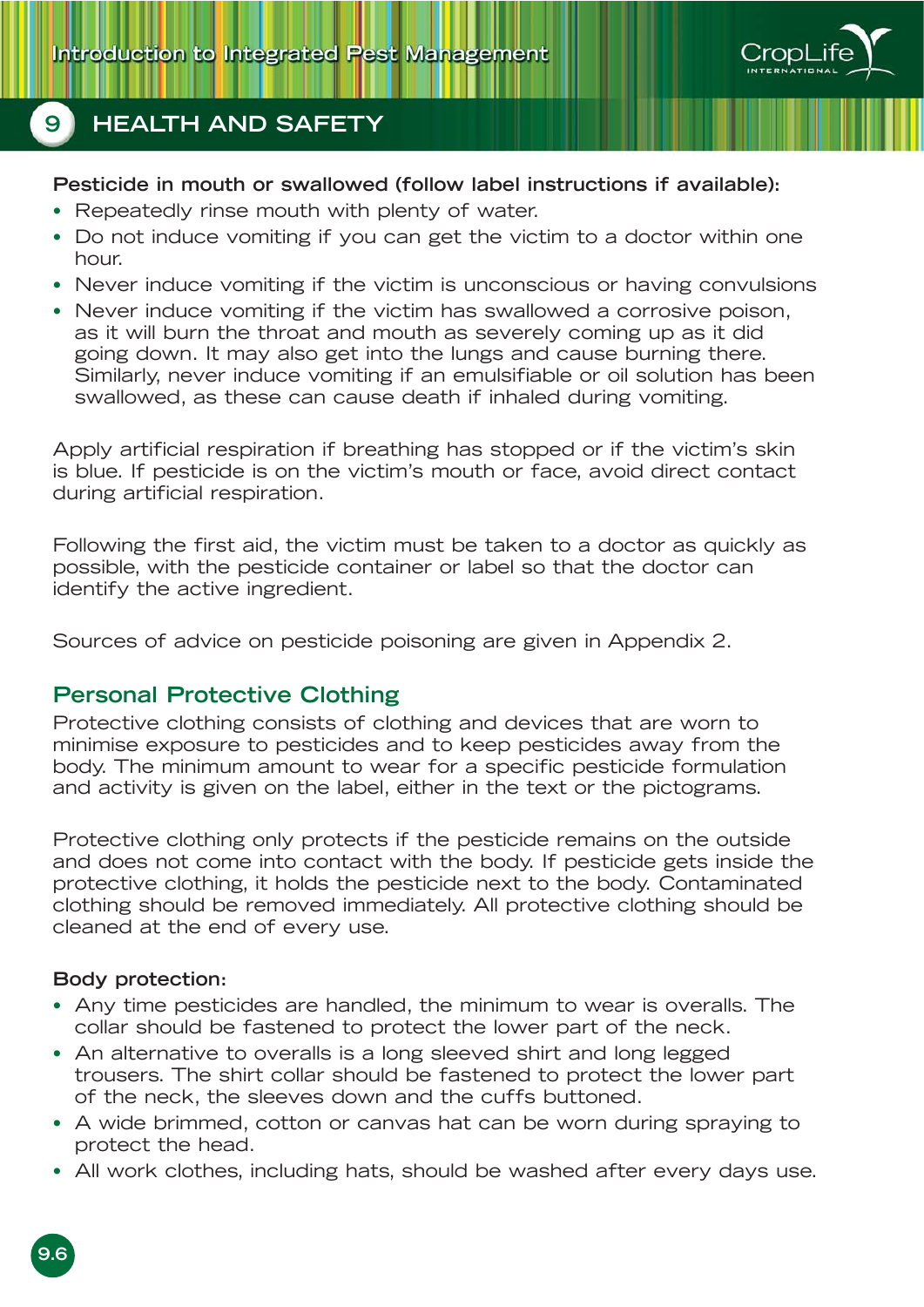

### **Hand and foot protection:**

- Rubber gloves and rubber boots should be worn when handling pesticide concentrates. They should be unlined, as fabric liners can trap pesticide and are impossible to clean adequately.
- Trousers should be worn outside the boots, and not tucked in.
- Gloves should be washed with soap and water before removal, turned inside out and the inside washed. Boots should also be washed inside and out after use.
- Do not use gloves with holes or tears, as the pesticide will get inside and be held next to the skin.

### **Eye and face protection:**

- Non-fogging eyewear such as safety glasses and goggles should be worn when there is a chance of mists or dusts, for example during spraying or mixing dry formulations.
- Face shields should be worn when there is a risk of being splashed with insecticide, such as when mixing liquid formulations.
- An alternative is to use ordinary glasses or sunglasses. However, these give only minimal protection to the eyes.

### **Inhalation protection:**

- Dust/mist masks are usually shaped filters that cover the nose and mouth to filter out dusts, mists and particles.
- Masks must be disposed of after each days use.
- For spraying operations only, an alternative is a cloth tied over the nose and mouth. This should be washed after every spraying operation.
- Respirators remove contaminants in the air by filtering dusts or mists, or by removing gases and vapours.
- Respirators are usually only needed in specialised operations, or when mixing or applying more toxic products.
- Respirators have a face piece with one or more cartridges attached. The cartridge may have either a dust/mist filtering material or a vapour and gas removing material. The specific cartridge must be fitted for each type of situation.
- Vapour removing cartridges should have a dust/mist pre-filter fitted. This will need to be changed more often than the vapour cartridge.
- Cartridges should be replaced when breathing becomes difficult. The maximum time of use of a cartridge is normally eight hours. During continual use, masks or cartridges may need to be replaced twice a day if there is a lot of dust or mist in the air.

(See alsoCropLife International Guidelines for personal protection when using crop protection products in hot climates: www. croplife.org)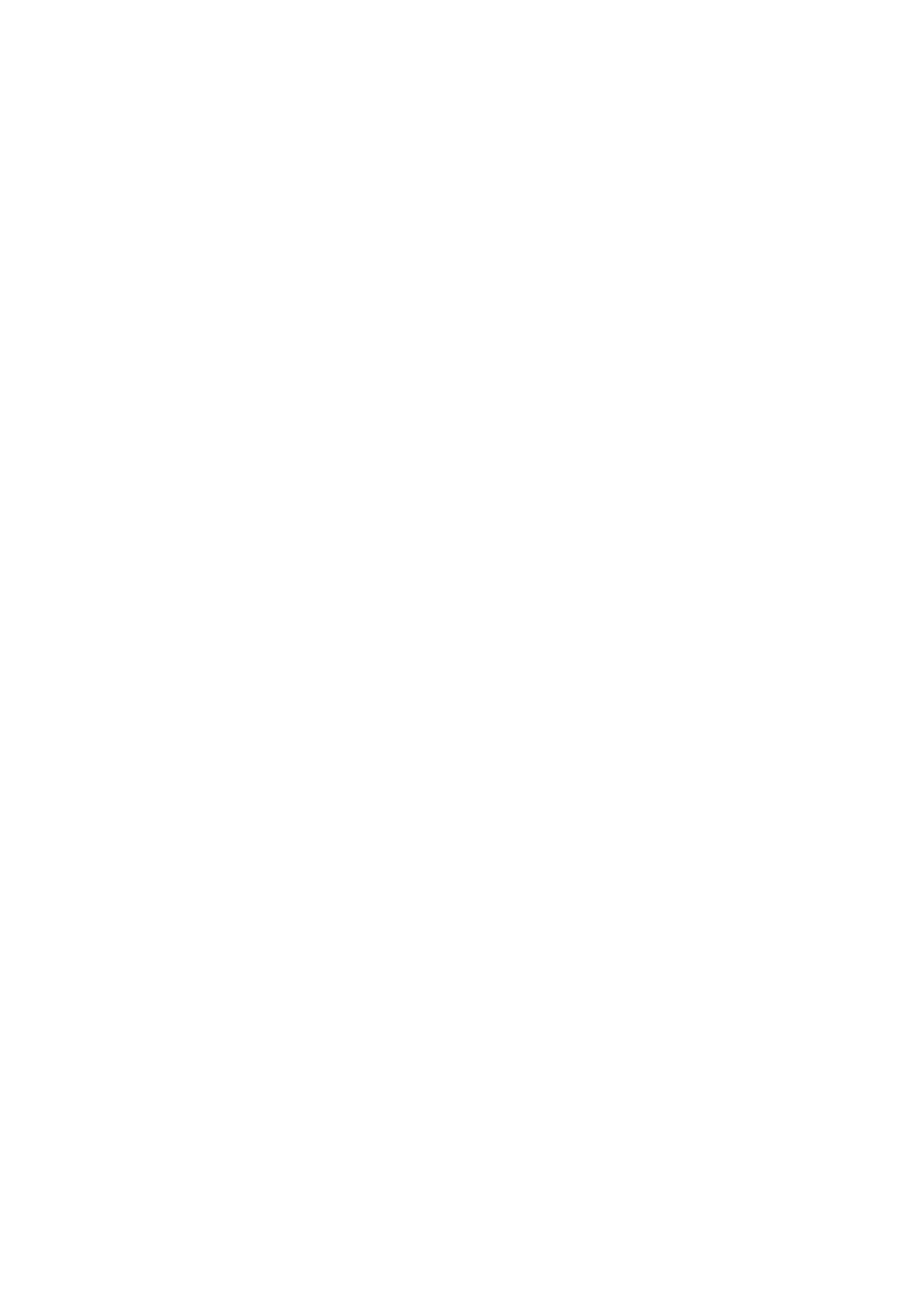

### **What is the Environment**

The environment is everything around us. It includes not only the "natural" elements such as soil, water and air, but also people, plants, animals, indoors/outdoors, fields, gardens, houses, offices, etc. We are dependent on the environment for our survival. If pesticides are used incorrectly or without due consideration, they can affect beneficial insects, birds, fish and domestic animals, they can contaminate sources of drinking and washing water, and they can contaminate our food and living and working areas.

It is the responsibility of everyone concerned with the handling or use of pesticides to use them correctly and to follow practices that minimise environmental contamination, such as following the principles of IPM. Careful transport, storage, handling and application, applying pesticides based on pest scouting and threshold levels, use of the correct dose rates, and use of application methods that both minimise the amounts used and ensure that the pesticide is only applied to the target area, will all minimise environmental contamination by pesticides.

### **Pesticide Sources of Environmental Contamination**

Pesticides can get into the environment by several ways:

- Use at the site of application. Even a correct application puts a pesticide into the environment.
- Excess application leading to run-off from the plants or other treated surfaces.
- Drift during application, or application during windy weather.
- Spills during storage, transport, mixing and use, which are not cleaned up.
- Water used for personal washing and cleaning equipment and clothing.
- Improper disposal of excess spray mix
- Improper disposal of empty pesticide containers.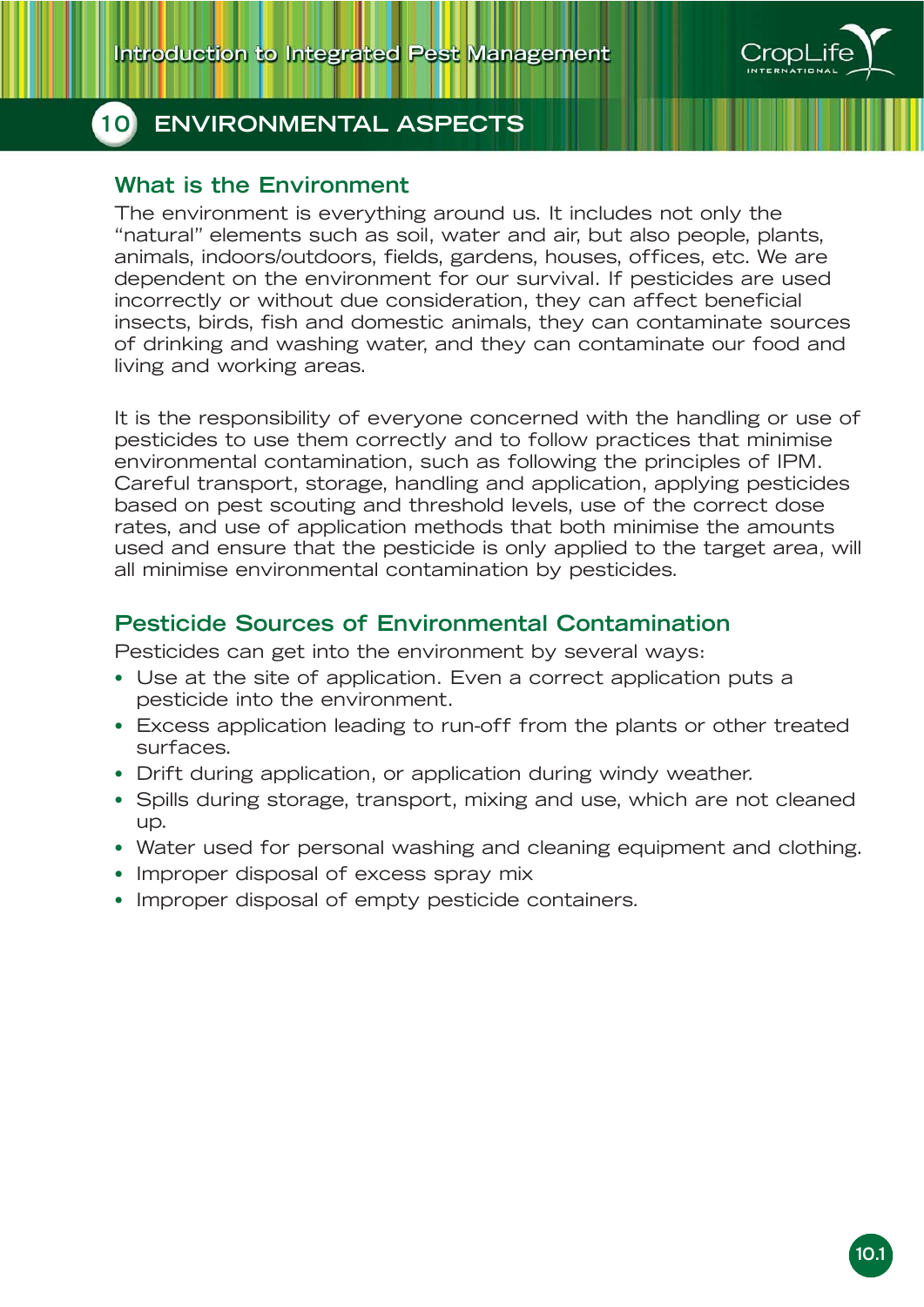

### **Pesticide Movement in the Environment**

Once applied to the target area, and thus introduced into the environment, pesticides can move to other places in several different ways:

- Volatilisation from treated surfaces.
- Drift during application.
- Washing from the treated surface to the ground or soil by dew, rain, overhead irrigation, or other washing.
- Incorporation into the soil with treated crop residues.
- Removal from the field as residues on treated crop surfaces, such as vegetables, fodder and fuel.
- Carried across the field in surface irrigation water.
- Leached through the soil into ground water.

The persistence of a pesticide is a measure of how long it remains active before being degraded or broken down. A pesticide with long persistence will remain in the environment for a longer period and have more chance to move from the site where it was applied than a pesticide with short persistence.

#### **Sensitive Areas**

Some areas of the environment are more sensitive than others, as people, animals, plants, or other living organisms in such areas are more likely to be injured by a pesticide.

#### **Indoors:**

- Places where people especially children, pregnant women, the elderly and the sick – live, work or are cared for.
- Places where food is processed, stored, prepared, or eaten.
- Places where domestic animals are kept, live and eat.

#### **Outdoors:**

- Areas near open or surface water, or where the ground water is close to the surface.
- Areas near schools, playgrounds, hospitals, gardens, or where food or fodder is processed.
- Areas where honey bees are active.
- Areas near non-target or harvested food or fodder crops.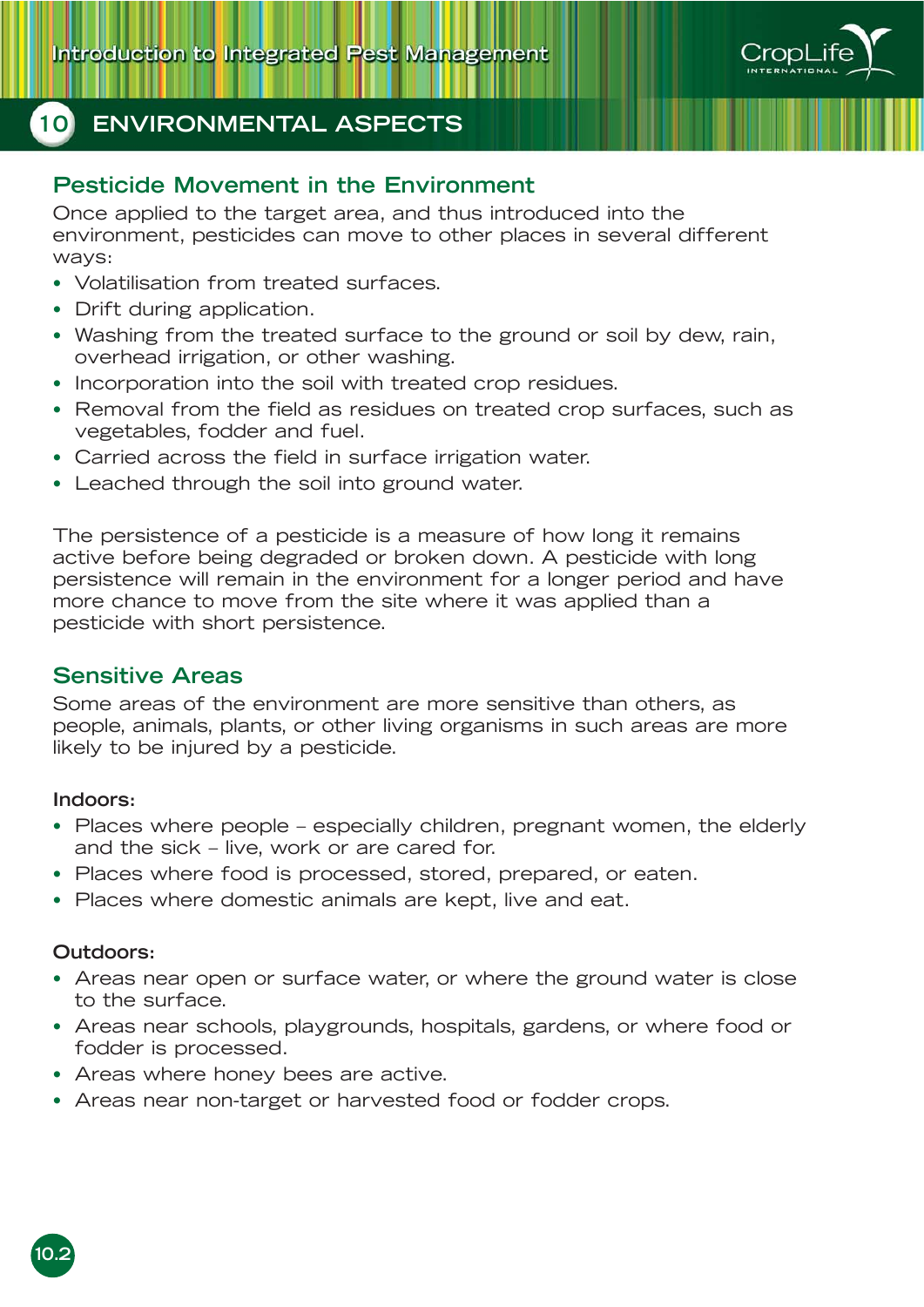

### **Residues on Food Crops and Pre-Harvest Intervals**

Pesticides are applied to food crops to protect them from pest damage or loss. However, they leave residues that may be eaten by people or animals. For this reason, a pre-harvest interval is needed between the time of the pesticide application and harvesting in order to allow time for the pesticide to degrade and for the crop to be safe to eat.

Pre-harvest intervals are given on the pesticide label as the number of days that must elapse between the pesticide application and harvesting of the crop. The length of the interval depends on the toxicity of the pesticide and its persistence. Pre-harvest intervals are longer for pesticides of high toxicity and long persistence.

When a food crop is close to harvest, the pre-harvest interval must always be considered when deciding if a pesticide spray is to be applied. If the crop will be harvested within the pre-harvest interval, either the spray should not be applied, a non-toxic (biological) pesticide should be used, or harvesting of the crop must be delayed until the relevant number of days have elapsed after the pesticide application.

Re-entry intervals are also indicated on the product label. These give the number of days which must elapse before a treated field can be entered.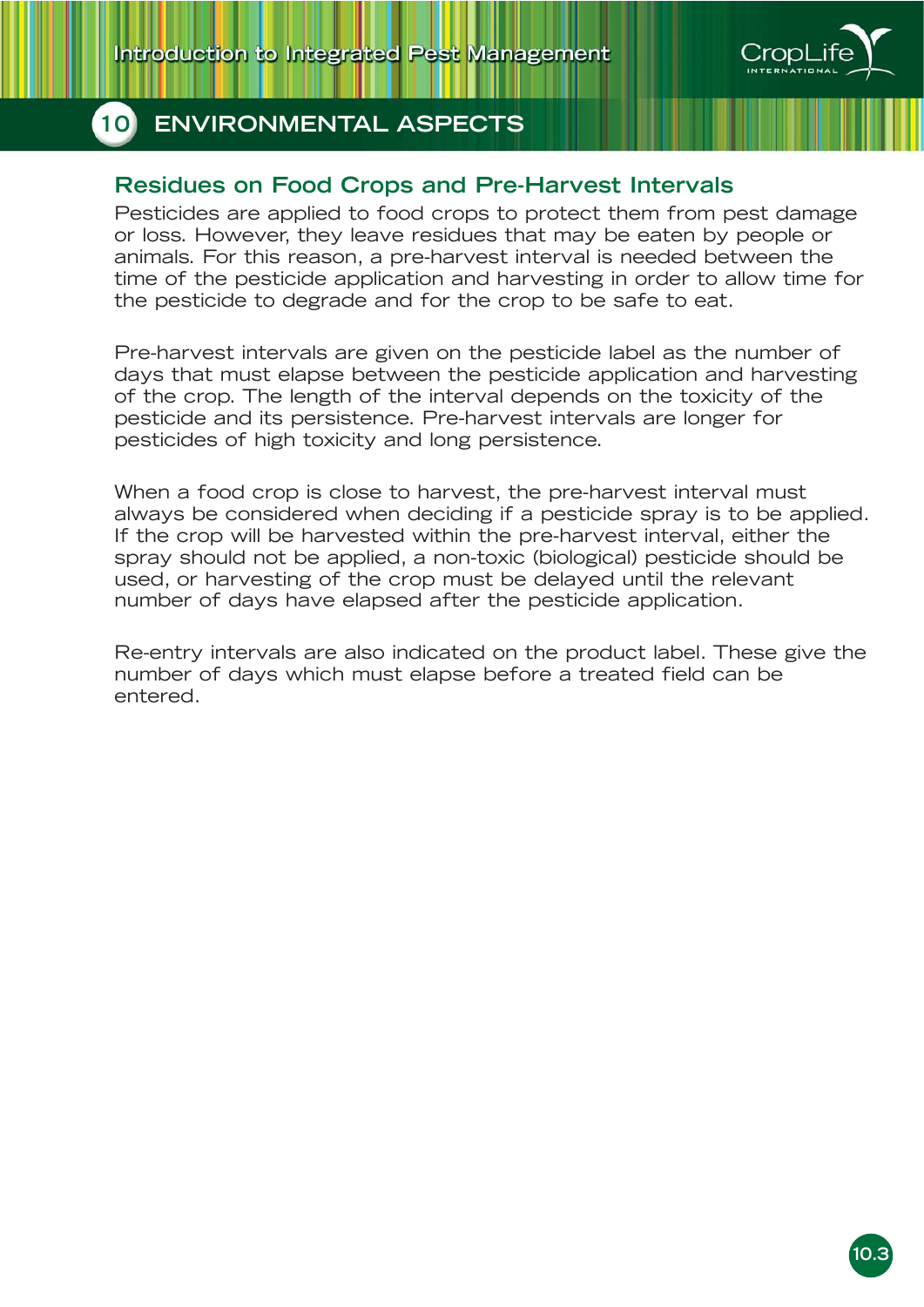

#### **Consumer Protection**

Protection of consumers of agricultural produce is one of the farmer's responsibilities. The farmer should ensure that pesticide use is kept to a minimum on the crop he is producing, and that pre-harvest intervals are followed.

- Read the product label for any particular precautions to take.
- Use all appropriate practices to manage pests.
- Only pest scouting and treatment thresholds for pesticide applications.
- Use only the recommended pesticides at the correct dose for the crop/pest
- Apply pesticides effectively and efficiently
- Avoid pesticide drift when spraying so as to avoid contaminating other crops.
- Dispose of empty pesticide containers and left-over spray mix safely so as to avoid contaminating other crops.
- Observe the pre-harvest interval.
- FOLLOW THE PRINCIPLES OF IPM.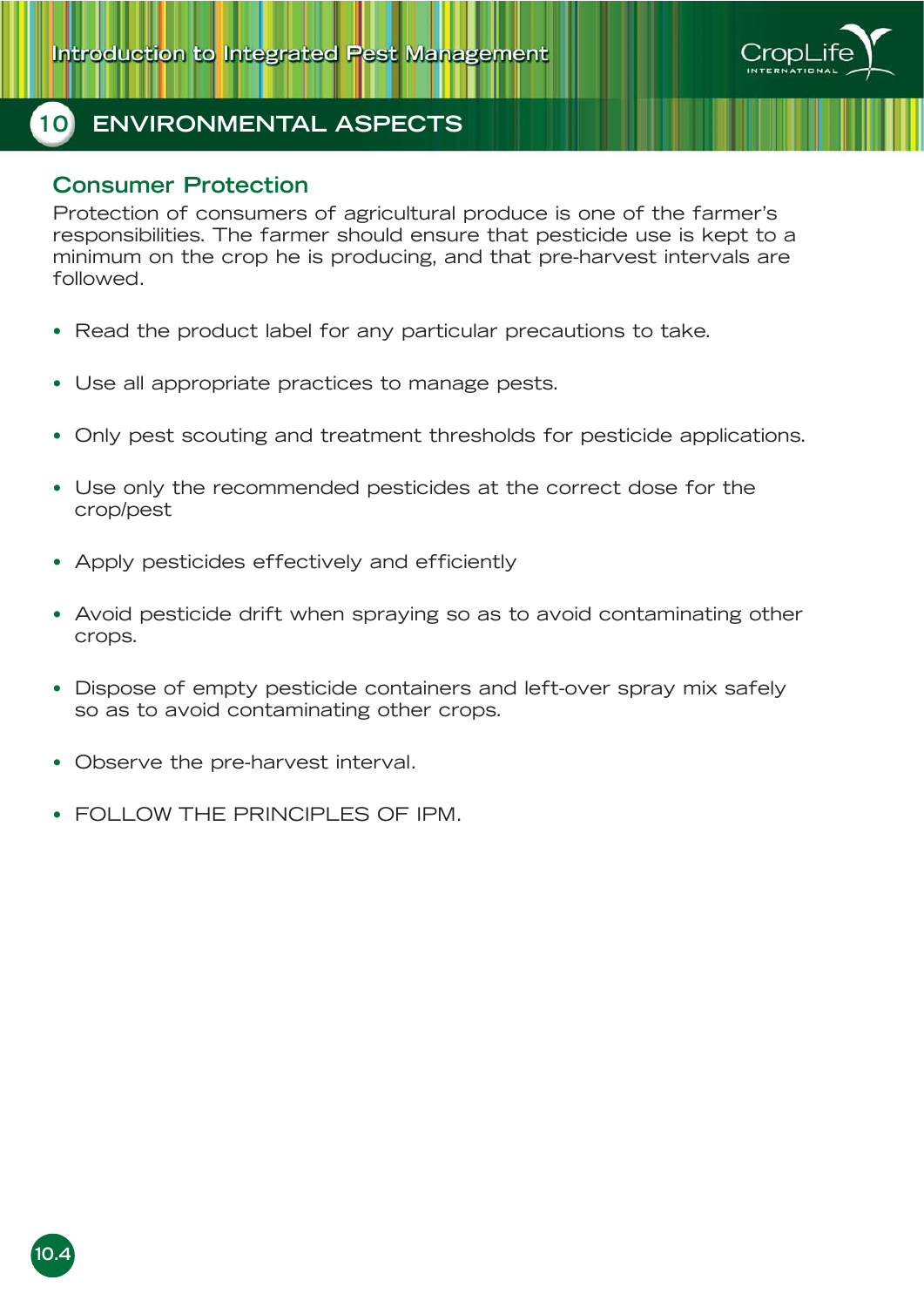

**A1.1**

# **APPENDIX 1**

# **Examples of Cultural, Mechanical and Sanitation Methods of Pest Management**

| <b>All Crops</b>                                                                                                     | <b>Practices and Management of:</b>                                                                                                                            |
|----------------------------------------------------------------------------------------------------------------------|----------------------------------------------------------------------------------------------------------------------------------------------------------------|
|                                                                                                                      | Implement optimum crop management<br>practices to produce healthy and strong plants,<br>which are more resistant/tolerant to insects,<br>diseases and weeds.   |
| <b>Tomatoes</b>                                                                                                      |                                                                                                                                                                |
| Tolerant varieties                                                                                                   | Nematodes, Fusarium wilt, Verticillium wilt, virus<br>diseases, Early blight, Late blight, Sclerotina,<br>Bacterial canker, Blossom end rot, Fruit<br>cracking |
| Crop rotation                                                                                                        | Do not grow tomatoes on the same land for at<br>least 3 years. Rotate with wheat, barley, maize,<br>rice, chillies                                             |
|                                                                                                                      | Nematodes, Fusarium wilt, Verticillium wilt,<br>Early blight, Sclerotinia                                                                                      |
| Rotation with<br>cereal crops                                                                                        | Nematodes                                                                                                                                                      |
| Rotation with rice                                                                                                   | Sclerotinia                                                                                                                                                    |
| Avoid infested fields                                                                                                | Orobanche, Striga                                                                                                                                              |
| Use certified seed                                                                                                   | Disease free, weed seed free                                                                                                                                   |
| Seedbed sterilisation/<br>solarisation                                                                               | Nematodes, all bacterial and fungal diseases                                                                                                                   |
| Establish seedbeds<br>in light soil                                                                                  | Seedling wilt                                                                                                                                                  |
| Ensure seedbeds are<br>free of nematodes<br>and diseases to avoid<br>transplanting infected<br>plants into the field | All nematodes and diseases                                                                                                                                     |
| Ensure good<br>seedbed ventilation                                                                                   | All bacterial and fungal diseases                                                                                                                              |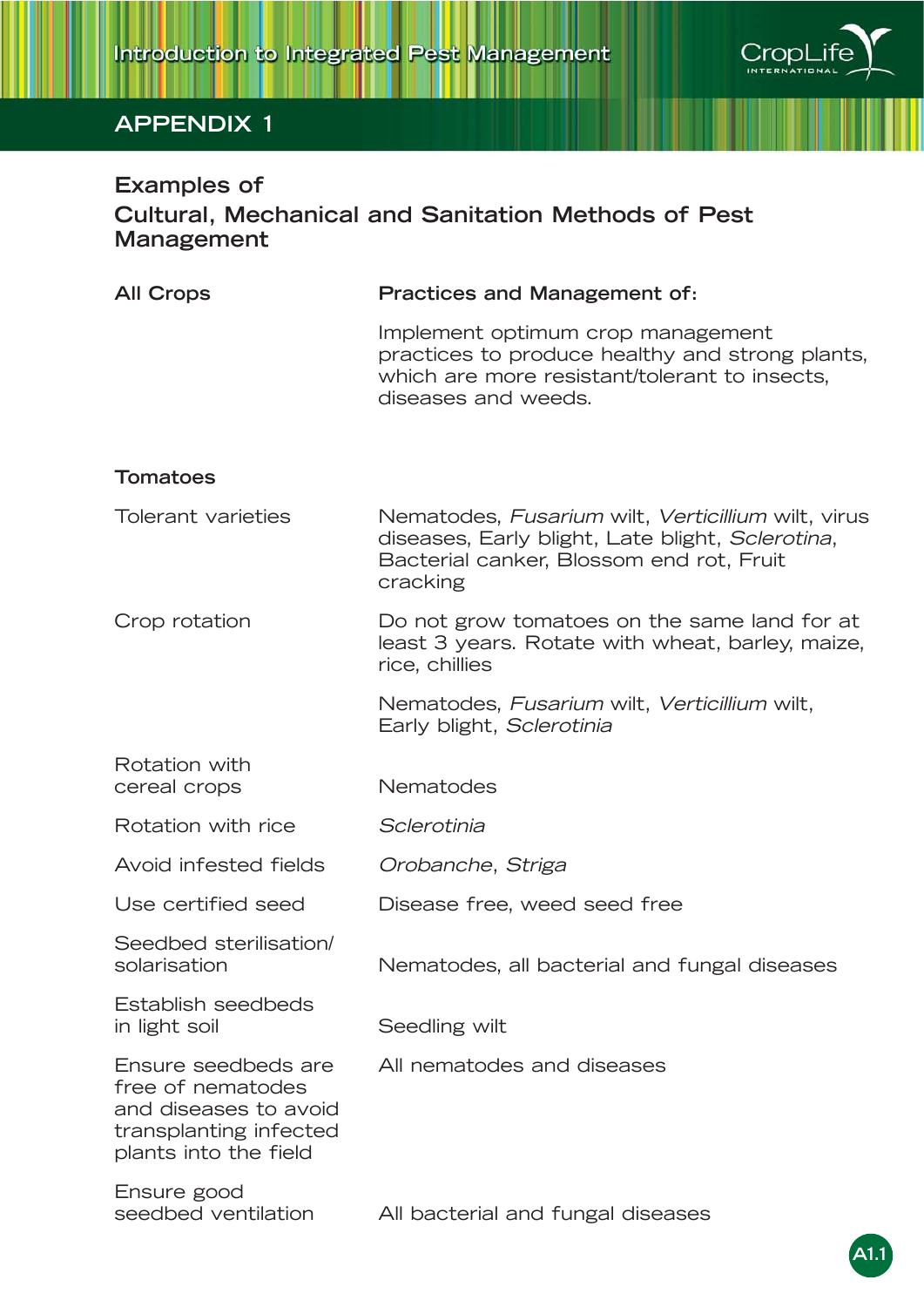

| Avoid excessive<br>seedbed irrigation                                                | Seedling wilt, Damping off, Root rot                                                                                                                            |
|--------------------------------------------------------------------------------------|-----------------------------------------------------------------------------------------------------------------------------------------------------------------|
| Fallow before planting                                                               | Keep field free of weeds or cover crops for at<br>least 10 days (3 weeks is best) before planting<br>to minimise Cutworm                                        |
| Deep ploughing of field                                                              | Orabanche, Cutworm                                                                                                                                              |
| Avoid close plant<br>spacing, which<br>reduces ventilation<br>and increases humidity | Plants growing too close together give an<br>environment which encourages diseases<br>and insects.<br>All bacterial and fungal diseases, aphids,<br>whitefly    |
| Avoid damaging<br>plants when<br>transplanting                                       | All diseases                                                                                                                                                    |
| Immediately gapfill<br>cut seedlings after<br>transplanting                          | Cutworm                                                                                                                                                         |
| Heavy irrigation/<br>flooding of field prior<br>to sowing                            | Nematodes, Cutworm, Sclerotinia                                                                                                                                 |
| Avoid insufficient or<br>irregular irrigation                                        | Fruit cracking, Blossom end rot                                                                                                                                 |
| Avoid excessive<br>irrigation                                                        | Orabanche, Phytophthera root rot (late blight),<br>Sclerotinia                                                                                                  |
| Ensure balanced<br>fertilisation                                                     | Diseases and insect pests                                                                                                                                       |
| Nitrogen                                                                             | Excess encourages Blossom end rot, Blight,<br>Powdery Mildew, Aphids, Whitefly (which<br>transmit virus diseases, causes delay in<br>maturity and reduced yield |
| Potassium                                                                            | Correct rate increases tolerance to diseases,<br>essential for fruit formation                                                                                  |
| Sterilise manure/<br>compost                                                         | Orabanche, other weeds, Nematodes, fungal<br>and bacterial diseases                                                                                             |
| Increase organic<br>matter of soil                                                   | Nematodes                                                                                                                                                       |

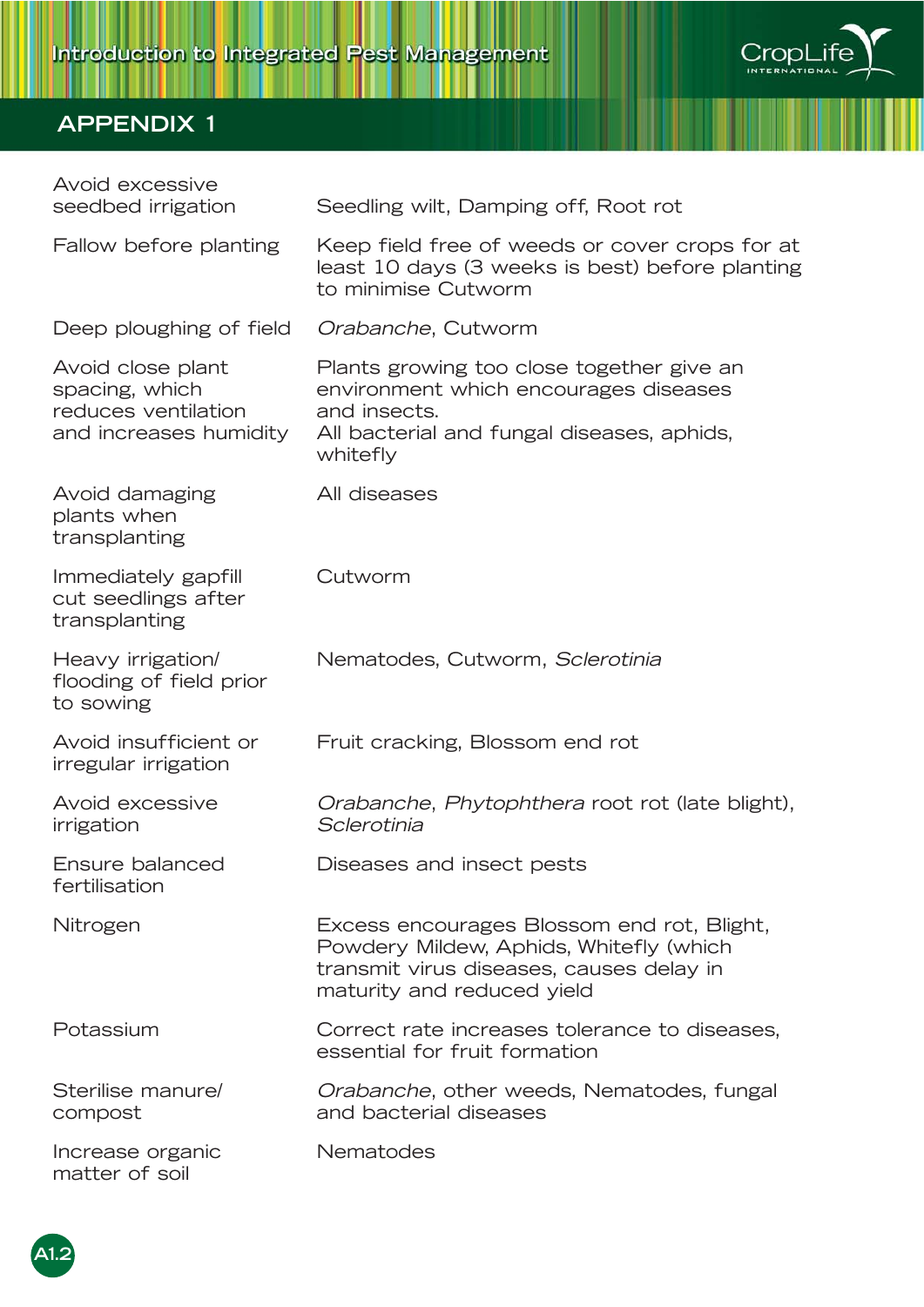

| Control weeds                                                                                       | Virus diseases, Fruit worm                                    |
|-----------------------------------------------------------------------------------------------------|---------------------------------------------------------------|
| Plough crop residues<br>under, as soon as<br>harvesting completed                                   | Late blight                                                   |
| Remove and burn<br>crop residues                                                                    | All diseases                                                  |
| Clean all equipment<br>and feet before<br>leaving field to<br>avoid spreading<br>pests and diseases | Nematodes, Verticillium wilt, Fusarium wilt,<br>many diseases |

## **Haricot/Faba Beans**

| Tolerant varieties            | Orobanche                                                                                                                                                                             |
|-------------------------------|---------------------------------------------------------------------------------------------------------------------------------------------------------------------------------------|
| Crop rotation                 | Root rots, Orabanche                                                                                                                                                                  |
| Late planting                 | Avoids infestation by Aphids (and Necrotic<br>Yellows) from other legumes                                                                                                             |
| Irrigation                    | Avoid excess humidity in the soil and in the<br>plant's direct environment to reduce risk of<br>disease such as root rot                                                              |
| Ensure balanced<br>fertiliser | Excess nitrogen makes plants susceptible<br>to diseases (Chocolate Spot) and insects<br>(aphids = indirectly virus diseases)<br>Correct rate of K increases tolerance to<br>diseases. |
| Roguing                       | Reduces number of virus infected plants, and<br>so spread of virus. Can also be applied to<br>Orobanche if infestation is low.                                                        |
| Weeding                       | Removes potential hosts of aphids and virus.                                                                                                                                          |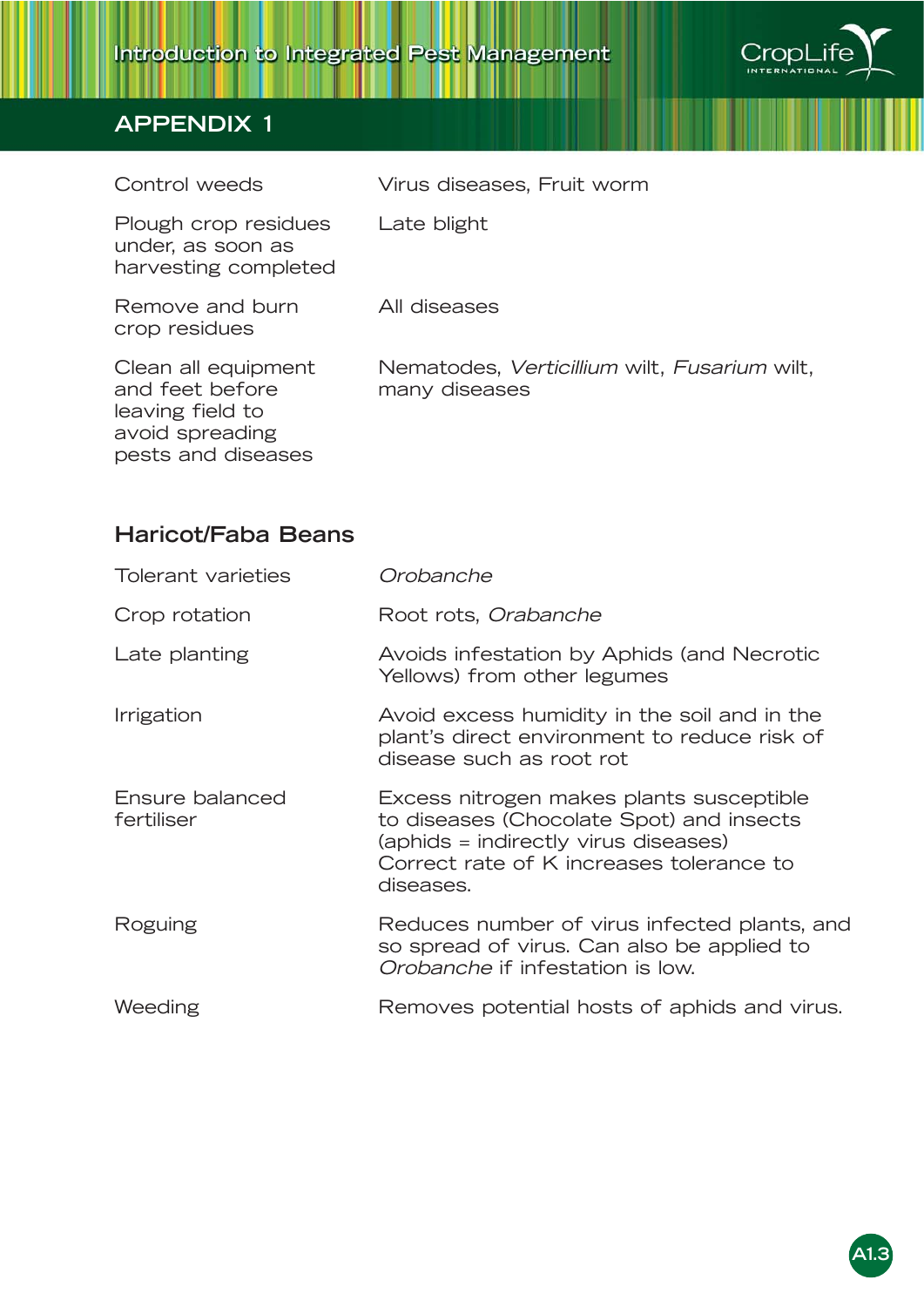

# **Vegetables general**

| Site selection                                                                                      | Use land without a history of disease or weed<br>pressure                                                                                                                   |
|-----------------------------------------------------------------------------------------------------|-----------------------------------------------------------------------------------------------------------------------------------------------------------------------------|
| Crop rotation                                                                                       | 3 year crop rotation best for vegetables.<br>At least one cereal crop before cultivating the<br>same vegetable crop, or fallow for several<br>months<br>Nematodes, diseases |
| Use certified seed                                                                                  | Disease free, weed seed free                                                                                                                                                |
| <b>Seedlings</b>                                                                                    | Produce in greenhouse or tunnel to avoid<br>insect infestations                                                                                                             |
| Tunnels/plastic sheets                                                                              | Ventilate to reduce humidity and incidence of<br>disease and insect pests                                                                                                   |
| Ensure balanced<br>fertiliser                                                                       | Excess nitrogen makes plants susceptible to<br>pests and diseases.<br>Correct rate of potassium increases tolerance<br>to diseases, and essential for fruit formation       |
| Fallow before planting                                                                              | Keep field free of weeds or cover crops for at<br>least 10 days (3 weeks is best) before planting<br>to minimise cutworm                                                    |
| Ensure balanced<br>irrigation                                                                       | <b>Diseases</b>                                                                                                                                                             |
| Remove and burn<br>infested plants                                                                  | All diseases                                                                                                                                                                |
| Remove and burn<br>crop residues                                                                    | All diseases                                                                                                                                                                |
| Clean all equipment<br>and feet before<br>leaving field to avoid<br>spreading pests<br>and diseases | Nematodes, Verticillium wilt, Fusarium wilt,<br>many diseases, Red spider mite                                                                                              |
| Clean and disinfect<br>all equipment at the<br>end of the season                                    | Avoids carry-over, spreading, to the following<br>season. Verticillium wilt, Fusarium wilt,<br>many diseases                                                                |

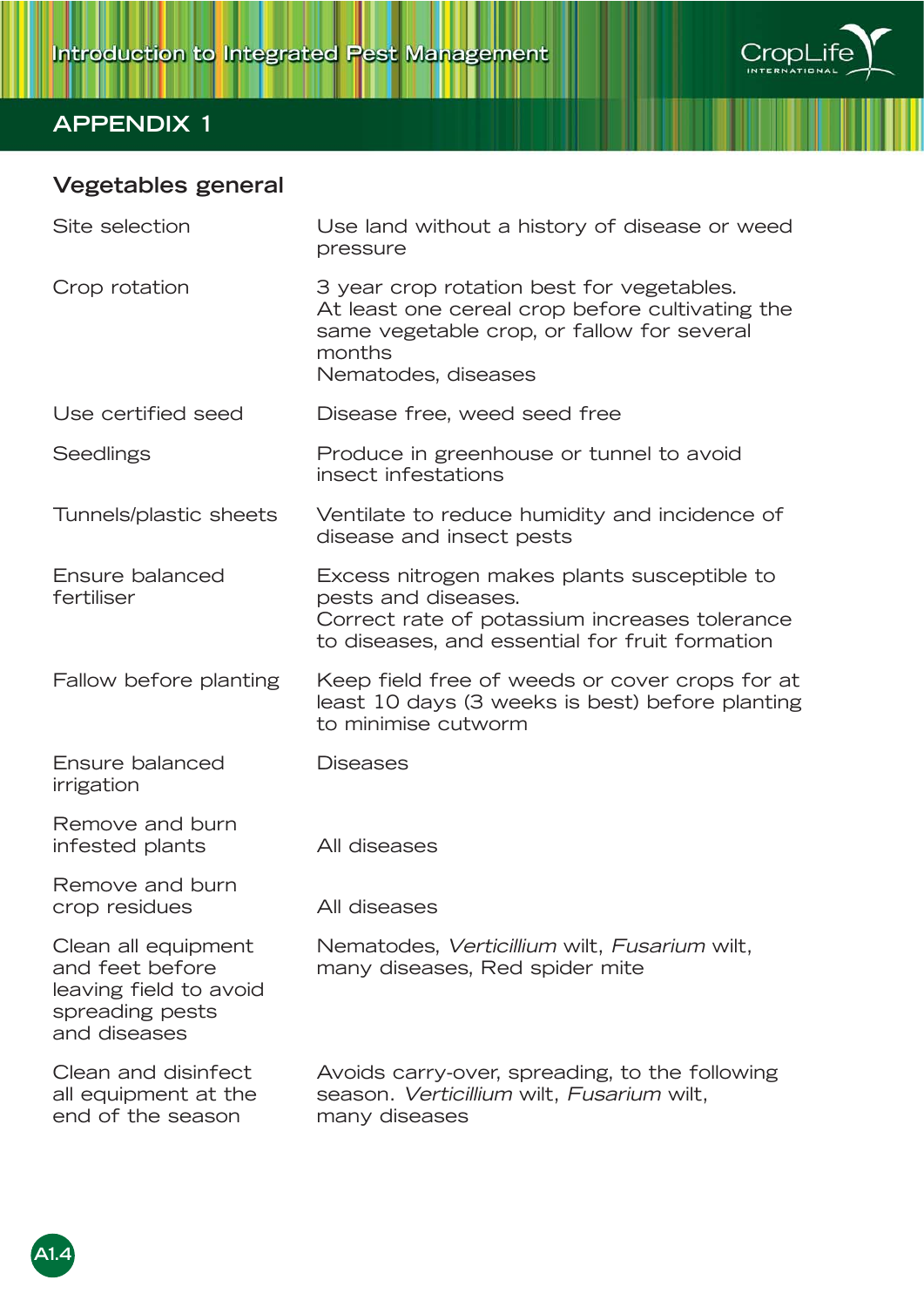

# **Cotton**

| Rotation with cereals                  | Fusarium wilt, Bacterial blight, seedling<br>diseases.                                                                                                        |
|----------------------------------------|---------------------------------------------------------------------------------------------------------------------------------------------------------------|
| Rotation with soyabean                 | Bacterial blight, Root knot nematode.                                                                                                                         |
| Adjacent crops                         | Avoid growing cotton close to wheat, melon,<br>cucumber, pumpkins, onion.<br>Aphid, Thrips, Whitefly                                                          |
| Land preparation                       | Kills and exposes pests such as Cutworm,<br>Bollworm.<br>Fine seedbed allows plants to germinate and<br>grow strongly, increasing tolerance to pest<br>attack |
| <b>Resistant varieties</b>             | Jassid, Mites, Bollworm, Aphid, Whitefly,<br>Bacterial blight, Fusarium wilt                                                                                  |
| Certified, acid<br>delinted seed       | Bacterial blight free, weed seed free                                                                                                                         |
| Fallow before planting                 | Keep field free of weeds or cover crops for at<br>least 10 days (3 weeks is best) before planting<br>to minimise cutworm                                      |
| Early planting                         | Avoids late season Bollworm, Pink bollworm,<br>Aphid, Whitefly                                                                                                |
| Short season varieties                 | Pink bollworm, Bollworm, Aphid, Whitefly                                                                                                                      |
| Avoid planting seed<br>too deeply      | Seedling diseases (Damping off, Root rot, etc)                                                                                                                |
| Avoid planting into<br>cold, wet, soil | Seedling diseases (Damping off, Root rot, etc)                                                                                                                |
| Avoid too close<br>plant spacing       | Close spacing makes plants weak, and gives<br>an environment which encourages Aphids,<br>Whitefly, Bollworms                                                  |
| Early thinning                         | Allows plants to grow strongly, increasing<br>tolerance to pest attack                                                                                        |
| Ensure balanced<br>fertiliser          | Excess Nitrogen makes plants attractive or<br>susceptible to Aphid, Jassid, Whitefly, Bollworm,<br>and encourages Fusarium wilt                               |
| Ensure balanced<br>irrigation          | Excess irrigation encourages Aphid, Whitefly,<br><b>Bollworm</b>                                                                                              |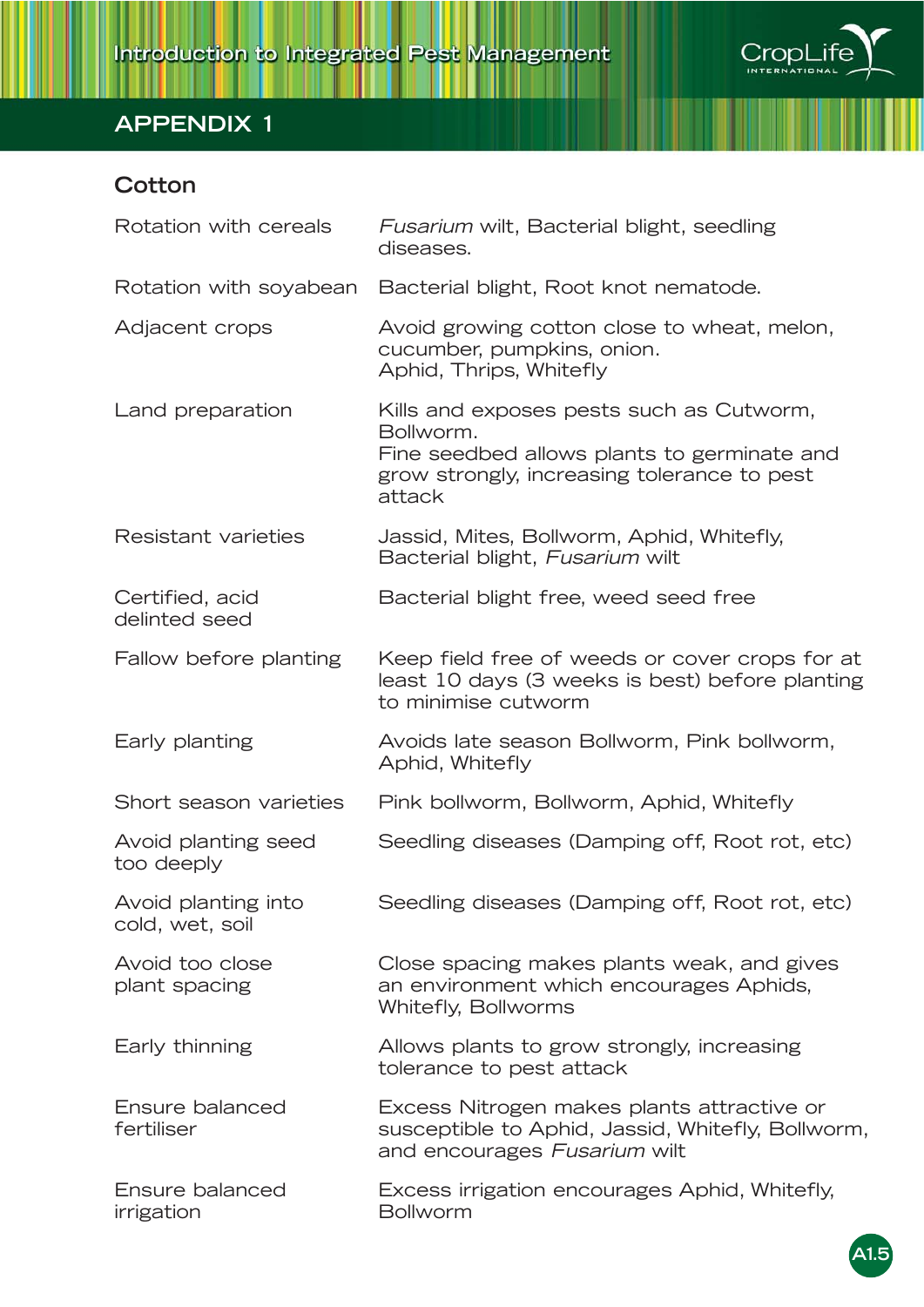

| Weeding                                          | Seedlings are very susceptible to weed<br>competition.<br>Weeds in the crop encourage Aphid, Whitefly,<br>Spider mite. |
|--------------------------------------------------|------------------------------------------------------------------------------------------------------------------------|
| Avoid plant stress<br>(water, fertiliser, weeds) | Spider mites and other sucking pests                                                                                   |
| Remove and burn<br>crop residues                 | Pink bollworm, Cotton stainer, Stem weevil,<br>Whitefly, all diseases                                                  |
| Plough after harvest                             | <b>Bollworm</b>                                                                                                        |

# **Rice**

| Certified seed                                 | No weed seeds                                  |
|------------------------------------------------|------------------------------------------------|
| Resistant varieties                            | Brown plant hopper, Rice leaf roller           |
| Early maturing varieties                       | Brown plant hopper, Rice gall midge            |
| Early planting                                 | Rice leaf roller                               |
| Avoid damaging<br>plants when<br>transplanting | Bacterial blight                               |
| Avoid excess nitrogen                          | Bacterial blight, Rice blast, Rice leaf roller |
| Avoid pesticide use                            | Brown plant hopper (and other hoppers)         |
| Weeding                                        | Rice gall midge                                |
| Weed free bunds                                | Rice bug                                       |
| Land preparation and<br>flooding after harvest | Stem borer                                     |

## **Mango**

| <b>Pruning</b>                  | After harvest. Enhances aeration within the<br>tree, reducing risk and spread of disease |
|---------------------------------|------------------------------------------------------------------------------------------|
| Removal of<br>malformed flowers | Reduces spread of flower malformation                                                    |
| <b>Others</b>                   | As for Citrus                                                                            |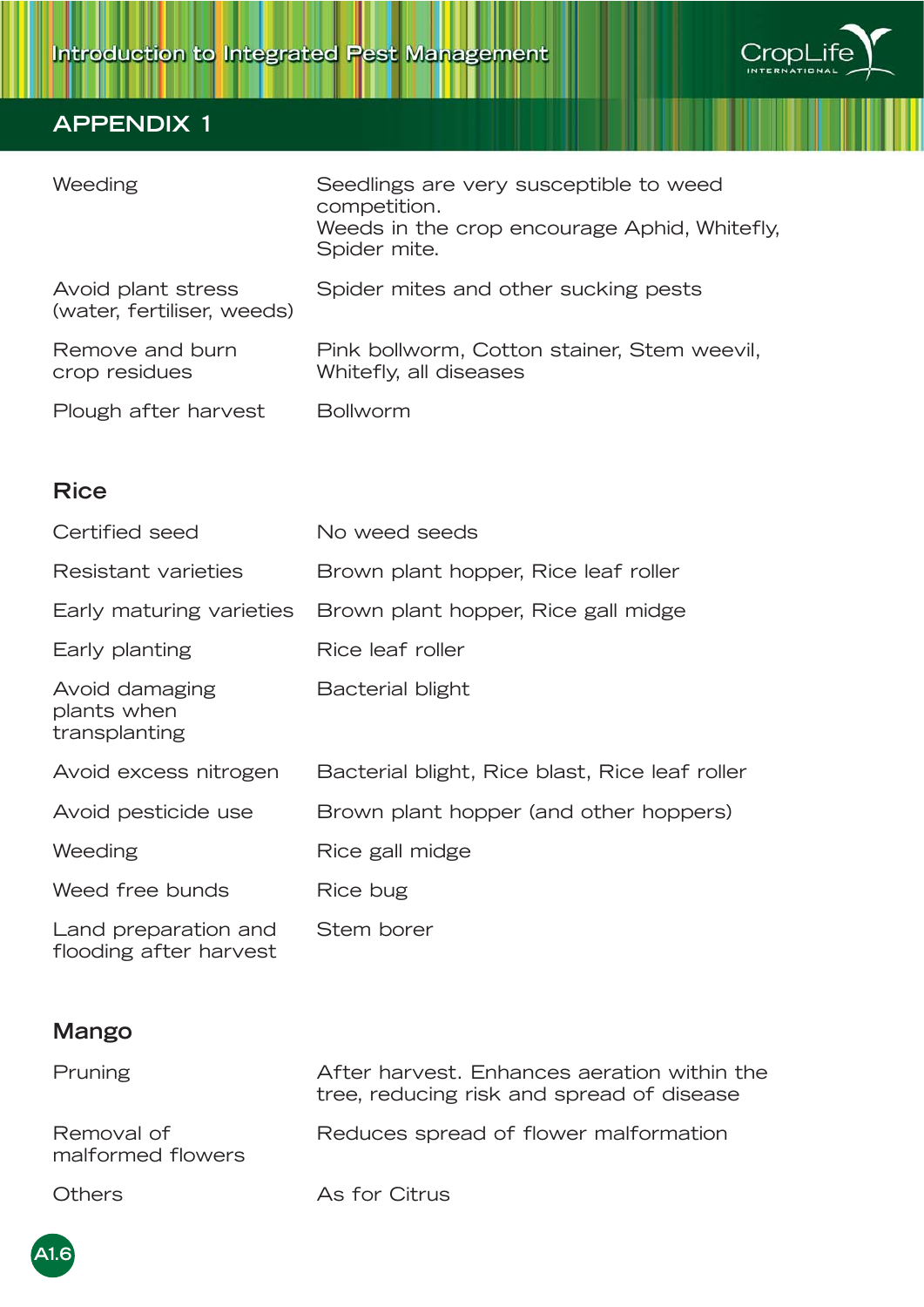

# **Apple**

| Improve soil tilth<br>and drainage                                                                                    | Nematodes                                                                        |
|-----------------------------------------------------------------------------------------------------------------------|----------------------------------------------------------------------------------|
| Do not plant apple<br>orchards within 2km<br>of cedar trees                                                           | Cedar apple rust                                                                 |
| Do not plant apple<br>with pear                                                                                       | Fire blight                                                                      |
| Resistant varieties                                                                                                   | Woolly apple aphid, apple scab, cedar apple<br>rust, fire blight, Powdery mildew |
| Certified, virus-free<br>seedlings                                                                                    | Apple leaf spot virus, Apple mosaic virus                                        |
| Avoid close spacing<br>of trees when<br>establishing orchard,<br>so as to ensure<br>adequate ventilation<br>and light | Aphids, Mites, Apple scab, Branch wilt,<br>Fire blight, Powdery mildew           |
| Ensure balanced<br>irrigation                                                                                         | Red spider mite, Nematodes, Branch wilt                                          |
| Avoid over-irrigation                                                                                                 | Fire blight                                                                      |
| <b>Balanced fertilisation</b>                                                                                         | Nematodes                                                                        |
| Avoid over-fertilisation<br>with nitrogen                                                                             | Aphids, Fire blight                                                              |
| Open tree to improve<br>ventilation                                                                                   | Pruning in late winter, early spring.<br>Aphids, Apple scab, Powdery mildew      |
| Remove infested,<br>dead, diseased wood,<br>cankers, mummified<br>fruits                                              | Stemborer, Woolly apple aphid, Apple scab,<br>Fire blight, Powdery mildew        |
| Summer pruning of<br>water sprouts                                                                                    | Green apple aphid                                                                |
| Avoid excessive pruning Fire blight                                                                                   |                                                                                  |
| Ensure area around<br>base of trunk is free<br>of grass and weeds                                                     | Rodents, Stemborer                                                               |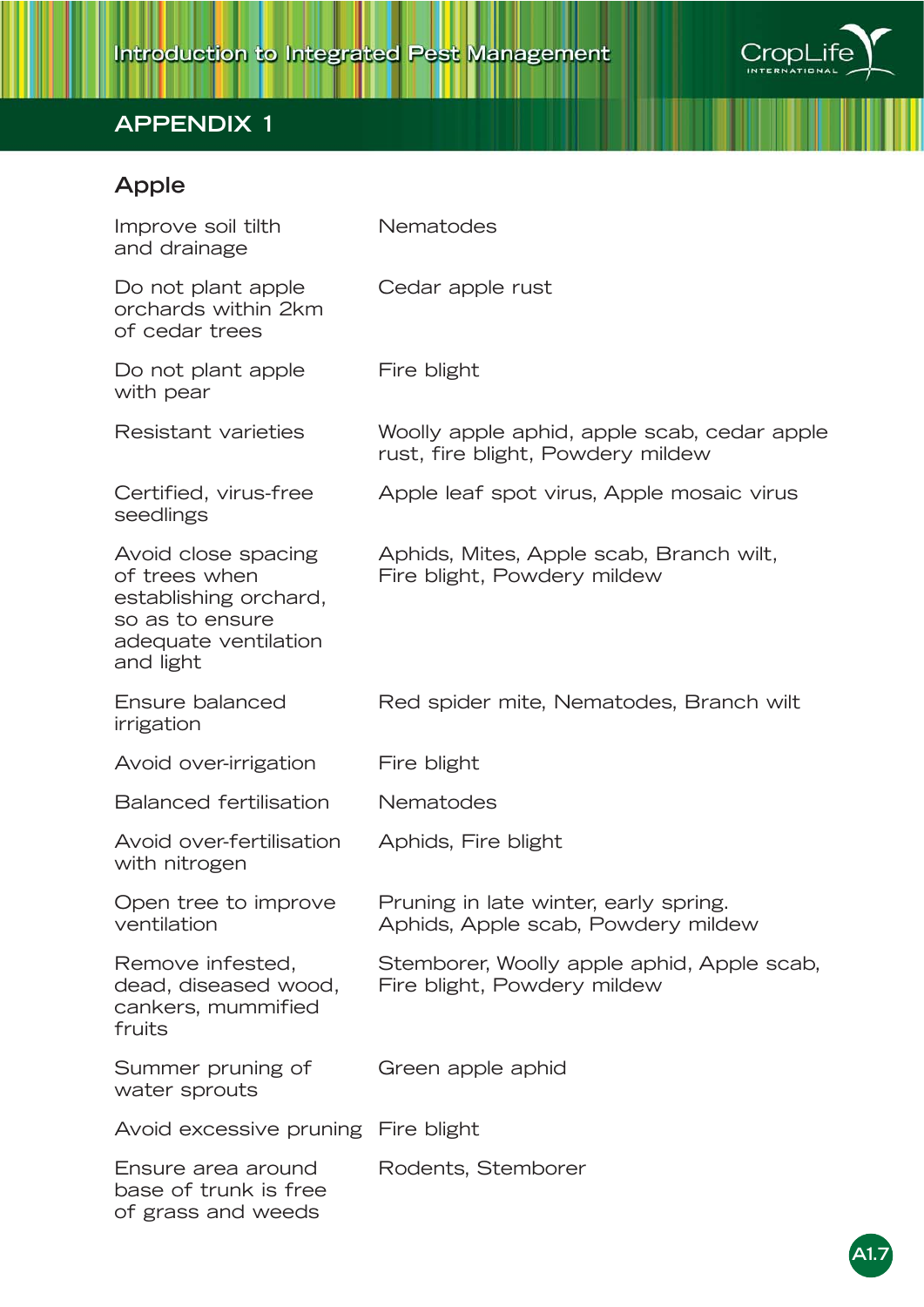

Keep grass and weeds Rodents between trees cut short

| Remove and bury/<br>burn all fallen fruit                                | Codling moth, Rodents, Apple scab                                      |
|--------------------------------------------------------------------------|------------------------------------------------------------------------|
| Remove and burn/<br>compost fallen leaves<br>at the end of<br>the season | Codling moth, Apple scab                                               |
| Avoid dusty conditions                                                   | Keep low cover of grass and weeds<br>between trees.<br>Red spider mite |

### **Citrus**

| Certified planting<br>material                        | Disease and virus free                                                                                                                                                          |
|-------------------------------------------------------|---------------------------------------------------------------------------------------------------------------------------------------------------------------------------------|
| Circle trunk with soil                                | Avoids infection and spread of Phytophthora.                                                                                                                                    |
| Ensure balanced<br>fertiliser                         | Diseases and insect pests                                                                                                                                                       |
| Ensure balanced<br>irrigation                         | Diseases and pests                                                                                                                                                              |
| Pruning to enhance<br>aeration and reduce<br>humidity | All diseases, many insect pests.<br>Navels and mandarins should be pruned<br>immediately after harvest in January to induce<br>early spring flush that avoids leaf miner attack |
| Collect and bury<br>dropped fruit                     | Mediterranean fruit fly                                                                                                                                                         |

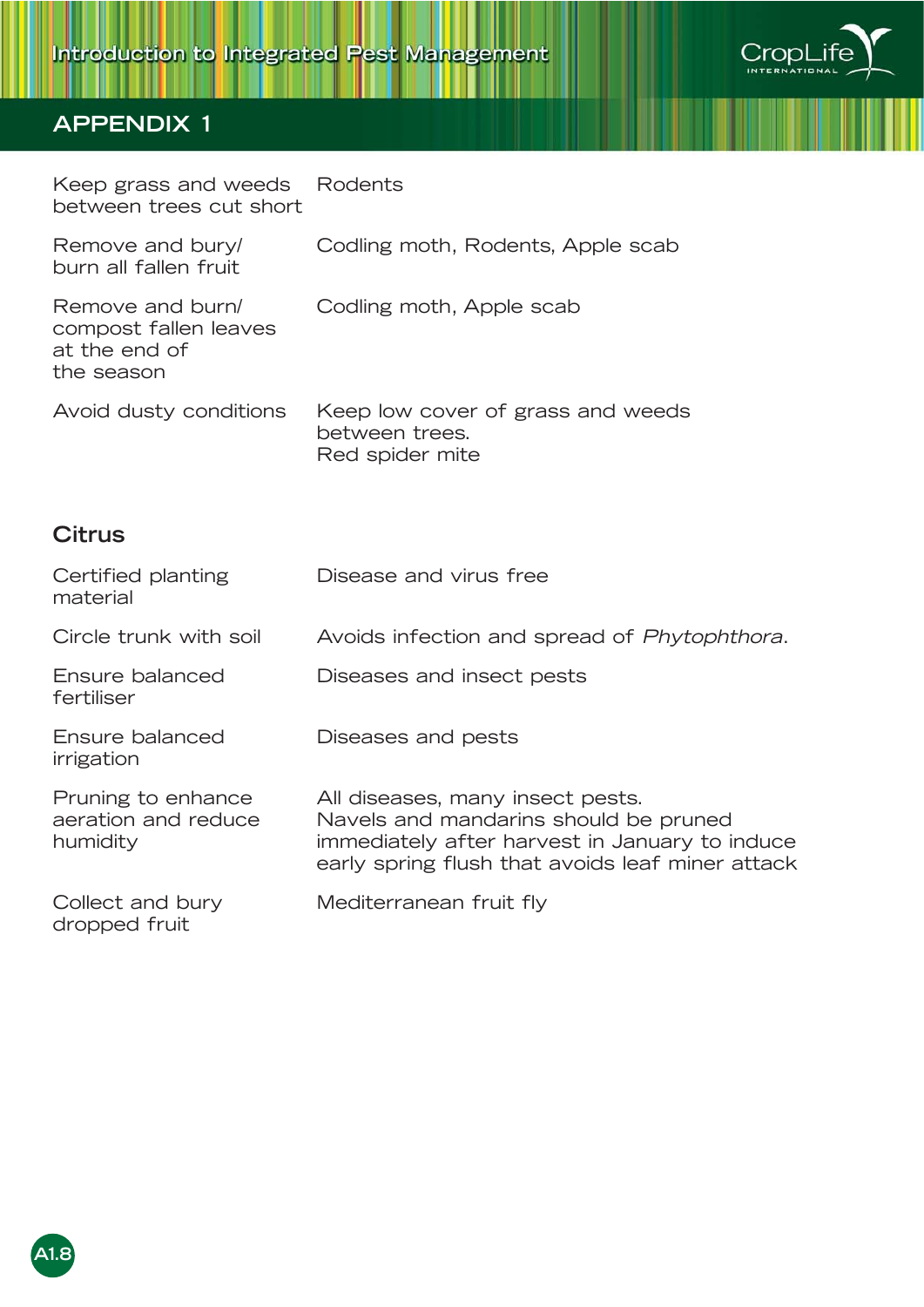

## **Date Palm**

| Ensure planting<br>material and enclosing<br>soil is disease free                                                  | Bayoud ( <i>Fusarium</i> )<br>(This is the means of transmission of the<br>disease to new areas, and adequate quarantine<br>measures are absolutely essential)                     |
|--------------------------------------------------------------------------------------------------------------------|------------------------------------------------------------------------------------------------------------------------------------------------------------------------------------|
| <b>Resistant Varieties</b>                                                                                         | Old world mite, Bayoud (Fusarium), Black rot,<br>Inflorescence rot, Graphiola leaf spot                                                                                            |
| Well-spaced trees to<br>increase ventilation<br>and reduce humidity                                                | Approx 120 trees/ha, 9-10m between trees in<br>both directions.<br>Dubas bug, Fruit stalk borer, Green scale, White<br>scale, Inflorescence rot, Graphiola leaf spot,<br>Fruit rot |
| Ensure balanced<br>irrigation                                                                                      | Fig moth, Fruit stalk borer, Green scale, Lesser<br>date moth, Palm stem borer, Black rot,<br>Inflorescence rot                                                                    |
| Avoid excessive<br>irrigation                                                                                      | Dubas bug                                                                                                                                                                          |
| Avoid use of surface<br>irrigation                                                                                 | Bayoud (Fusarium)                                                                                                                                                                  |
| Ensure good drainage                                                                                               | Fig moth, Lesser date moth, Black rot,<br>Inflorescence rot                                                                                                                        |
| Ensure balanced<br>fertilisation                                                                                   | Fig moth, Fruit stalk borer, Green scale, Lesser<br>date moth, Palm stem borer, Black rot,<br>Inflorescence rot                                                                    |
| Prune dead, old<br>leaves to lower level<br>of fruit bunches to<br>reduce humidity                                 | Dubas bug, Fruit stalk borer, Green scale,<br>White scale, Inflorescence rot, Graphiola<br>leaf spot, Fruit rot                                                                    |
| Keep plantation free<br>of weeds                                                                                   | Fig moth, Lesser date moth, termites                                                                                                                                               |
| Remove and burn/<br>bury all old and fallen<br>fruits, old bunches,<br>spathes, dry leaves,<br>dead trunks, fronds | Dubas bug, Fig moth, Fruit stalk borer, Lesser<br>date moth, Palm stem borer, Black rot,<br>Inflorescence rot, Graphiola leaf spot                                                 |
| Remove and burn/<br>bury infected material                                                                         | Green scale, Red scale, White scale, Black rot,<br>inflorescence rot, Graphiola leaf spot                                                                                          |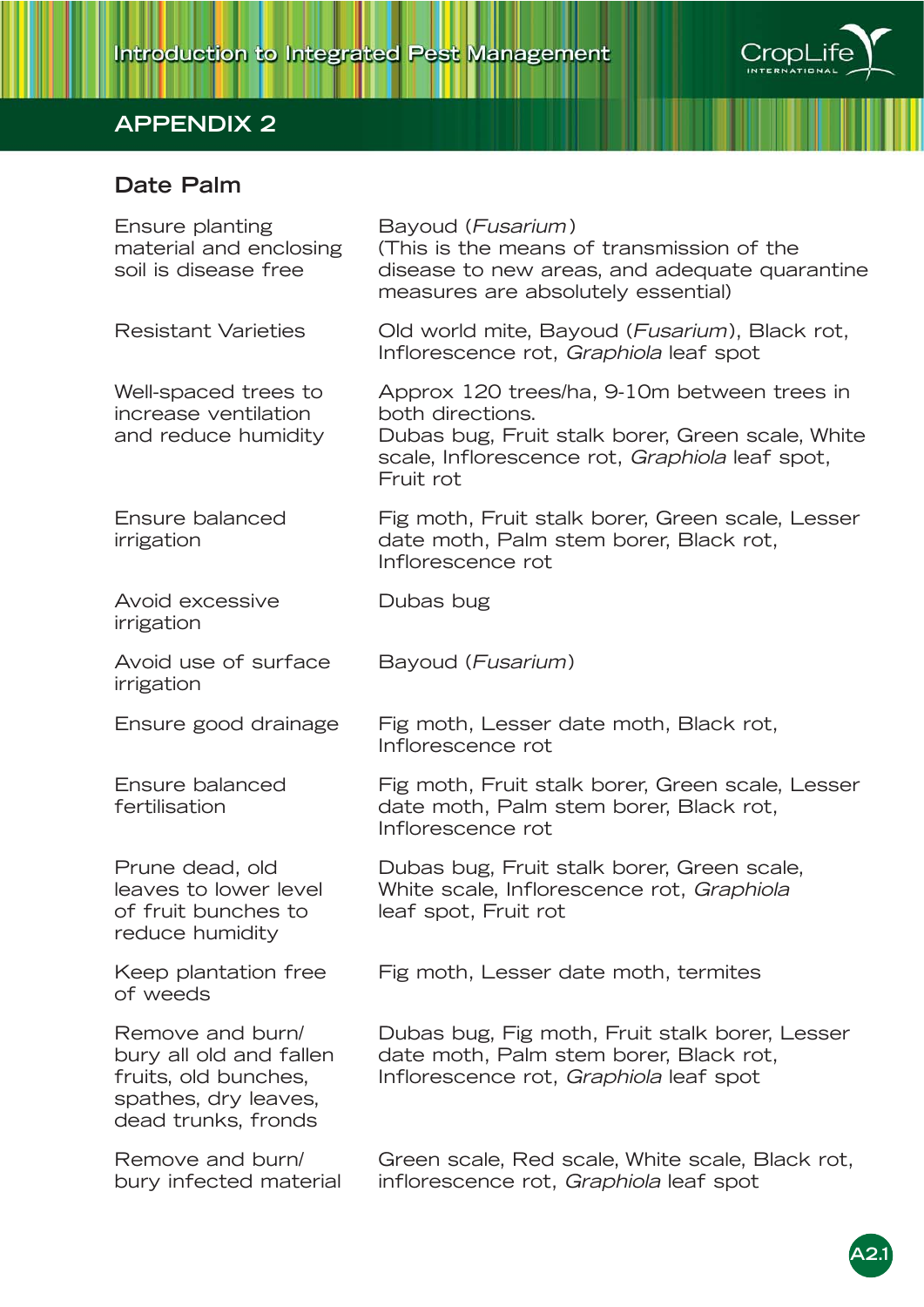

| Do not use pollen<br>from infected trees                        | Inflorescence rot                                                                                                                                                                                                                         |
|-----------------------------------------------------------------|-------------------------------------------------------------------------------------------------------------------------------------------------------------------------------------------------------------------------------------------|
| Protect date bunches<br>with nets, shade cloth<br>or paper bags | Greater date moth, Lesser date moth,<br>Oriental wasp.<br>(Reduction in pesticide use against these<br>pests by bunch protection also enhances<br>natural control of Date palm scale, Green scale,<br>Mealy bug, Red scale).<br>Fruit rot |
| Fruit thinning                                                  | Fruit rot                                                                                                                                                                                                                                 |
| Light Traps                                                     | Fruit stalk borer, Palm stem borer                                                                                                                                                                                                        |

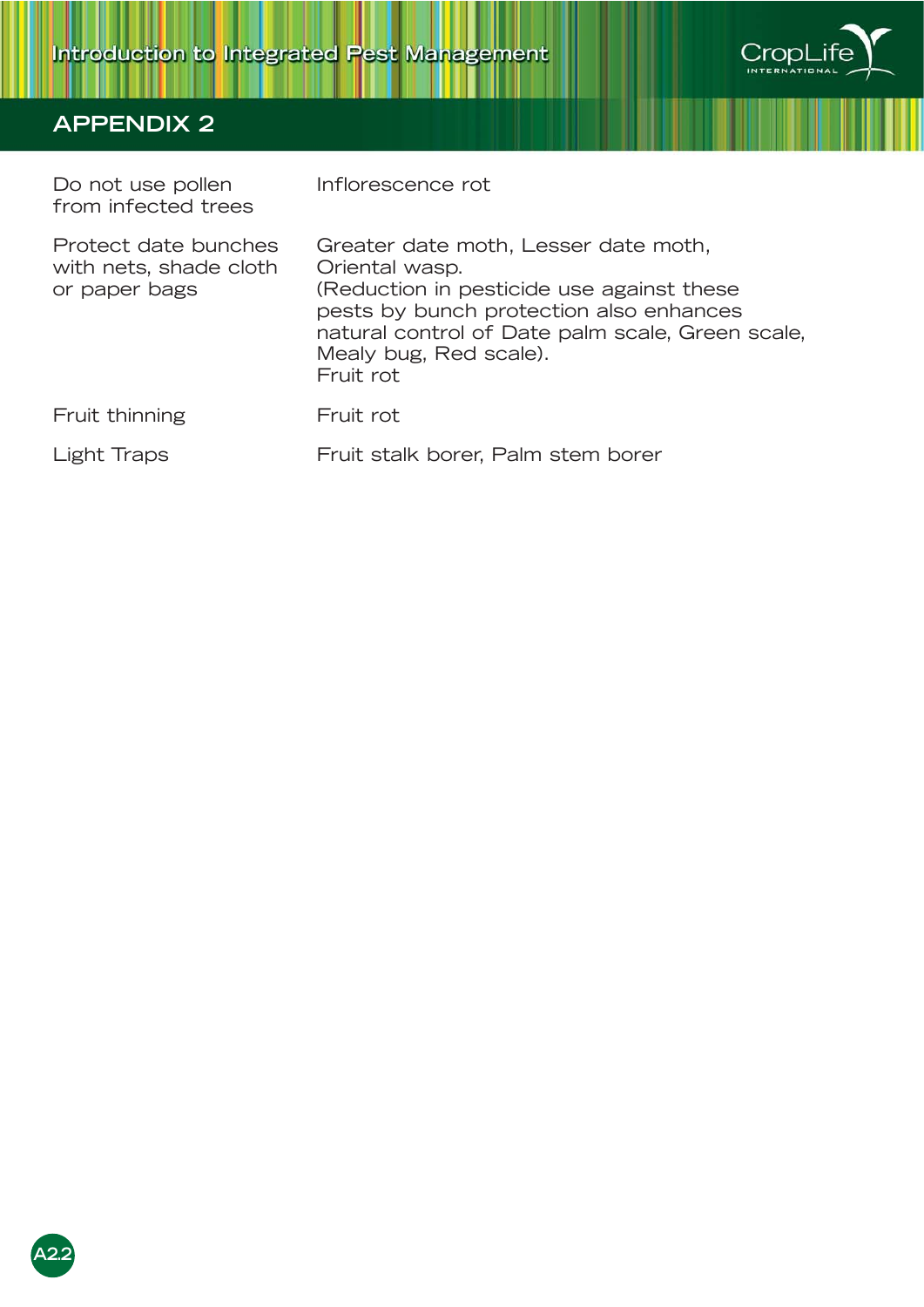

### **Sources of IPM Information:**

#### **IPM in General**

World Bank Pest Management Guidebook: http://web.worldbank.org/WBSITE/EXTERNAL/TOPICS/EXTARD/EXTPE STMGMT/0,,contentMDK:20631409~menuPK:586795~pagePK:641684 45~piPK:64168309~theSitePK:584320,00.html

FAO Plant Production and Protection Division: http://www.fao.org/ag/AGP/Default.htm

FAO Global IPM Facility: http://www.fao.org/ag/AGP/AGPP/IPM/gipmf/index.htm

#### **IPM in Various Crops**

Aglearn.net (Asia): http://www.aglearn.net

Community IPM Program (FAO): http://www.communityipm.org/index.html

Cornell University (USA): http://www.nysaes.cornell.edu/hp/commodity.html

Crop Protection Programme, UK: http://www.cpp.uk.com/outputs.asp?step=3

National Sustainable Agriculture Information Service (USA): http://attra.ncat.org/

Online Information Service for Non-Chemical Pest Management in the Tropics – PAN Germany (wide range of crops): http://www.oisat.org/

University of California: http://www.ipm.ucdavis.edu/

West Virginia University (fruit trees): http://www.caf.wvu.edu/kearneysville/wvufarm1.html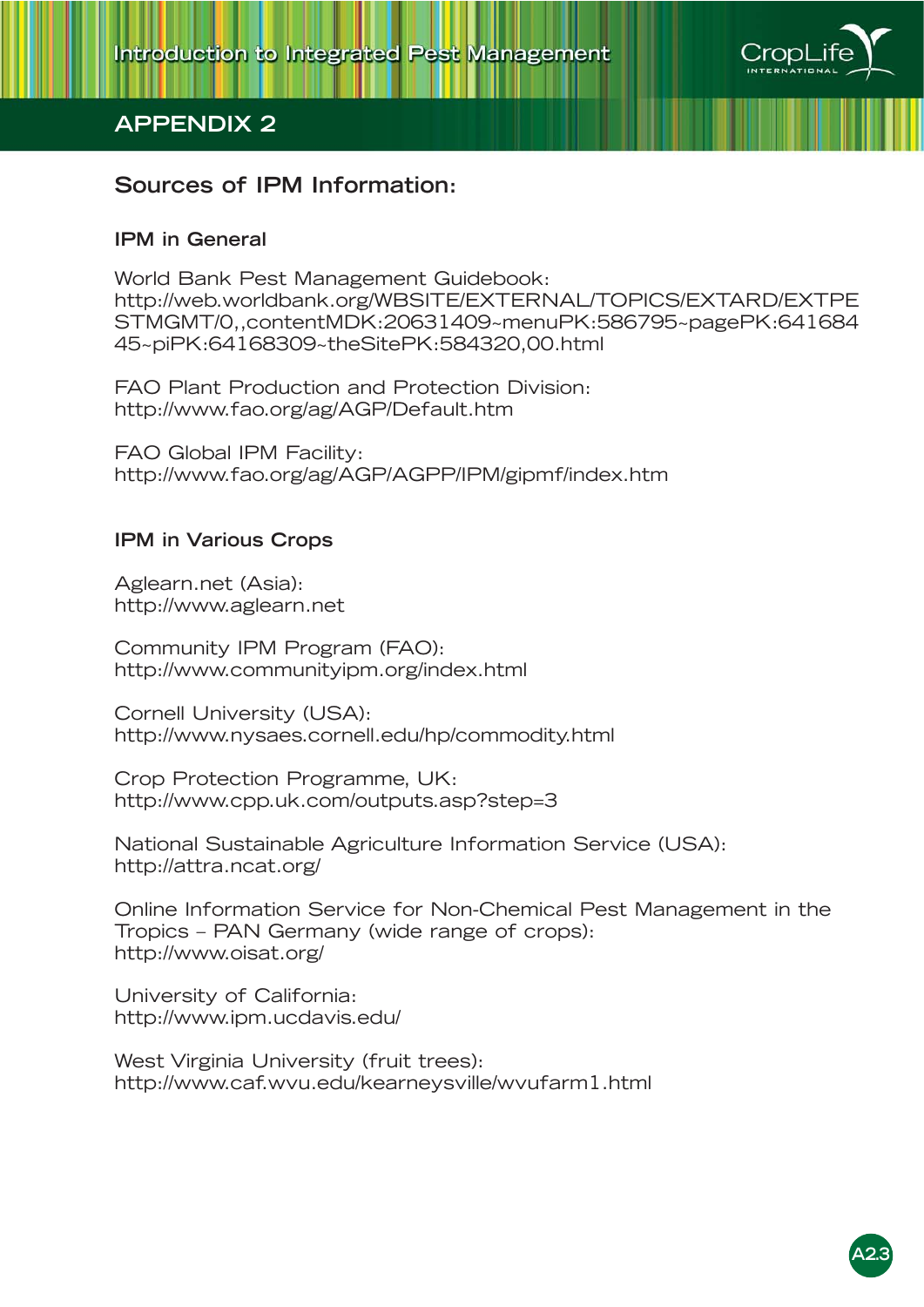

#### **Pesticides**

FAO: http://www.fao.org/ag/AGP/AGPP/Pesticid/Default.htm

Pesticide Action Network (PAN): http://www.pesticideinfo.org/Index.html

UK Health and Safety Directorate http://www.pesticides.gov.uk

Pesticide Information http://pesticideinformation.eu

US Environment Protection Agency http://www.epa.gov/pesticides

#### **Information/advice on pesticide poisoning:**

#### **The container label**

The pesticide manufacturing / importing company (information on the label)

Local emergency phone numbers – doctors, hospitals, etc

Local poison control centres.

Worldwide poison centre locations can be found at the WHO website: http://www.who.int/ipcs/poisons/centre/directory/en/index.html

Pesticide poisoning diagnostic tool (to identify pesticide from poisoning symptoms): http://www.pesticideinfo.org/Search\_Poisoning.jsp#Identify

WHO training manuals on pesticide poisoning (intended for medical staff): http://www.who.int/ipcs/poisons/training\_manual/en/index.html

US EPA Recognition and management of pesticide poisoning: http://www.epa.govv?opp00001/healthcare/handbook/handbook.htm

Specific medical treatment for individual pesticides: http://www.intox.org/databank/pages/chemical.html http://www.inchem.org/pages/pims.html